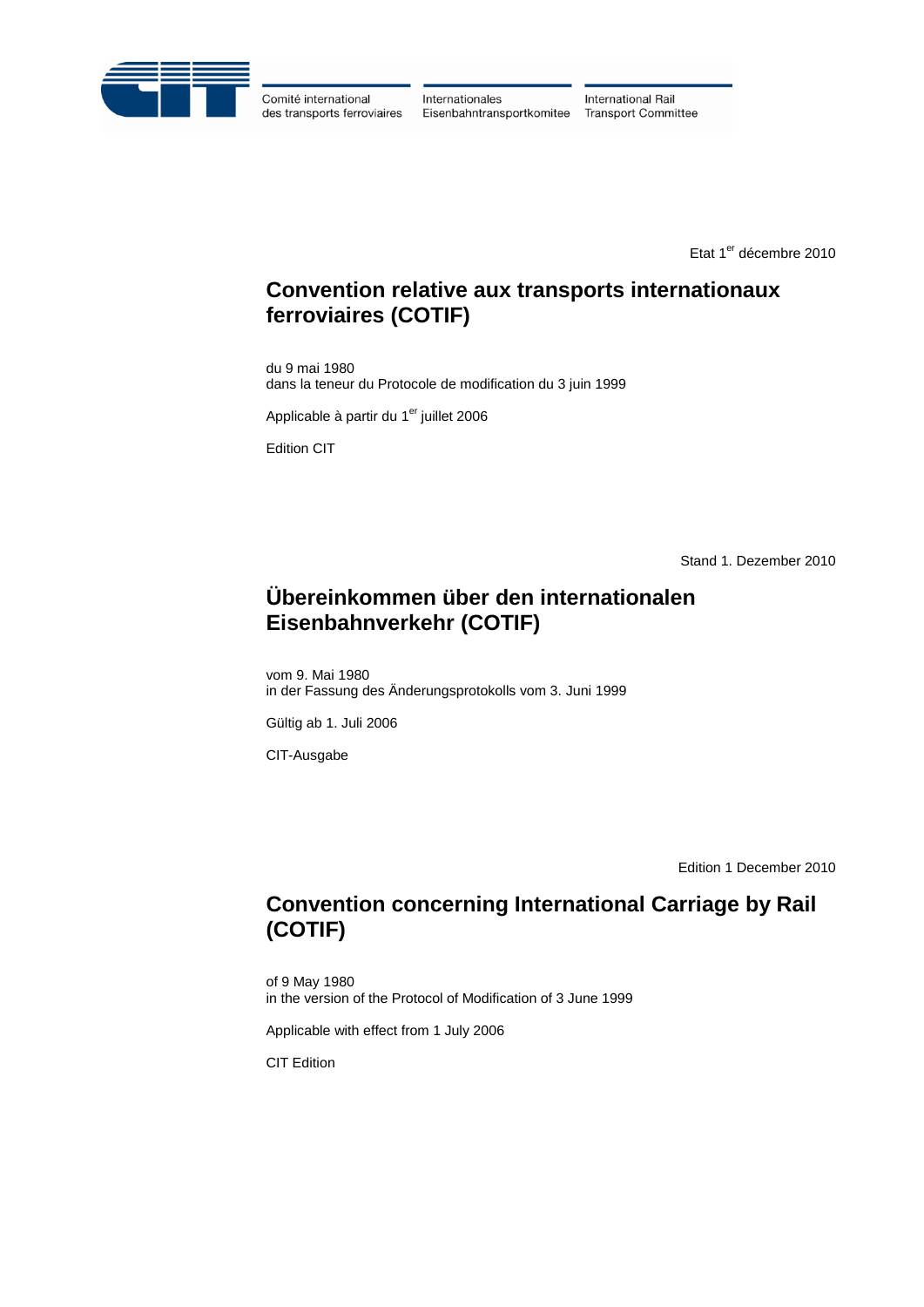| @2006 | Comité international des transports ferroviaires (CIT) |
|-------|--------------------------------------------------------|
|       | Internationales Eisenbahntransportkomitee (CIT)        |
|       | International Rail Transport Committee (CIT)           |
|       | www.cit-rail.org                                       |

| Supplément n°<br>Nachtrag Nr.<br>Amendment no. | Applicable à partir du<br>Gültig ab<br>Applicable with effect from |
|------------------------------------------------|--------------------------------------------------------------------|
| $\mathbf{1}$                                   | 2010-12-01                                                         |
|                                                |                                                                    |
|                                                |                                                                    |
|                                                |                                                                    |
|                                                |                                                                    |
|                                                |                                                                    |
|                                                |                                                                    |
|                                                |                                                                    |
|                                                |                                                                    |
|                                                |                                                                    |
|                                                |                                                                    |
|                                                |                                                                    |
|                                                |                                                                    |
|                                                |                                                                    |
|                                                |                                                                    |
|                                                |                                                                    |
|                                                |                                                                    |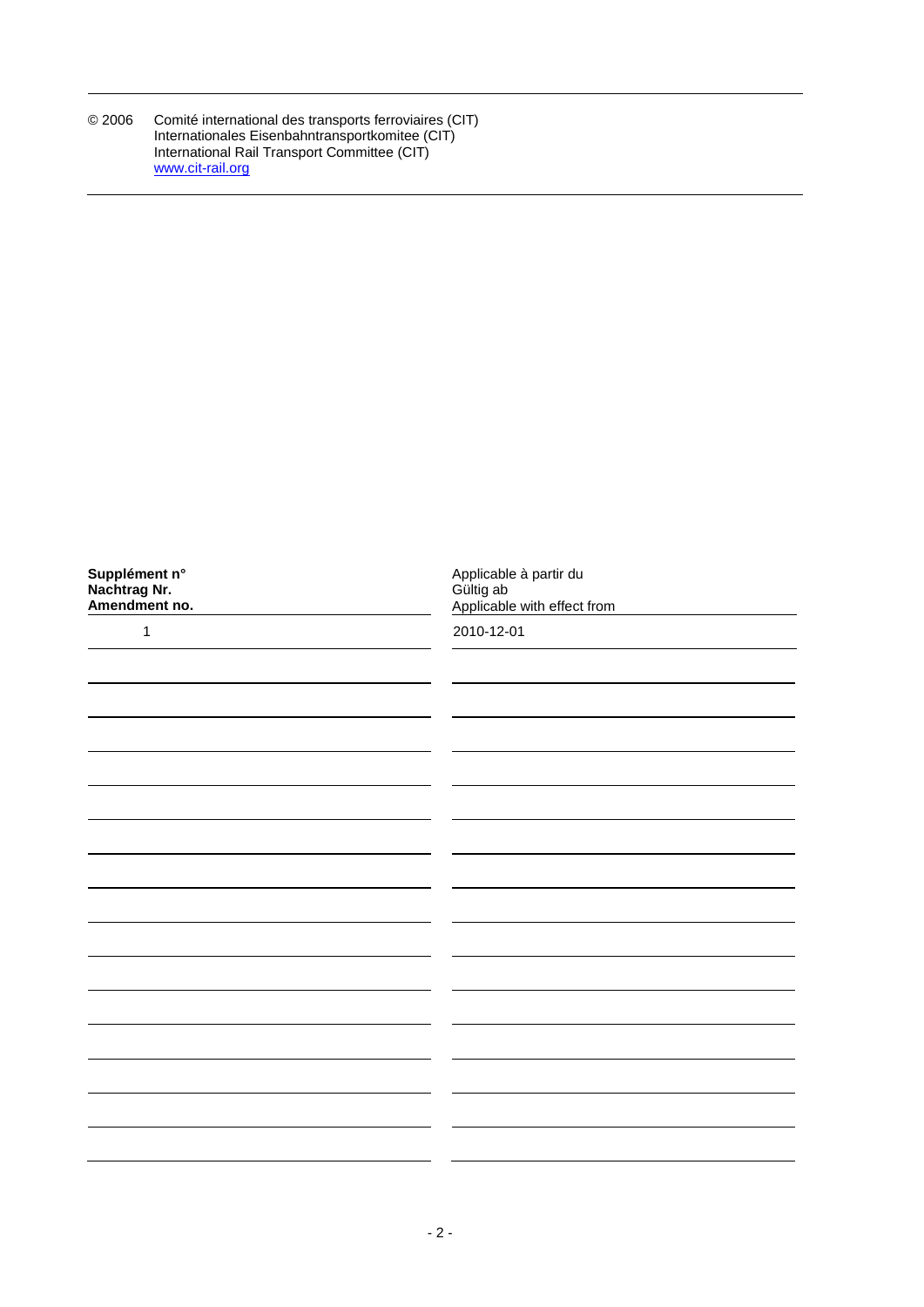|                  | Table des matières                                           | <b>Inhaltsverzeichnis</b>                                                   | <b>Contents</b>                                        |                |
|------------------|--------------------------------------------------------------|-----------------------------------------------------------------------------|--------------------------------------------------------|----------------|
| Titre I          | Généralités                                                  | <b>Allgemeine Bestimmungen</b>                                              | <b>General Provisions</b>                              |                |
| Art. 1           | Organisation intergouverneme-<br>ntale                       | Zwischenstaatliche Organisation                                             | Intergovernmental Organisation                         | 5              |
| Art. 2           | But de l'Organisation                                        | Ziel der Organisation                                                       | Aim of the Organisation                                | 5              |
| Art. 3           | Coopération internationale                                   | Internationale Zusammenarbeit                                               | International cooperation                              | $\overline{7}$ |
| Art. 4           | Reprise et transfert d'attributions                          | Übernahme und Übertragung<br>von Aufgaben                                   | Taking on and transfer of<br>attributions              | 7              |
| Art. 5           | Obligations particulières des<br>Etats members               | Besondere Verpflichtungen der<br>Mitgliedstaaten                            | Special obligations of the<br><b>Member States</b>     | 8              |
| Art. 6           | Règles uniformes                                             | Einheitliche Rechtsvorschriften                                             | <b>Uniform Rules</b>                                   | 8              |
| Art. 7           | Définition de la notion « Conven-<br>tion »                  | Begriffsbestimmung "Überein-<br>kommen"                                     | Definition of the expression<br>"Convention"           | 9              |
| <b>Titre II</b>  | <b>Dispositions communes</b>                                 | Gemeinsame Bestimmungen                                                     | <b>Common Provisions</b>                               |                |
| Art. 8           | Droit national                                               | Landesrecht                                                                 | National law                                           | 10             |
| Art. 9           | Unité de compte                                              | Rechnungseinheit                                                            | Unit of account                                        | 10             |
| Art. 10          | Dispositions complémentaires                                 | Zusatzbestimmungen                                                          | Supplementary provisions                               | 11             |
| Art. 11          | Caution judiciaire                                           | Prozesskaution                                                              | Security for costs                                     | 11             |
|                  |                                                              |                                                                             |                                                        |                |
| Art. 12          | Exécution de jugements. Saisies                              | Vollstreckung von Urteilen.<br>Arrest und Pfändung                          | Execution of judgments.<br>Attachment                  | 11             |
| <b>Titre III</b> | <b>Structure et fonctionnement</b>                           | Aufbau und Tätigkeit                                                        | <b>Structure and Functioning</b>                       |                |
| Art. 13          | Organes                                                      | Organe                                                                      | Organs                                                 | 13             |
| Art. 14          | Assemblée générale                                           | Generalversammlung                                                          | <b>General Assembly</b>                                | 13             |
|                  |                                                              |                                                                             |                                                        |                |
| Art. 15          | Comité administratif                                         | Verwaltungsausschuss                                                        | <b>Administrative Committee</b>                        | 15             |
| Art. 16          | Commissions                                                  | Übrige Ausschüsse                                                           | <b>Other Committees</b>                                | 18             |
| Art. 17          | Commission de révision                                       | Revisionsausschuss                                                          | <b>Revision Committee</b>                              | 20             |
| Art. 18          | Commission d'experts du RID                                  | Fachausschuss RID                                                           | <b>RID Expert Committee</b>                            | 20             |
| Art. 19          | Commission de la facilitation<br>ferroviaire                 | Ausschuss für Erleichterungen<br>im Eisenbahnverkehr                        | <b>Rail Facilitation Committee</b>                     | 20             |
| Art. 20          | Commission d'experts techni-<br>ques                         | Fachausschuss für technische<br>Fragen                                      | <b>Committee of Technical Experts</b>                  | 20             |
| Art. 21          | Secrétaire général                                           | Generalsekretär                                                             | Secretary General                                      | 21             |
| Art. 22          | Personnel de l'Organisation                                  | Personal der Organisation                                                   | Staff of the Organisation                              | 23             |
| Art. 23          | <b>Bulletin</b>                                              | Zeitschrift                                                                 | <b>Bulletin</b>                                        | 23             |
| Art. 24          | Listes des lignes                                            | Listen der Linien                                                           | Lists of lines or services                             | 23             |
|                  |                                                              |                                                                             |                                                        |                |
| <b>Titre IV</b>  | <b>Finances</b>                                              | <b>Finanzen</b>                                                             | <b>Finances</b>                                        |                |
| Art. 25          | Programme de travail. Budget.<br>Comptes. Rapport de gestion | Arbeitsprogramm. Voran-<br>schläge. Rechnungsabschluss.<br>Geschäftsbericht | Work programme. Budget.<br>Accounts. Management report | 25             |
| Art. 26          | Financement des dépenses                                     | Finanzierung der Ausgaben                                                   | Financing the expenditure                              | 25             |
| Art. 27          | Vérification des comptes                                     | Rechnungsprüfung                                                            | Auditing of accounts                                   | 27             |
| Titre V          | Arbitrage                                                    | Schiedsgerichtsbarkeit                                                      | <b>Arbitration</b>                                     |                |
| Art. 28          | Compétence                                                   | Zuständigkeit                                                               | Competence                                             | 31             |
| Art. 29          | Compromis, Greffe                                            | Schiedsvertrag, Gerichtskanzlei                                             | Agreement to refer to arbitration.<br>Registrar        | 31             |
| Art. 30          | Arbitres                                                     | Schiedsrichter                                                              | Arbitrators                                            | 32             |
| Art. 31          | Procédure. Frais                                             | Verfahren. Kosten                                                           | Procedure. Costs                                       | 32             |
| Art. 32          | Prescription. Force exécutoire                               | Verjährung. Vollstreckbarkeit                                               | Limitation. Enforcement                                | 33             |
| <b>Titre VI</b>  | <b>Modification de la Convention</b>                         | Änderung des Überein-<br>kommens                                            | <b>Modification of the Conven-</b><br>tion             |                |
|                  |                                                              |                                                                             |                                                        |                |
| Art. 33          | Compétence                                                   | Zuständigkeiten                                                             | Competence                                             | 34             |
| Art. 34          | Décisions de l'Assemblée                                     | Beschlüsse der Generalver-                                                  | Decisions of the General                               | 35             |
|                  | générale                                                     | sammlung                                                                    | Assembly                                               |                |
| Art. 35          | Décisions des Commissions                                    | Beschlüsse der Ausschüsse                                                   | Decisions of the Committees                            | 36             |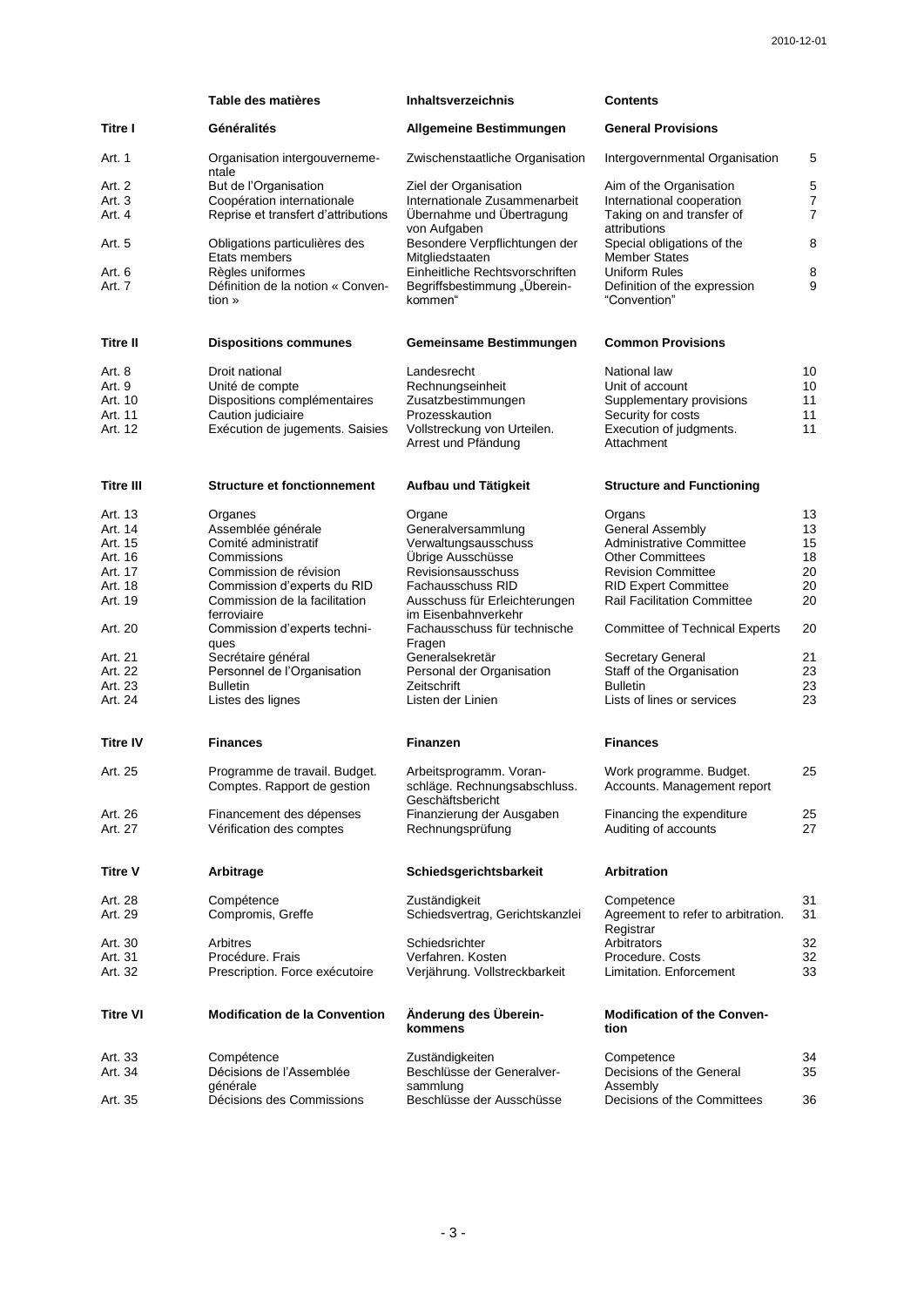| <b>Titre VII</b> | <b>Dispositions finales</b>                                       | Schlussbestimmungen                                                          | <b>Final Provisions</b>                                     |    |
|------------------|-------------------------------------------------------------------|------------------------------------------------------------------------------|-------------------------------------------------------------|----|
| Art. 36          | Dépositaire                                                       | Depositar                                                                    | Depositary                                                  | 39 |
| Art. 37          | Adhésion à la Convention                                          | Beitritt zum Übereinkommen                                                   | Accession to the Convention                                 | 39 |
| Art. 38          | Adhésion d'organisations régio-<br>nales d'intégration économique | Beitritt regionaler Organisa-<br>tionen für wirtschaftliche Inte-<br>gration | Accession of regional economic<br>integration organisations | 40 |
| Art. 39          | Membres associés                                                  | Assoziierte Mitglieder                                                       | Associate Members                                           | 40 |
| Art. 40          | Suspension de la qualité de<br>membre                             | Ruhen der Mitgliedschaft                                                     | Suspension of memberschip                                   | 41 |
| Art. 41          | Dénonciation de la Convention                                     | Kündigung des Überein-<br>kommens                                            | Denunciation of the Convention                              | 41 |
| Art. 42          | Déclarations et réserves à la<br>Convention                       | Erklärungen und Vorbehalte<br>zum Übereinkommen                              | Declarations and reservations to<br>the Convention          | 41 |
| Art. 43          | Dissolution de l'Organisation                                     | Auflösung der Organisation                                                   | Dissolution of the Organisation                             | 42 |
| Art. 44          | Disposition transitoire                                           | Ubergangsregelung                                                            | Transitional provision                                      | 42 |
| Art. 45          | Textes de la Convention                                           | Wortlaut des Übereinkommens                                                  | Texts of the Convention                                     | 42 |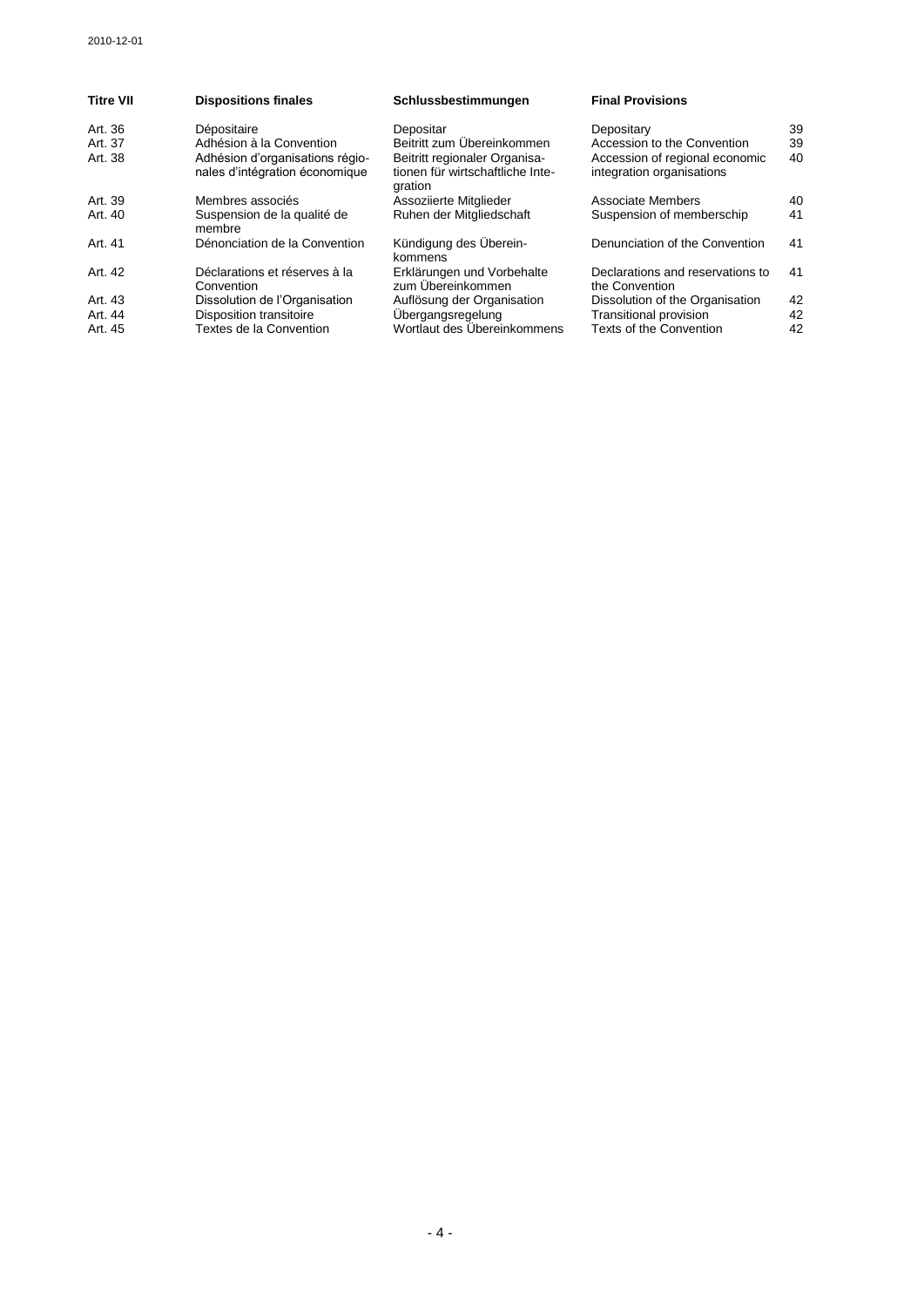# **Titre premier Titel I Title I**

# **Article premier - Organisation intergouvernementale**

- § 1 Les Parties à la présente Convention constituent, en tant qu'Etats membres, l'Organisation intergouvernementale pour les transports internationaux ferroviaires (OTIF), ciaprès appelée « l'Organisation ».
- § 2 Le siège de l'Organisation est à Berne. L'Assemblée générale peut décider de le fixer à un autre endroit situé dans l'un des Etats membres.
- § 3 L'Organisation a la personnalité juridique. Elle a notamment la capacité de contracter, d'acquérir et d'aliéner des biens immobiliers et mobiliers ainsi que d'ester en justice.
- § 4 L'Organisation, les membres de son personnel, les experts auxquels elle fait appel et les représentants des Etats membres jouissent des privilèges et immunités nécessaires pour remplir leur mission, dans les conditions définies au Protocole sur les privilèges et immunités de l"Organisation, annexé à la Convention.
- § 5 Les relations entre l'Organisation et l'Etat du siège sont réglées dans un accord de siège.
- § 6 Les langues de travail de l'Organisation sont le français, l'allemand et l'anglais. L"Assemblée générale peut introduire d"autres langues de travail.

# **Article 2 - But de l'Organisation Artikel 2 - Ziel der Organisation Article 2 - Aim of the Organisation**

- § 1 L'Organisation a pour but de favoriser, d'améliorer et de faciliter, à tout point de vue, le trafic international ferroviaire, notamment
	- a) en établissant des régimes de droit uniforme dans les domaines juridiques suivants :
		- 1. contrat concernant le transport de voyageurs et de marchandises en trafic international ferroviaire direct, y compris des transports complémentaires utilisant d"autres moyens de transport et faisant l"objet d"un seul contrat;

# **Généralités Allgemeine Bestimmungen General Provisions**

# **Artikel 1 - Zwischenstaatliche Organisation**

- § 1 Die Parteien dieses Übereinkommens bilden als Mitgliedstaaten die Zwischenstaatliche Organisation für den internationalen Eisenbahnverkehr (OTIF), im folgenden "Organisation" genannt.
- § 2 Die Organisation hat ihren Sitz in Bern. Die Generalversammlung kann beschliessen, ihn an einen anderen Ort in einem der Mitgliedstaaten zu verlegen.
- § 3 Die Organisation besitzt Rechtspersönlichkeit. Sie kann insbesondere Verträge schliessen, bewegliches und unbewegliches Vermögen erwerben und veräussern sowie klagen und verklagt werden.
- § 4 Die Organisation, die Mitglieder ihres Personals, die von ihr berufenen Sachverständigen und die Vertreter der Mitgliedstaaten geniessen die zur Wahrnehmung ihrer Aufgaben erforderlichen Vorrechte und Immunitäten, und zwar zu den Bedingungen, wie sie im Protokoll über die Vorrechte und Immunitäten der Organisation, das dem Übereinkommen beigefügt ist, festgelegt sind.
- § 5 Die Beziehungen zwischen der Organisation und dem Sitzstaat werden in einem Sitzabkommen geregelt.
- § 6 Die Arbeitssprachen der Organisation sind Deutsch, Englisch und Französisch. Die Generalversammlung kann weitere Arbeitssprachen einführen.

- § 1 Ziel der Organisation ist es, den internationalen Eisenbahnverkehr in jeder Hinsicht zu fördern, zu verbessern und zu erleichtern; zu diesem Zweck wird sie insbesondere
	- a) einheitliche Rechtsordnungen für folgende Rechtsbereiche aufstellen:
		- 1. Vertrag über die Beförderung von Personen und Gütern im durchgehenden internationalen Eisenbahnverkehr, einschliesslich ergänzender Beförderungen mit anderen Beförderungsmitteln, die Gegenstand eines einzigen Vertrages sind;

# **Article 1 - Intergovernmental Organisation**

- § 1 The Parties to this Convention shall constitute, as Member States, the Intergovernmental Organisation for International Carriage by Rail (OTIF), hereinafter called "the Organisation".
- § 2 The headquarters of the Organisation shall be at Berne. The General Assembly may decide to locate it at another place in one of the Member **States**
- § 3 The Organisation shall have legal personality. It shall in particular have the capacity to enter into contracts, to acquire and dispose of immovable and movable assets and to be a party to legal proceedings.
- § 4 The Organisation, members of its staff, experts called in by it and representatives of Member States shall enjoy such privileges and immunities as are necessary to discharge their duties, subject to the conditions laid down in the Protocol on the Privileges and Immunities of the Organisation, annexed to the Convention.
- § 5 Relations between the Organisation and the State in which it has its headquarters shall be regulated by a Headquarters Agreement.
- § 6 The working languages of the Organisation shall be English, French and German. The General Assembly may introduce other working languages.

- § 1 The aim of the Organisation shall be to promote, improve and facilitate, in all respects, international traffic by rail, in particular by
	- a) establishing systems of uniform law in the following fields of law :
		- 1. contract of international carriage of passengers and goods in international through traffic by rail, including complementary carriage by other modes of transport subject to a single contract;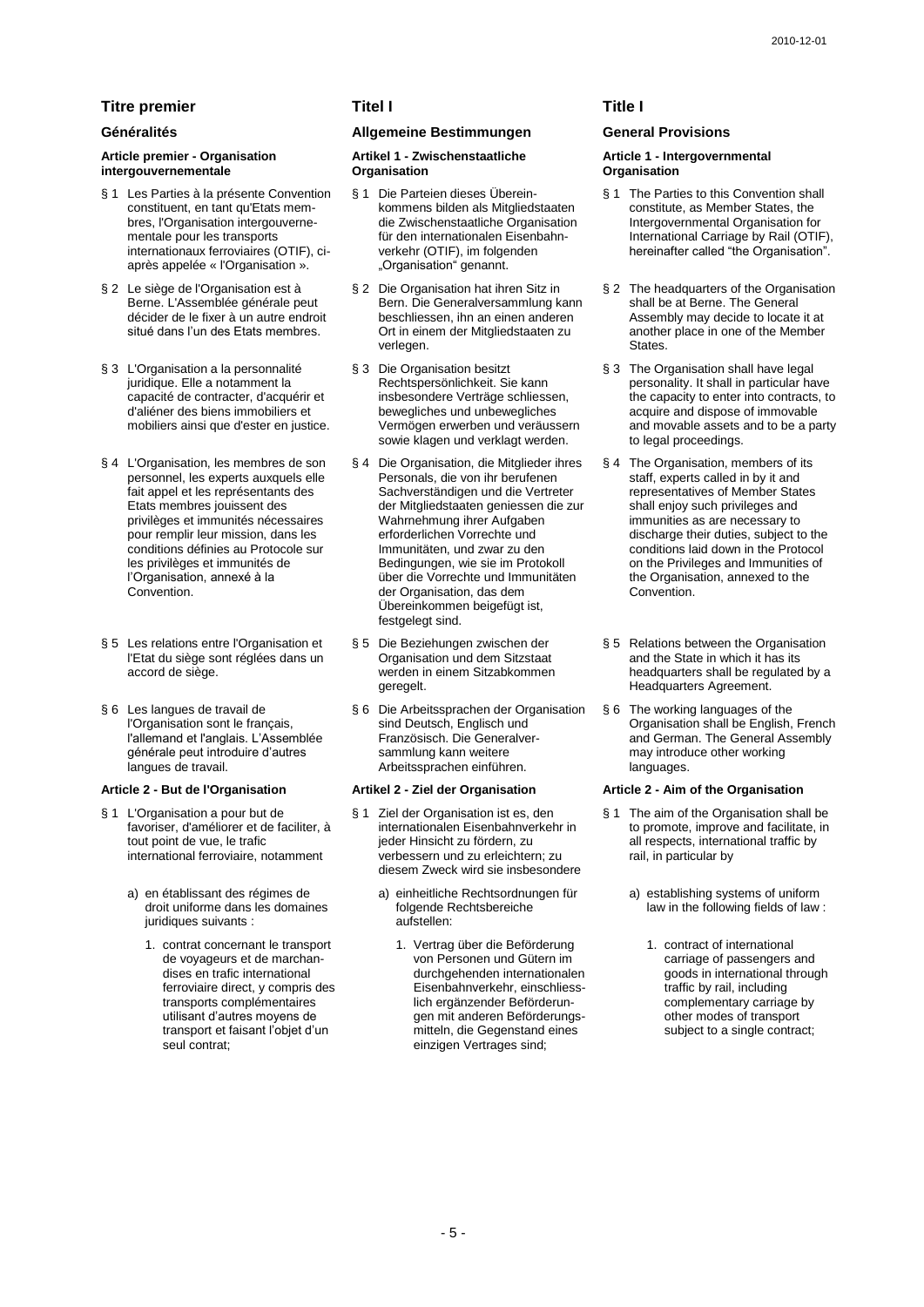- 2. contrat concernant l"utilisation de véhicules en tant que moyen de transport en trafic international ferroviaire;
- 3. contrat concernant l"utilisation de l"infrastructure en trafic international ferroviaire;
- 4. transport de marchandises dangereuses en trafic international ferroviaire;
- b) en contribuant, en tenant compte des intérêts publics particuliers, à la suppression, dans les meilleurs délais, des entraves au franchissement des frontières en trafic international ferroviaire, pour autant que les causes de ces entraves relèvent de la compétence des Etats;
- c) en contribuant à l"interopérabilité et à l"harmonisation technique dans le secteur ferroviaire par la validation de normes techniques et l"adoption de prescriptions techniques uniformes;
- d) en établissant une procédure uniforme pour l"admission technique de matériel ferroviaire destiné à être utilisé en trafic international;
- e) en veillant à l"application de toutes les règles et recommandations arrêtées au sein de l'Organisation:
- f) en développant les régimes de droit uniforme, règles et procédures visés aux lettres a) à e) compte tenu des évolutions juridique, économique et technique.

- a) dans le cadre des buts visés au § 1 élaborer d"autres régimes de droit uniforme;
- b) constituer un cadre dans lequel les Etats membres peuvent élaborer d"autres conventions internationales ayant pour but de favoriser, d'améliorer et de faciliter le trafic international ferroviaire.
- 2. Vertrag über die Verwendung von Wagen als Beförderungsmittel im internationalen Eisenbahnverkehr;
- 3. Vertrag über die Nutzung der Infrastruktur im internationalen Eisenbahnverkehr;
- 4. Beförderung gefährlicher Güter im internationalen Eisenbahnverkehr;
- b) auf eine zügige Beseitigung von Hindernissen beim Grenzübertritt im internationalen Eisenbahnverkehr unter Berücksichtigung besonderer öffentlicher Belange hinwirken, soweit diese Hindernisse ihre Ursache im staatlichen Verantwortungsbereich haben;
- c) zur Interoperabilität und technischen Harmonisierung im Eisenbahnbereich durch Verbindlicherklärung technischer Normen und Annahme einheitlicher technischer Vorschriften beitragen;
- d) ein einheitliches Verfahren für die technische Zulassung von Eisenbahnmaterial, das zur Verwendung im internationalen Verkehr bestimmt ist, aufstellen;
- e) die Anwendung und Durchführung aller im Rahmen der Organisation geschaffenen Rechtsvorschriften und ausgesprochenen Empfehlungen überwachen;
- f) die in den Buchstaben a) bis e) genannten einheitlichen Rechtsordnungen, Regeln und Verfahren unter Berücksichtigung der rechtlichen, wirtschaftlichen und technischen Veränderungen weiterentwickeln.
- § 2 L"Organisation peut § 2 Die Organisation kann § 2 The Organisation may
	- a) im Rahmen der in § 1 genannten Ziele weitere einheitliche Rechtsordnungen ausarbeiten;
	- b) einen Rahmen bilden, in dem die Mitgliedstaaten weitere internationale Übereinkommen mit dem Ziel ausarbeiten können, den internationalen Eisenbahnverkehr zu fördern, zu verbessern oder zu erleichtern.
- 2. contract of use of wagons as means of transport in international rail traffic;
- 3. contract of use of infrastructure in international rail traffic;
- 4. carriage of dangerous goods in international rail traffic;
- b) contributing to the removal, in the shortest time possible, of obstacles to the crossing of frontiers in international rail traffic, while taking into account special public interests, to the extent that the causes of these obstacles are within the responsibility of States;
- c) contributing to interoperability and technical harmonisation in the railway field by the validation of technical standards and the adoption of uniform technical prescriptions;
- d) establishing a uniform procedure for the technical admission of railway material intended for use in international traffic;
- e) keeping a watch on the application of all the rules and recommendations established within the Organisation;
- f) developing the systems of uniform law, rules and procedures referred to in letters a) to e) taking account of legal, economic and technical developments.

- a) within the framework of the aim referred to in § 1, elaborate other systems of uniform law;
- b) constitute a framework within which the Member States can elaborate other international conventions aiming to promote, improve and facilitate international rail traffic.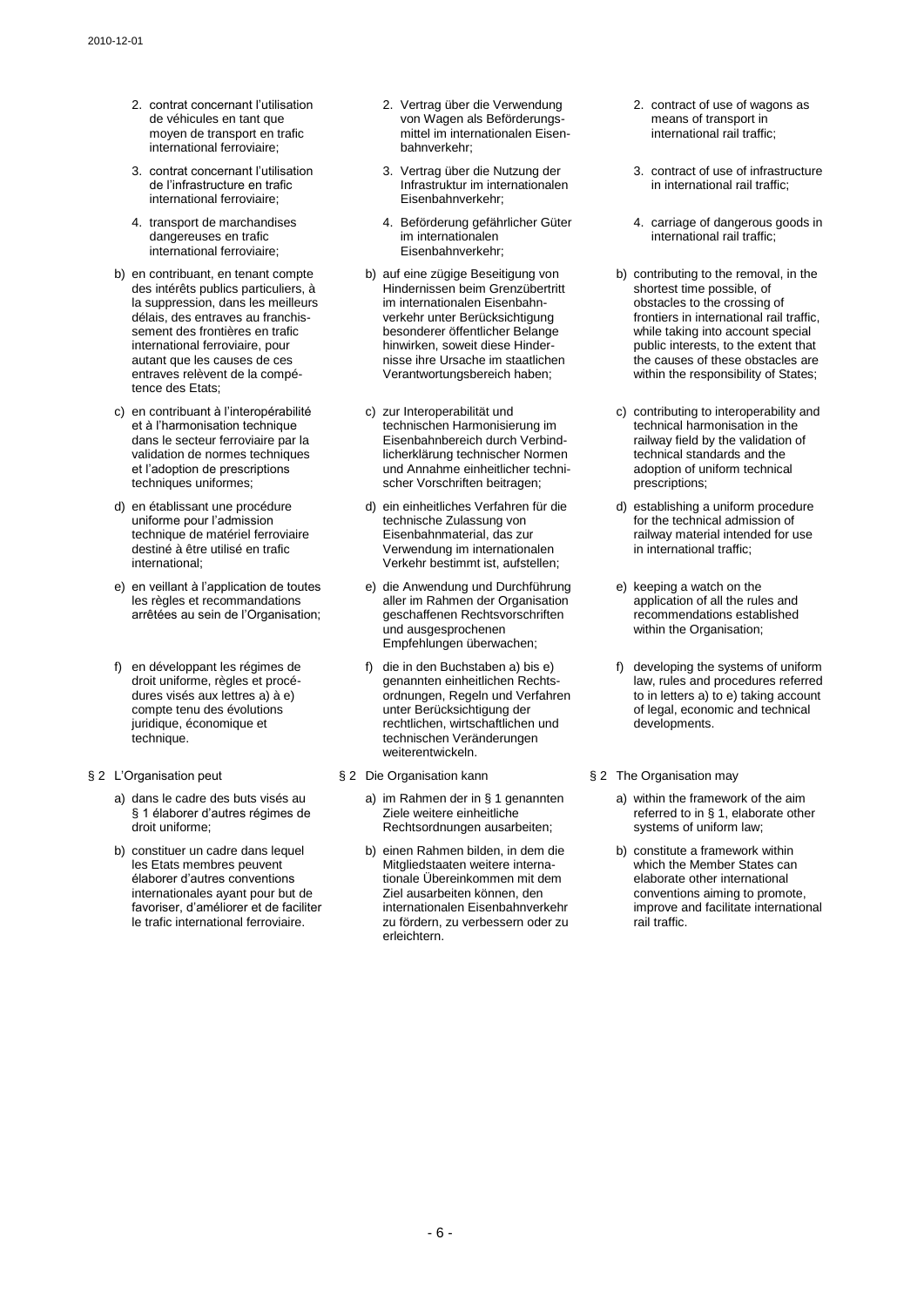# **Article 3 - Coopération internationale Artikel 3 - Internationale Zusammen-**

- § 1 Les Etats membres s'engagent à concentrer, en principe, leur coopération internationale dans le domaine ferroviaire au sein de l'Organisation pour autant qu"il existe une cohérence avec les tâches qui lui sont attribuées conformément aux articles 2 et 4. Pour atteindre cet objectif les Etats membres prendront toutes les mesures nécessaires et utiles pour que soient adaptés les conventions et les accords internationaux multilatéraux dont ils sont parties contractantes, pour autant que ces conventions et accords concernent la coopération internationale dans le domaine ferroviaire et transfèrent, à d"autres organisations intergouvernementales ou non-gouvernementales, des compétences qui se recoupent avec les tâches attribuées à l"Organisation.
- § 2 Les obligations résultant du § 1 pour les Etats membres, qui sont également Membres des Communautés européennes ou Etats parties à l"Accord sur l"Espace économique européen, ne prévalent pas sur leurs obligations en tant que Membres des Communautés européennes ou Etats parties à l"Accord sur l"Espace économique européen.

# **Article 4 - Reprise et transfert d'attributions**

- § 1 Sur décision de l'Assemblée générale, l'Organisation est autorisée à reprendre, en conformité avec les buts définis à l"article 2, les attributions, ressources et obligations qui lui seraient transférées par d"autres organisations intergouvernementales en vertu d'accords conclus avec ces organisations.
- § 2 L'Organisation peut, sur décision de l"Assemblée générale, transférer à d"autres organisations intergouvernementales des attributions, ressources et obligations en vertu d"accords conclus avec ces organisations.

# **arbeit**

- § 1 Die Mitgliedstaaten verpflichten sich, ihre internationale Zusammenarbeit auf dem Gebiet des Eisenbahnwesens grundsätzlich in der Organisation zu konzentrieren, soweit ein Zusammenhang mit den Aufgaben besteht, die ihr gemäss Artikel 2 und 4 zugewiesen sind. Um dieses Ziel zu erreichen, werden die Mitgliedstaaten alle notwendigen und zweckdienlichen Massnahmen ergreifen, damit bestehende multilaterale internationale Übereinkommen und Vereinbarungen, deren Vertragsparteien sie sind, entsprechend angepasst werden, soweit diese Übereinkommen und Vereinbarungen die internationale Zusammenarbeit im Eisenbahnwesen betreffen und anderen zwischenstaatlichen oder nichtstaatlichen Organisationen Aufgaben zuweisen, die sich mit den Aufgaben der Organisation überschneiden.
- § 2 Die Verpflichtungen, die sich aus § 1 für die Mitgliedstaaten, die zugleich Mitglieder der Europäischen Gemeinschaften oder zugleich Vertragsstaaten des Abkommens über den Europäischen Wirtschaftsraum sind, ergeben, lassen die Verpflichtungen, die sie als Mitglieder der Europäischen Gemeinschaften oder als Vertragsstaaten des Abkommens über den Europäischen Wirtschaftsraum treffen, unberührt.

# **Artikel 4 - Übernahme und Übertragung von Aufgaben**

- § 1 Auf Beschluss der Generalversammlung kann die Organisation in Einklang mit den in Artikel 2 genannten Zielen Aufgaben, Mittel und Verbindlichkeiten übernehmen, die ihr von anderen zwischenstaatlichen Organisationen auf der Grundlage von Vereinbarungen mit diesen Organisationen übertragen werden.
- § 2 Auf Beschluss der Generalversammlung kann die Organisation Aufgaben, Mittel und Verbindlichkeiten auf andere zwischenstaatliche Organisationen auf der Grundlage von Vereinbarungen mit diesen Organisationen übertragen.

# **Article 3 - International cooperation**

- § 1 The Member States undertake to concentrate their international cooperation in the railway field, in principle, within the framework of the Organisation, and this to the extent that there exists a coherence in the tasks which are attributed to it in accordance with Articles 2 and 4. To attain this objective, the Member States will adopt all measures necessary and useful in order that the international multilateral conventions and agreements in force to which they are contracting parties should be adapted, to the extent that these conventions and agreements concern international cooperation in the railway field and attribute competences to other intergovernmental or nongovernmental organisations which cut across the tasks attributed to the Organisation.
- § 2 The obligations resulting from § 1 for the Member States, which are at the same time Members of the European Communities or States parties to the European Economic Area Agreement, shall not prevail over their obligations as members of the European Communities or States parties to the European Economic Area Agreement.

### **Article 4 - Taking on and transfer of attributions**

- § 1 By a decision of the General Assembly, the Organisation shall be authorised to take on, within the framework of its aim as defined in Article 2, the attributions, resources and obligations which may be transferred to it by other intergovernmental organisations by virtue of agreements concluded with those organisations.
- § 2 The Organisation may, by a decision of the General Assembly, transfer to other intergovernmental organisations attributions, resources and obligations, by virtue of agreements concluded with those organisations.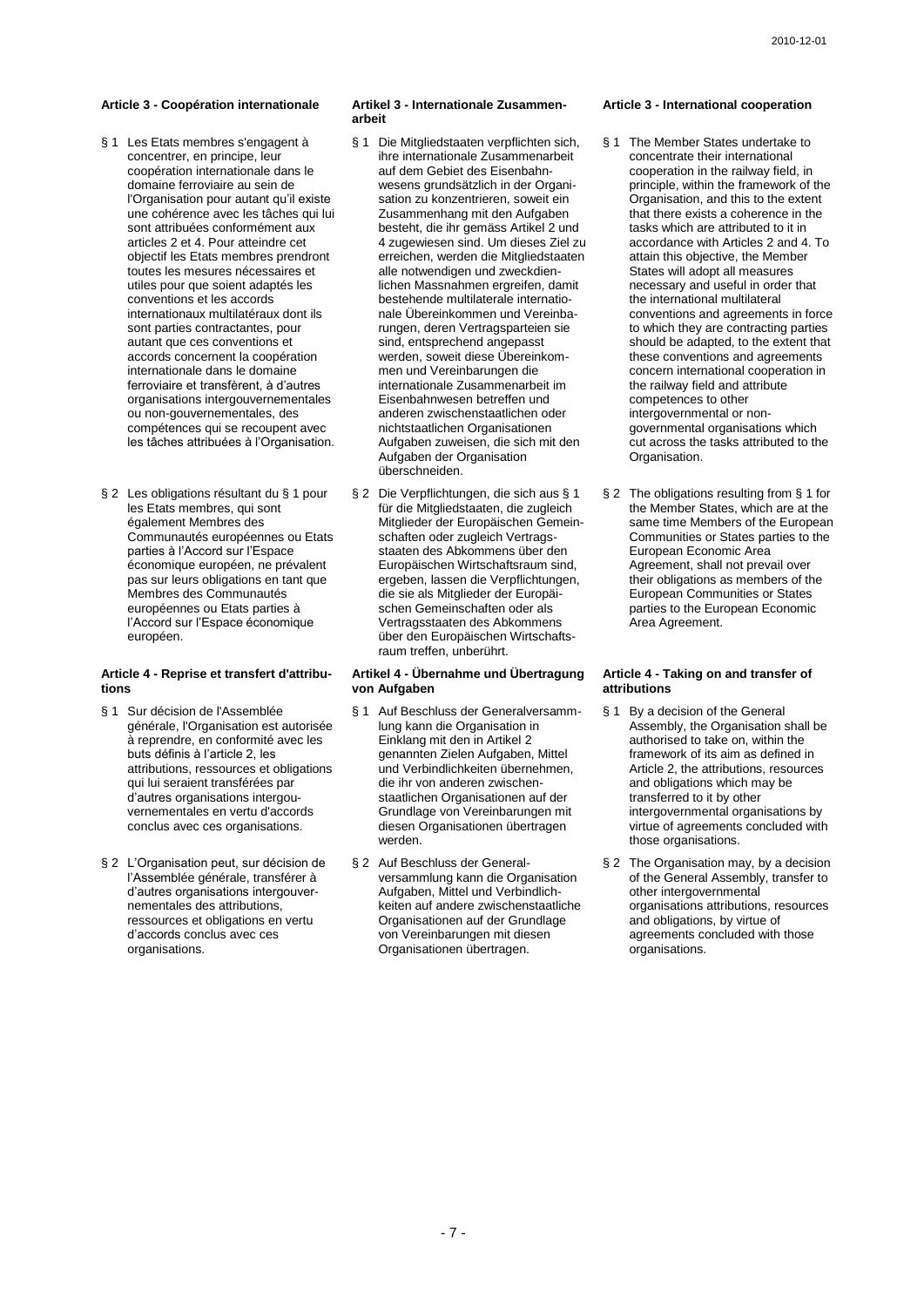§ 3 L'Organisation peut, avec l'approbation du Comité administratif, prendre en charge des fonctions administratives ayant un lien avec ses buts et qui lui sont confiées par un Etat membre. Les dépenses de l'Organisation affectées à ces fonctions sont à la charge de l"Etat membre concerné.

### **Article 5 - Obligations particulières des Etats membres**

- § 1 Les Etats membres conviennent d"adopter toutes mesures appropriées afin de faciliter et d"accélérer le trafic international ferroviaire. A cet effet, chaque Etat membre s"engage, dans la mesure du possible, à :
	-
	- b) simplifier et normaliser les formalités encore exigées.
	- c) simplifier les contrôles frontaliers. c) die Grenzkontrollen zu verein-
- § 2 Afin de faciliter et d'améliorer le trafic international ferroviaire, les Etats membres conviennent de prêter leur concours pour rechercher la plus grande uniformité possible dans les règlements, standards, procédures et méthodes d"organisation relatifs aux véhicules ferroviaires, au personnel ferroviaire, à l"infrastructure ferroviaire et aux services auxiliaires.
- § 3 Les Etats membres conviennent de faciliter la conclusion d"accords entre gestionnaires d"infrastructure visant à optimiser le trafic international ferroviaire.

- § 1 Le trafic international ferroviaire et l"admission de matériel ferroviaire à l"utilisation en trafic international sont régis, pour autant que des déclarations ou réserves n"aient pas été faites ou émises conformément à l'article 42, § 1, première phrase, par :
	- a) les « Règles uniformes concernant le contrat de transport international ferroviaire des voyageurs (CIV) », formant l'Appendice A à la Convention,

§ 3 Die Organisation kann mit Zustimmung des Verwaltungsausschusses Verwaltungsaufgaben wahrnehmen, die mit ihren Zielen in Zusammenhang stehen und ihr von einem Mitgliedstaat übertragen werden. Die Ausgaben, die sich aus der Wahrnehmung dieser Aufgaben ergeben, gehen zu Lasten des betreffenden Mitgliedstaates.

### **Artikel 5 - Besondere Verpflichtungen der Mitgliedstaaten**

- § 1 Die Mitgliedstaaten kommen überein, alle geeigneten Massnahmen zu ergreifen, um den internationalen Eisenbahnverkehr zu erleichtern und zu beschleunigen. Zu diesem Zweck verpflichtet sich jeder Mitgliedstaat, im Rahmen des Möglichen
- a) éliminer toute procédure inutile, a) jedes überflüssige Verfahren zu beseitigen,
	- b) die noch erforderlichen Formalitäten zu vereinfachen und zu vereinheitlichen,
	- fachen.
	- § 2 Zur Vereinfachung und Verbesserung des internationalen Eisenbahnverkehrs kommen die Mitgliedstaaten überein, dazu beizutragen, ein möglichst hohes Mass an Einheitlichkeit bei Vorschriften, Standards, Verfahren und Organisationsmethoden betreffend Eisenbahnfahrzeuge, Eisenbahnpersonal, Eisenbahninfrastruktur und Hilfsdienstleistungen zu erreichen.
	- § 3 Die Mitgliedstaaten kommen überein, den Abschluss von Vereinbarungen zwischen Infrastrukturbetreibern zu fördern, die darauf abzielen, den internationalen Eisenbahnverkehr zu optimieren.

# **Article 6 - Règles uniformes Artikel 6 - Einheitliche Rechtsvorschriften**

- § 1 Sofern keine Erklärungen oder Vorbehalte gemäss Artikel 42 § 1 Satz 1 abgegeben oder eingelegt worden sind, finden im internationalen Eisenbahnverkehr und bei der technischen Zulassung von Eisenbahnmaterial zur Verwendung im internationalen Verkehr Anwendung:
	- a) die "Einheitlichen Rechtsvorschriften für den Vertrag über die internationale Eisenbahnbeförderung von Personen (CIV)", Anhang A zum Übereinkommen,

§ 3 The Organisation may, with the approval of the Administrative Committee, take on administrative functions related to its aim and which are entrusted to it by a Member State. The expenses of the Organisation, arising out of these functions, shall be met by the Member State concerned.

# **Article 5 - Special obligations of the Member States**

- § 1 The Member States agree to adopt all appropriate measures in order to facilitate and accelerate international rail traffic. To that end, each Member State undertakes, to the extent possible, to
	- a) eliminate any useless procedure,
	- b) simplify and standardise the formalities already required.
	- c) simplify frontier checks.
- § 2 In order to facilitate and improve international rail traffic, the Member States agree to lend their support to attain the highest possible degree of uniformity in the regulations, standards, procedures and methods of organisation relating to railway vehicles, railway personnel, railway infrastructure and auxiliary services.
- § 3 The Member States agree to facilitate the conclusion of agreements between infrastructure managers intended to optimise international rail traffic.

# **Article 6 - Uniform Rules**

- § 1 So far as declarations are not made in accordance with Article 42 § 1, first sentence, international rail traffic and admission of railway material to use in international traffic shall be governed by:
	- a) the "Uniform Rules concerning the Contract of International Carriage of Passengers by Rail (CIV)", forming Appendix A to the Convention,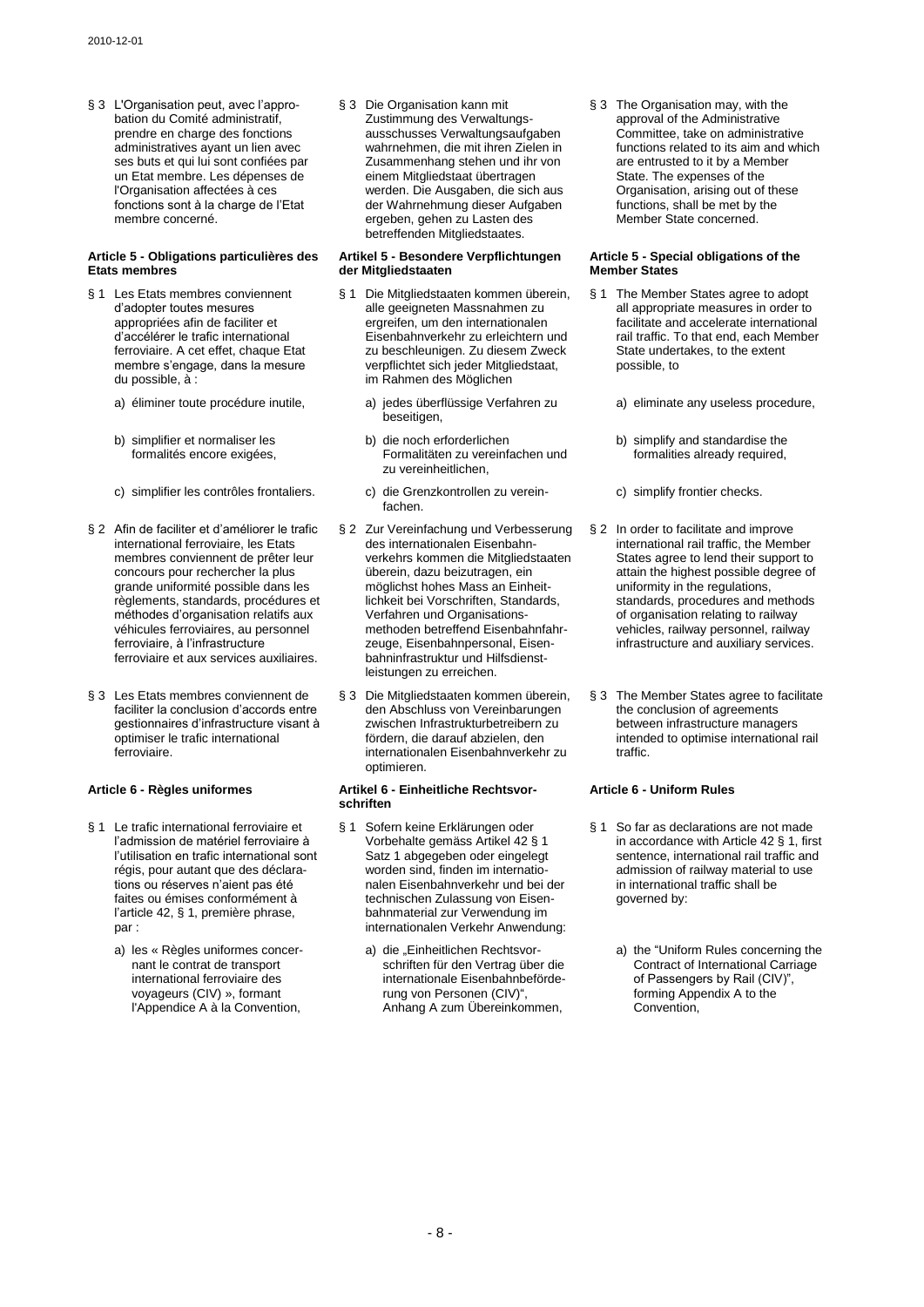- b) les « Règles uniformes concernant le contrat de transport international ferroviaire des marchandises (CIM) », formant l'Appendice B à la Convention,
- c) le « Règlement concernant le transport international ferroviaire des marchandises dangereuses (RID) », formant l'Appendice C à la Convention,
- d) les « Règles uniformes concernant les contrats d"utilisation de véhicules en trafic international ferroviaire (CUV) », formant l'Appendice D à la Convention,
- e) les « Règles uniformes concernant le contrat d"utilisation de l'infrastructure en trafic international ferroviaire (CUI) », formant l'Appendice E à la Convention,
- f) les « Règles uniformes concernant la validation de normes techniques et l"adoption de prescriptions techniques uniformes applicables au matériel ferroviaire destiné à être utilisé en trafic international (APTU) », formant l"Appendice F à la Convention,
- g) les « Règles uniformes concernant l"admission technique de matériel ferroviaire utilisé en trafic international (ATMF) », formant l"Appendice G à la Convention,
- h) d"autres régimes de droit uniforme élaborés par l"Organisation en vertu de l"article 2, § 2, lettre a) formant également des Appendices à la Convention.
- § 2 Les Règles uniformes, le Règlement et les régimes énumérés au § 1 y compris leurs Annexes, font partie intégrante de la Convention.

# **Article 7 - Définition de la notion « Convention »**

Dans les dispositions qui suivent, l'expression « Convention » couvre la Convention proprement dite, le Protocole visé à l'article premier, § 4, et les Appendices visés à l"article 6, y compris leurs Annexes.

- b) die "Einheitlichen Rechtsvorschriften für den Vertrag über die internationale Eisenbahnbeförderung von Gütern (CIM)", Anhang B zum Übereinkommen,
- c) die "Ordnung für die internationale Eisenbahnbeförderung gefährlicher Güter (RID)", Anhang C zum Übereinkommen,
- d) die "Einheitlichen Rechtsvorschriften für Verträge über die Verwendung von Wagen im internationalen Eisenbahnverkehr (CUV)", Anhang D zum Übereinkommen,
- e) die "Einheitlichen Rechtsvorschriften für den Vertrag über die Nutzung der Infrastruktur im internationalen Eisenbahnverkehr (CUI)", Anhang E zum Übereinkommen,
- f) die "Einheitlichen Rechtsvorschriften für die Verbindlicherklärung technischer Normen und für die Annahme einheitlicher technischer Vorschriften für Eisenbahnmaterial, das zur Verwendung im internationalen Verkehr bestimmt ist (APTU)", Anhang F zum Übereinkommen,
- g) die "Einheitlichen Rechtsvorschriften für die technische Zulassung von Eisenbahnmaterial, das im internationalen Verkehr verwendet wird (ATMF)", Anhang G zum Übereinkommen,
- h) weitere von der Organisation auf der Grundlage des Artikels 2 § 2 Buchst. a) ausgearbeitete einheitliche Rechtsordnungen, die ebenfalls Anhänge zum Übereinkommen bilden.
- § 2 Die in § 1 genannten Einheitlichen Rechtsvorschriften und Rechtsordnungen sind mit ihren Anlagen Bestandteil des Übereinkommens.

# **Artikel 7 - Begriffsbestimmung "Übereinkommen"**

Im folgenden umfasst der Ausdruck "Übereinkommen" das Übereinkommen selbst, das in Artikel 1 § 4 genannte Protokoll und die in Artikel 6 genannten Anhänge einschliesslich ihrer Anlagen.

- b) the "Uniform Rules concerning the Contract of International Carriage of Goods by Rail (CIM)", forming Appendix B to the Convention,
- c) the "Regulation concerning the International Carriage of Dangerous Goods by Rail (RID)", forming Appendix C to the Convention,
- d) the "Uniform Rules concerning Contracts of Use of Vehicles in International Rail Traffic (CUV)", forming Appendix D to the Convention,
- e) the "Uniform Rules concerning the Contract of Use of Infrastructure in International Rail Traffic (CUI)", forming Appendix E to the Convention,
- f) the "Uniform Rules concerning the Validation of Technical Standards and the Adoption of Uniform Technical Prescriptions applicable to Railway Material intended to be used in International Traffic (APTU)", forming Appendix F to the Convention.
- g) the "Uniform Rules concerning Technical Admission of Railway Material used in International Traffic (ATMF)", forming Appendix G to the Convention,
- h) other systems of uniform law elaborated by the Organisation pursuant to Article 2 § 2, letter a), also forming Appendices to the Convention.
- § 2 The Uniform Rules, the Regulation and the systems listed in § 1, including their Annexes, shall form an integral part of the Convention.

# **Article 7 - Definition of the expression "Convention"**

In the following provisions the expression "Convention" covers the Convention itself, the Protocol referred to in article 1 § 4 and the Appendices referred to in Article 6, including their Annexes.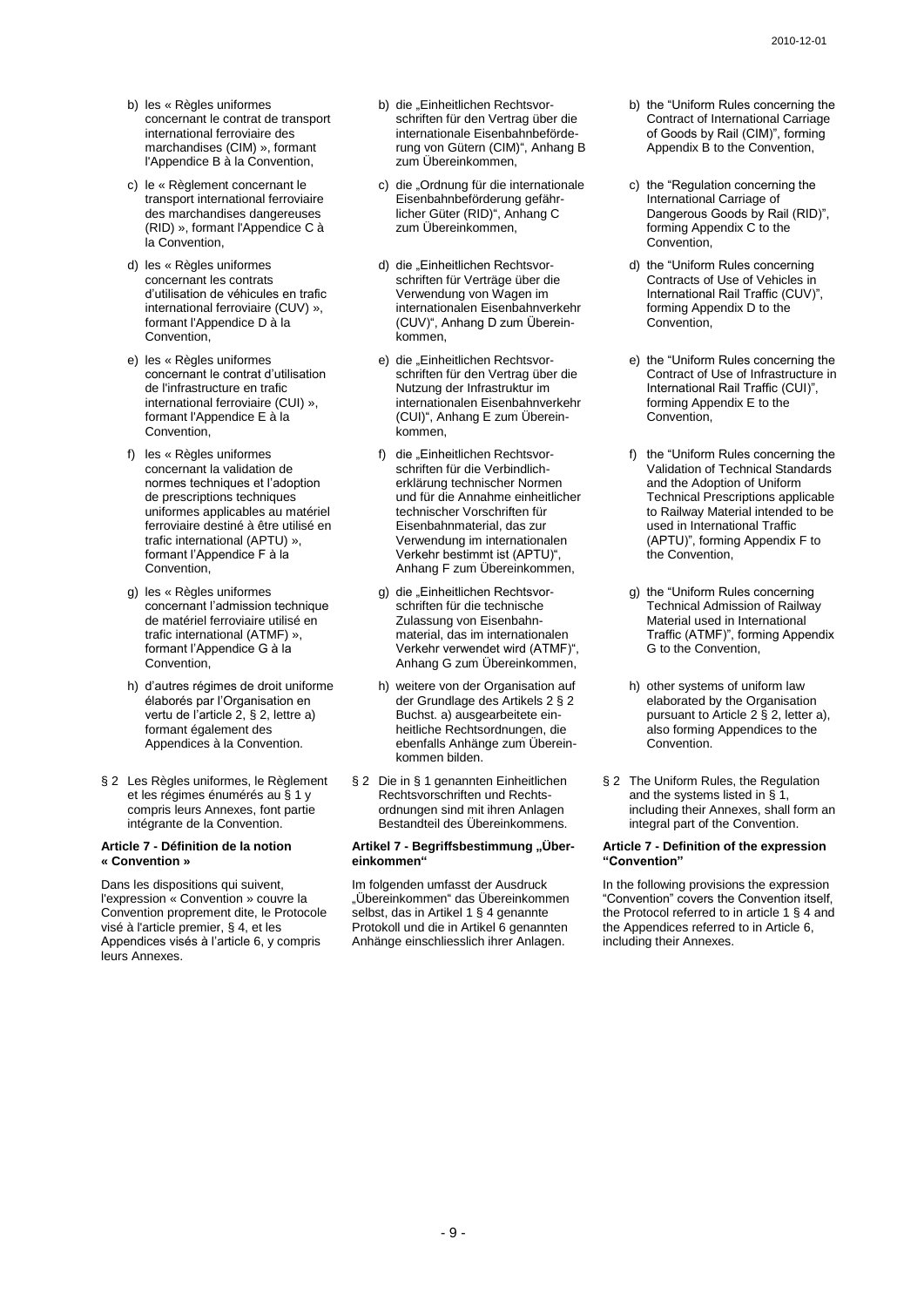# **Article 8 - Droit national Artikel 8 - Landesrecht Article 8 - National law**

- § 1 Dans l'interprétation et l'application de la Convention, il sera tenu compte de son caractère de droit international et de la nécessité de promouvoir l"uniformité.
- § 2 A défaut de stipulations dans la Convention, le droit national est applicable.
- § 3 On entend par droit national le droit de l"Etat où l"ayant droit fait valoir ses droits, y compris les règles relatives aux conflits de lois.

# **Article 9 - Unité de compte Artikel 9 - Rechnungseinheit Article 9 - Unit of account**

- § 1 L'unité de compte prévue par les Appendices est le Droit de tirage spécial tel que défini par le Fonds Monétaire International.
- § 2 La valeur, en Droit de tirage spécial, de la monnaie nationale d'un Etat membre qui est aussi Membre du Fonds Monétaire International est calculée selon la méthode appliquée par le Fonds Monétaire International pour ses propres opérations et transactions.
- § 3 La valeur, en Droit de tirage spécial, de la monnaie nationale d'un Etat membre qui n"est pas Membre du Fonds Monétaire International est calculée de la façon déterminée par cet Etat. Ce calcul doit exprimer en monnaie nationale une valeur réelle aussi proche que possible de celle qui résulterait de l'application du § 2.
- § 4 Chaque fois qu"un changement se produit dans leur méthode de calcul ou dans la valeur de leur monnaie nationale par rapport à l"unité de compte, les Etats communiquent au Secrétaire général leur méthode de calcul conformément au § 3. Ce dernier notifie ces informations aux Etats membres.

 $\left\{ \right.$  $\left\{ \right.$  $\left\{ \right.$  $\left\{ \right.$  $\left\{ \right.$  $\left\{ \right.$  $\left\{ \right.$  $\left\{ \right.$  $\left\{ \right.$ 

# **Dispositions communes Gemeinsame Bestimmungen Common Provisions**

- § 1 Bei Auslegung und Anwendung des Übereinkommens ist seinem Charakter als internationalem Recht und der Notwendigkeit, die Einheitlichkeit zu fördern, Rechnung zu tragen.
- § 2 Soweit im Übereinkommen keine Bestimmungen getroffen sind, gilt Landesrecht.
- § 3 Unter Landesrecht versteht man das Recht des Staates, in dem der Berechtigte seinen Anspruch geltend macht, einschliesslich der Kollisionsnormen.

- § 1 Die in den Anhängen vorgesehene Rechnungseinheit ist das Sonderziehungsrecht, wie es vom Internationalen Währungsfonds definiert ist.
- § 2 Der in Sonderziehungsrechten ausgedrückte Wert der Landeswährung eines Mitgliedstaates, der zugleich Mitglied des Internationalen Währungsfonds ist, wird nach der vom Internationalen Währungsfonds für seine eigenen Operationen und Transaktionen angewendeten Methode ermittelt.
- § 3 Der in Sonderziehungsrechten ausgedrückte Wert der Landeswährung eines Mitgliedstaates, der nicht zugleich Mitglied des Internationalen Währungsfonds ist, wird auf die von diesem Staat bestimmte Art und Weise berechnet. Diese Berechnung muss in der Landeswährung soweit wie möglich zu demselben Realwert führen, wie er sich aus der Anwendung des § 2 ergeben würde.
- § 4 Immer dann, wenn in ihrer Berechnungsmethode oder im Wert ihrer Landeswährung im Verhältnis zur Rechnungseinheit eine Veränderung eintritt, teilen die Mitgliedstaaten ihre Berechnungsmethode gemäss § 3 dem Generalsekretär mit. Er bringt den übrigen Mitgliedstaaten diese Mitteilungen zur Kenntnis.

# **Titre II Titel II Title II**

- § 1 When interpreting and applying the Convention, its character of international law and the necessity to promote uniformity shall be taken into account.
- § 2 In the absence of provisions in the Convention, national law shall apply.
- § 3 "National law" means the law of the State in which the person entitled asserts his rights, including the rules relating to conflict of laws.

- § 1 The unit of account referred to in the Appendices shall be the Special Drawing Right as defined by the International Monetary Fund.
- § 2 The value in Special Drawing Rights of the national currency of a Member State which is a member of the International Monetary Fund shall be calculated in accordance with the method applied by the International Monetary Fund for its own operations and transactions.
- § 3 The value in Special Drawing Rights of the national currency of a Member State which is not a member of the International Monetary Fund shall be calculated by the method determined by that State. This calculation must express in the national currency a real value as close as possible to that which would result from the application of § 2.
- § 4 Each time that a change occurs in their method of calculation or in the value of their national currency in relation to the unit of account, States shall notify the Secretary General of their method of calculation in accordance with § 3. The latter shall inform the Member States of these notifications.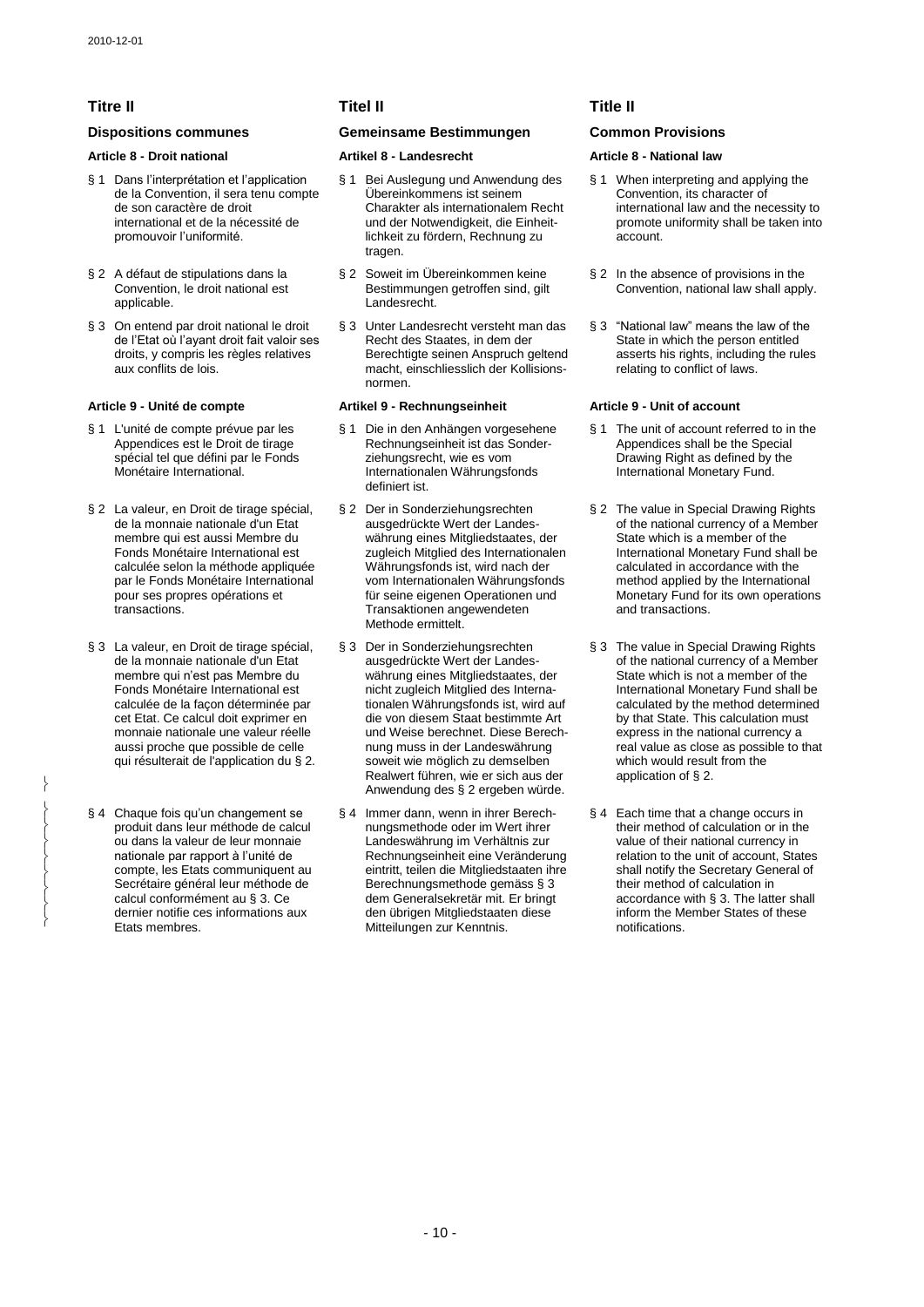$\overline{\phantom{a}}$ 

§ 5 Un montant exprimé en unités de compte est converti dans la monnaie nationale de l"Etat du tribunal saisi. La conversion est effectuée conformément à la valeur de la monnaie correspondante le jour de la décision judiciaire ou le jour convenu par les parties.

# **Article 10 - Dispositions complémentaires**

- § 1 Deux ou plusieurs Etats membres ou deux ou plusieurs transporteurs peuvent convenir de dispositions complémentaires pour l'exécution des Règles uniformes CIV et des Règles uniformes CIM sans toutefois pouvoir déroger à ces Règles uniformes.
- § 2 Les dispositions complémentaires visées au § 1 sont mises en vigueur et publiées dans les formes prévues par les lois et prescriptions de chaque Etat. Les dispositions complémentaires des Etats et leur mise en vigueur sont communiquées au Secrétaire général de l"Organisation. Il notifie ces informations aux autres Etats membres.

La caution à fournir pour assurer le paiement des dépens ne peut être exigée à l"occasion des actions judiciaires fondées sur les Règles uniformes CIV, les Règles uniformes CIM, les Règles uniformes CUV ou les Règles uniformes CUI.

# **Article 12 - Exécution de jugements. Saisies**

§ 1 Lorsque les jugements prononcés en vertu des dispositions de la Convention, contradictoirement ou par défaut, par le juge compétent, sont devenus exécutoires d'après les lois appliquées par ce juge, ils acquièrent force exécutoire dans chacun des autres Etats membres après l'accomplissement des formalités prescrites dans l'Etat où l'exécution doit avoir lieu. La révision du fond de l'affaire n'est pas admise. Ces dispositions s'appliquent également aux transactions judiciaires.

§ 5 Ein in Rechnungseinheiten ausgedrückter Betrag wird in die Landeswährung des Staates des angerufenen Gerichts umgerechnet. Die Umrechnung erfolgt entsprechend dem Wert der betroffenen Währung am Tag des Urteils oder an dem von den Parteien vereinbarten Tag.

- § 1 Zur Ausführung der Einheitlichen Rechtsvorschriften CIV und der Einheitlichen Rechtsvorschriften CIM können zwei oder mehrere Mitgliedstaaten oder zwei oder mehrere Beförderer Zusatzbestimmungen vereinbaren, die von diesen Einheitlichen Rechtsvorschriften nicht abweichen dürfen.
- § 2 Die Zusatzbestimmungen gemäss § 1 werden in der durch die Gesetze und Vorschriften jedes Staates vorgesehenen Form in Kraft gesetzt und veröffentlicht. Die Zusatzbestimmungen der Staaten und ihre Inkraftsetzung werden dem Generalsekretär der Organisation mitgeteilt. Er bringt den übrigen Mitgliedstaaten diese Mitteilungen zur Kenntnis.

Bei Klagen auf Grund der Einheitlichen Rechtsvorschriften CIV, der Einheitlichen Rechtsvorschriften CIM, der Einheitlichen Rechtsvorschriften CUV oder der Einheitlichen Rechtsvorschriften CUI kann eine Sicherheitsleistung für die Kosten des Rechtsstreites nicht gefordert werden.

# **Artikel 12 - Vollstreckung von Urteilen. Arrest und Pfändung**

§ 1 Urteile, auch Versäumnisurteile, die auf Grund des Übereinkommens vom zuständigen Gericht gefällt worden und nach den für das urteilende Gericht massgebenden Gesetzen vollstreckbar geworden sind, werden in jedem der anderen Mitgliedstaaten vollstreckbar, sobald die in dem Staat, in dem die Vollstreckung erfolgen soll, vorgeschriebenen Förmlichkeiten erfüllt sind. Eine sachliche Nachprüfung des Inhaltes ist nicht zulässig. Diese Bestimmungen gelten auch für gerichtliche Vergleiche.

§ 5 An amount expressed in units of account shall be converted into the national currency of the State of the court or tribunal seized. The conversion shall be made in accordance with the value of the corresponding currency on the day of the judicial decision or on the day agreed between the parties.

# **Artikel 10 - Zusatzbestimmungen Article 10 - Supplementary provisions**

- § 1 Two or more Member States or two or more carriers may agree supplementary provisions for the execution of the CIV Uniform Rules and the CIM Uniform Rules; they may not derogate from these Uniform Rules.
- § 2 The supplementary provisions referred to in § 1 shall be put into force and published in the manner required by the laws and prescriptions of each State. The supplementary provisions of States and their coming into force shall be notified to the Secretary General. He shall inform the Member States of these notifications.

# **Article 11 - Caution judiciaire Artikel 11 - Prozesskaution Article 11 - Security for costs**

Security for costs cannot be required in proceedings founded on the CIV Uniform Rules, the CIM Uniform Rules, the CUV Uniform Rules or the CUI Uniform Rules.

# **Article 12 - Execution of judgments. Attachment**

§ 1 Judgments pronounced by the competent court or tribunal pursuant to the provisions of the Convention after trial or by default shall, when they have become enforceable under the law applied by that court or tribunal, become enforceable in each of the other Member States on completion of the formalities required in the State where enforcement is to take place. The merits of the case shall not be subject to review. These provisions shall apply also to judicial settlements.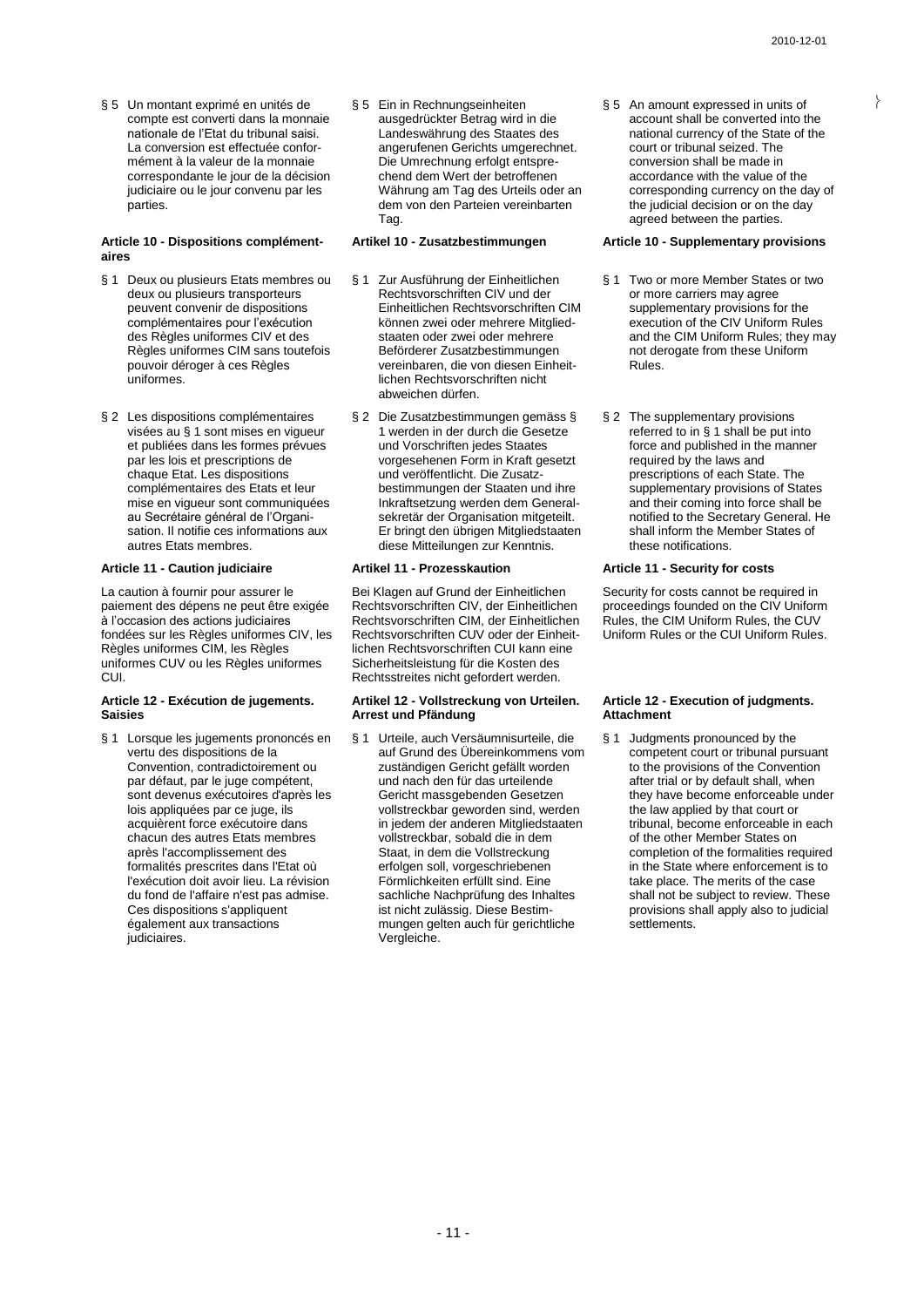- § 2 Le § 1 ne s'applique ni aux jugements qui ne sont exécutoires que provisoirement, ni aux condamnations à des dommages-intérêts qui seraient prononcées, en sus des dépens, contre un demandeur en raison du rejet de sa demande.
- § 3 Les créances nées d'un transport soumis aux Règles uniformes CIV ou aux Règles uniformes CIM, au profit d'une entreprise de transport sur une autre entreprise de transport qui ne relève pas du même Etat membre, ne peuvent être saisies qu'en vertu d'un jugement rendu par l'autorité judiciaire de l'Etat membre dont relève l'entreprise titulaire des créances à saisir.
- § 4 Les créances nées d'un contrat soumis aux Règles uniformes CUV ou aux Règles uniformes CUI ne peuvent être saisies qu"en vertu d"un jugement rendu par l"autorité judiciaire de l"Etat membre dont relève l"entreprise titulaire des créances à saisir.
- § 5 Les véhicules ferroviaires ne peuvent être saisis, sur un territoire autre que celui de l'Etat membre dans lequel le détenteur a son siège social, qu'en vertu d"un jugement rendu par l"autorité judiciaire de cet Etat. Le terme « détenteur » désigne celui qui exploite économiquement, de manière durable, un véhicule ferroviaire en tant que moyen de transport, qu"il en soit propriétaire ou qu"il en ait le droit de disposition.
- § 2 § 1 findet keine Anwendung auf nur vorläufig vollstreckbare Urteile und auf Urteile, die dem Kläger wegen seines Unterliegens im Rechtsstreit ausser den Kosten eine Entschädigung auferlegen.
- § 3 Stehen einem Beförderungsunternehmen aus einer Beförderung, auf welche die Einheitlichen Rechtsvorschriften CIV oder die Einheitlichen Rechtsvorschriften CIM anzuwenden sind, Forderungen gegen ein anderes Beförderungsunternehmen zu, das nicht demselben Mitgliedstaat angehört, so können diese Forderungen nur auf Grund einer Entscheidung der Gerichte des Mitgliedstaates mit Arrest belegt oder gepfändet werden, dem das Unternehmen angehört, das Gläubiger der zu pfändenden Forderung ist.
- § 4 Forderungen auf Grund von Verträgen, auf welche die Einheitlichen Rechtsvorschriften CUV oder die Einheitlichen Rechtsvorschriften CUI anzuwenden sind, können nur auf Grund der Entscheidung der Gerichte des Mitgliedstaates mit Arrest belegt oder gepfändet werden, dem das Unternehmen angehört, das Gläubiger der zu pfändenden Forderung ist.
- § 5 Eisenbahnfahrzeuge können in einem anderen Mitgliedstaat als demjenigen, in dem der Halter seinen Sitz hat, nur auf Grund einer Entscheidung der Gerichte dieses Staates mit Arrest belegt oder gepfändet werden. Der Ausdruck "Halter" bezeichnet denjenigen, der als Eigentümer oder sonst Verfügungsberechtigter das Eisenbahnfahrzeug dauerhaft als Beförderungsmittel wirtschaftlich nutzt.
- § 2 § 1 shall apply neither to judgments which are provisionally enforceable, nor to awards of damages in addition to costs against a plaintiff who fails in his action.
- § 3 Debts arising from a transport operation subject to the CIV Uniform Rules or the CIM Uniform Rules, owed to one transport undertaking by another transport undertaking not under the jurisdiction of the same Member State, may only be attached under a judgment given by the judicial authority of the Member State which has jurisdiction over the undertaking entitled to payment of the debt sought to be attached.
- § 4 Debts arising from a contract subject to the CUV Uniform Rules or the CUI Uniform Rules may only be attached under a judgment given by the judicial authority of the Member State which has jurisdiction over the undertaking entitled to payment of the debts sought to be attached.
- § 5 Railway vehicles may only be seized on a territory other than that of the Member State in which the keeper has its registered office, under a judgment given by the judicial authority of that State. The term "keeper" means the person who, being the owner or having the right to dispose of it, exploits the railway vehicle economically in a permanent manner as a means of transport.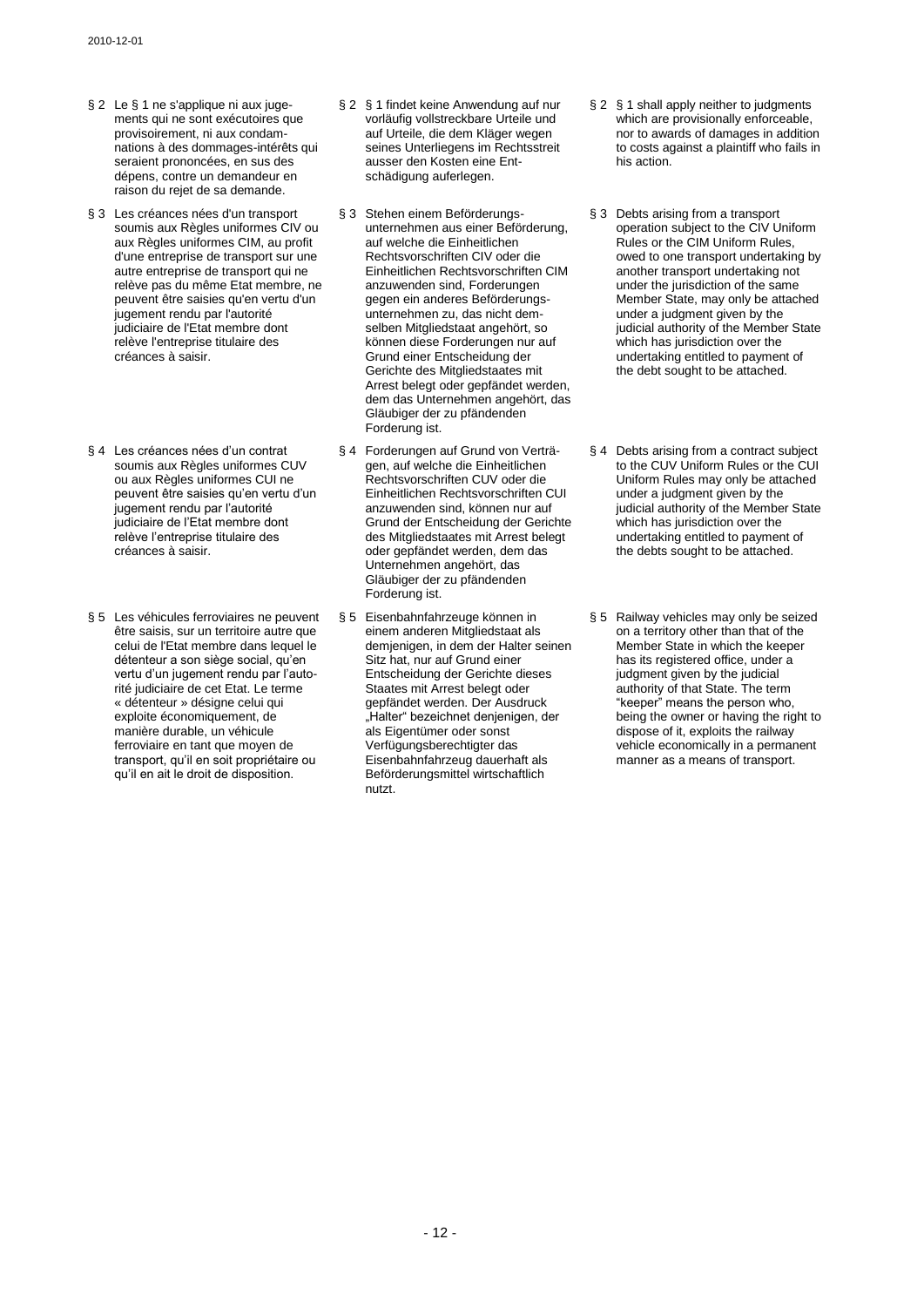# **Structure et fonctionnement Aufbau und Tätigkeit Structure and Functioning**

# **Article 13 - Organes Artikel 13 - Organe Article 13 - Organs**

- § 1 Le fonctionnement de l'Organisation est assuré par les organes ci-après :
	- a) l"Assemblée générale, a) Generalversammlung, a) the General Assembly,
	-
	- c) la Commission de révision, c) Revisionsausschuss, c) the Revision Committee,
	- d) la Commission d'experts pour le transport des marchandises dangereuses (Commission d"experts du RID),
	- e) la Commission de la facilitation ferroviaire,
	- f) la Commission d'experts techniques.
	-
- § 2 L'Assemblée générale peut décider la création à titre temporaire d"autres commissions pour des tâches spécifiques.
- § 3 Lors de la détermination du quorum à l"Assemblée générale et aux Commissions visées au § 1, lettres c) à f), les Etats membres qui n"ont pas le droit de vote (article 14, § 5, article 26, § 7 ou article 40, § 4) ne sont pas pris en compte.
- § 4 La présidence à l'Assemblée générale, la présidence au Comité administratif ainsi que la fonction de Secrétaire général doivent, en principe, être attribuées à des ressortissants d"Etats membres différents.

- § 1 L'Assemblée générale se compose de tous les Etats membres.
- -
	- b) désigne les membres du Comité administratif ainsi qu'un membre suppléant pour chacun d"eux et élit l"Etat membre qui en assurera la Présidence (article 15, §§ 1 à 3);
	- c) élit le Secrétaire général (article  $21, 8, 2$
	- d) émet des directives concernant l'activité du Comité administratif et du Secrétaire général;

# **Titre III Titel III Title III**

- § 1 Die Tätigkeit der Organisation wird durch die folgenden Organe wahrgenommen:
	-
	-
	-
	- d) Fachausschuss für die Beförderung gefährlicher Güter (Fachausschuss RID),
	- e) Ausschuss für Erleichterungen im Eisenbahnverkehr,
	- f) Fachausschuss für technische Fragen,
	-
- § 2 Die Generalversammlung kann die zeitlich befristete Einrichtung weiterer Ausschüsse für besondere Aufgaben beschliessen.
- § 3 Bei der Feststellung der Beschlussfähigkeit der Generalversammlung und der in § 1 Buchst. c) bis f) genannten Ausschüsse werden Mitgliedstaaten ohne Stimmrecht (Artikel 14 § 5, Artikel 26 § 7 oder Artikel 40 § 4) nicht berücksichtigt.
- § 4 Der Vorsitz in der Generalversammlung, der Vorsitz im Verwaltungsausschuss sowie die Funktion des Generalsekretärs sollten grundsätzlich nur Angehörigen aus verschiedenen Mitgliedstaaten übertragen werden.

# **Article 14 - Assemblée générale Artikel 14 - Generalversammlung Article 14 - General Assembly**

- § 1 Die Generalversammlung besteht aus allen Mitgliedstaaten.
- 
- a) établit son règlement intérieur; a) gibt sich eine Geschäftsordnung; a) establish its rules of procedure;
	- b) bestimmt die Mitglieder des Verwaltungsausschusses sowie für jedes Mitglied ein Ersatzmitglied und bezeichnet den Mitgliedstaat, welcher den Vorsitz führt (Artikel 15 §§ 1 bis 3);
	- c) wählt den Generalsekretär (Artikel 21 § 2);
	- d) gibt Richtlinien für die Tätigkeit des Verwaltungsausschusses und des Generalsekretärs;

- § 1 The functioning of the Organisation shall be ensured by the following organs:
	-
- b) le Comité administratif, b) Verwaltungsausschuss, b) the Administrative Committee,
	-
	- d) the Committee of Experts for the Carriage of Dangerous Goods (RID Expert Committee),
	- e) the Rail Facilitation Committee,
	- the Committee of Technical Experts,
- g) le Secrétaire général. g) Generalsekretär. g) the Secretary General.
	- § 2 The General Assembly may decide to establish temporarily other committees for specific tasks.
	- § 3 On the determination of the quorum in the General Assembly or in the Committees referred to in § 1, letters c) to f), Member States which do not have the right to vote (Article 14 § 5, Article 26 § 7 or Article 40 § 4) shall not be taken into account.
	- § 4 The chairmanship of the General Assembly, the chairmanship of the Administrative Committee as well as the function of Secretary General must, in principle, be conferred on nationals of different Member States.

- § 1 The General Assembly shall be composed of all Member States.
- § 2 L'Assemblée générale : <br>§ 2 Die Generalversammlung in § 8 2 The General Assembly shall :
	-
	- b) designate the members of the Administrative Committee as well as a deputy member for each member and elect the Member State which will provide the chairmanship of it (Article 15 §§ 1 to 3);
	- c) elect the Secretary General (Article 21 § 2);
	- d) issue directives concerning the activity of the Administrative Committee and the Secretary General;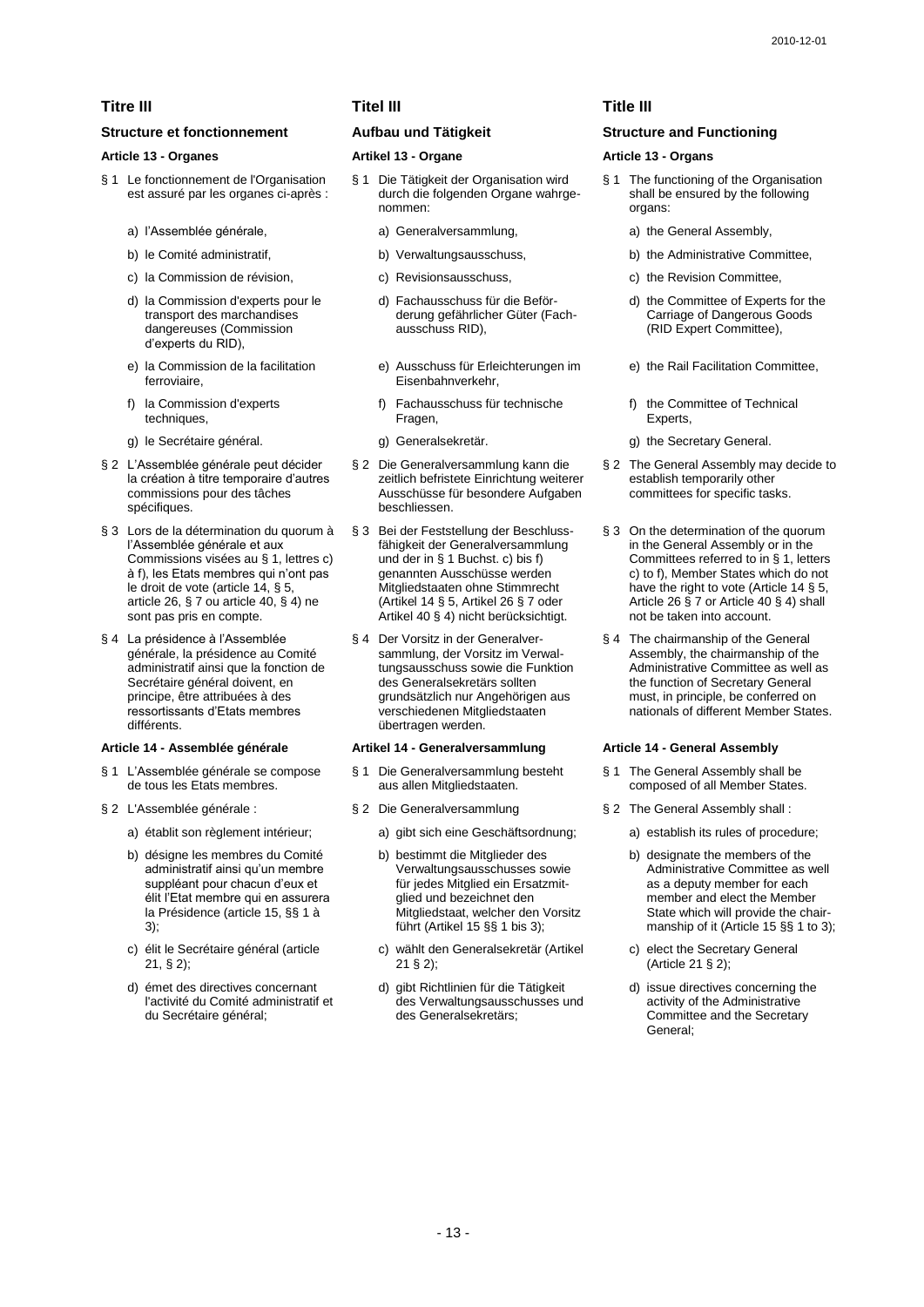- e) fixe, par période de six ans, le montant maximal que peuvent atteindre les dépenses de l'Organisation durant chaque période budgétaire (article 25); à défaut, elle émet, pour une période ne pouvant excéder six ans, des directives relatives à la limitation de ces dépenses;
- f) décide si le siège de l"Organisation est fixé à un autre endroit (article premier, § 2);
- g) décide de l"introduction d"autres langues de travail (article premier,  $§$  6);
- h) décide de la reprise d"autres attributions par l"Organisation (article 4, § 1) ainsi que du transfert d"attributions de l"Organisation à une autre organisation intergouvernementale (article 4, § 2);
- décide, le cas échéant, la création à titre temporaire d"autres commissions pour des tâches spécifiques (article 13, § 2);
- examine si l'attitude d'un Etat doit être considérée comme une dénonciation tacite (article 26, § 7);
- k) décide de confier l"exécution de la vérification des comptes à un autre Etat membre que l"Etat de siège (article 27, § 1);
- l) décide des propositions tendant à modifier la Convention (article 33, §§ 2 et 3);
- m) décide des demandes d'adhésion qui lui sont soumises (article 37, § 4);
- n) décide des conditions d"adhésion d"une organisation régionale d"intégration économique (article 38, § 1);
- o) décide des demandes d"association qui lui sont soumises (article 39, § 1);
- p) décide de la dissolution de l"Organisation et du transfert éventuel de ses attributions à une autre organisation intergouvernementale (article 43);
- q) décide des autres questions inscrites à l'ordre du jour.
- e) setzt für einen Zeitraum von sechs Jahren den Höchstbetrag fest, den die Ausgaben der Organisation in jeder Haushaltsperiode (Artikel 25) erreichen dürfen; andernfalls gibt sie für einen Zeitraum von höchstens sechs Jahren Richtlinien für die Begrenzung dieser Ausgaben;
- f) entscheidet über eine Verlegung des Sitzes der Organisation (Artikel 1 § 2);
- g) entscheidet über die Einführung weiterer Arbeitssprachen (Artikel 1  $\mathcal{S}$  6) $\cdot$
- h) entscheidet über die Übernahme weiterer Aufgaben durch die Organisation (Artikel 4 § 1) sowie über die Übertragung von Aufgaben der Organisation auf eine andere zwischenstaatliche Organisation (Artikel 4 § 2);
- i) beschliesst gegebenenfalls die zeitlich befristete Einrichtung von Ausschüssen für besondere Aufgaben (Artikel 13 § 2);
- prüft, ob die Haltung eines Staates als stillschweigende Kündigung anzusehen ist (Artikel 26 § 7);
- k) beschliesst, die Durchführung der Rechnungsprüfung einem anderen Mitgliedstaat als dem Sitzstaat anzuvertrauen (Artikel 27 § 1);
- l) entscheidet über Anträge auf Änderung des Übereinkommens (Artikel 33 §§ 2 und 3);
- m) entscheidet über Beitrittsanträge, die ihr unterbreitet werden (Artikel 37 § 4);
- n) entscheidet über die Bedingungen des Beitrittes einer regionalen Organisation für wirtschaftliche Zusammenarbeit (Artikel 38 § 1);
- o) entscheidet über Assoziierungsgesuche, die ihr unterbreitet werden (Artikel 39 § 1);
- p) beschliesst über die Auflösung der Organisation und die allfällige Übertragung ihrer Aufgaben auf eine andere zwischenstaatliche Organisation (Artikel 43);
- q) entscheidet über sonstige Fragen, die auf die Tagesordnung gesetzt sind.
- e) fix, for six-year periods, the maximum amount that the expenditure of the Organisation may reach in each budgetary period (article 25); if not, it shall issue directives relating to the limitation of that expenditure for a period no longer than six years;
- f) decide whether the headquarters of the Organisation should be located at another place (Article 1 § 2);
- g) take decisions about the introduction of other working languages (Article 1 § 6);
- h) take decisions about the taking on of other attributions by the Organisation (Article 4 § 1) and the transfer of attributions of the Organisation to another intergovernmental organisation (Article 4 § 2);
- decide, if necessary, on the temporary establishment of other committees for specific tasks (Article 13 § 2);
- j) consider whether the attitude of a State should be regarded as a tacit denunciation (Article 26 § 7);
- k) decide whether to entrust the carrying out of the auditing of the accounts to another Member State than the Headquarters State (Article 27 § 1);
- l) take decisions about proposals aiming to modify the Convention (Article 33 §§ 2 and 3);
- m) take decisions about applications for accession submitted to the General Assembly (Article 37 § 4);
- n) take decisions about the conditions of accession of a regional economic integration organisation (Article 38 § 1);
- o) take decisions about applications for association submitted to it (Article 39 § 1);
- p) take decisions about the dissolution of the Organisation and about the possible transfer of its attributions to another intergovernmental organisation (Article 43);
- q) take decisions about other questions placed on the agenda.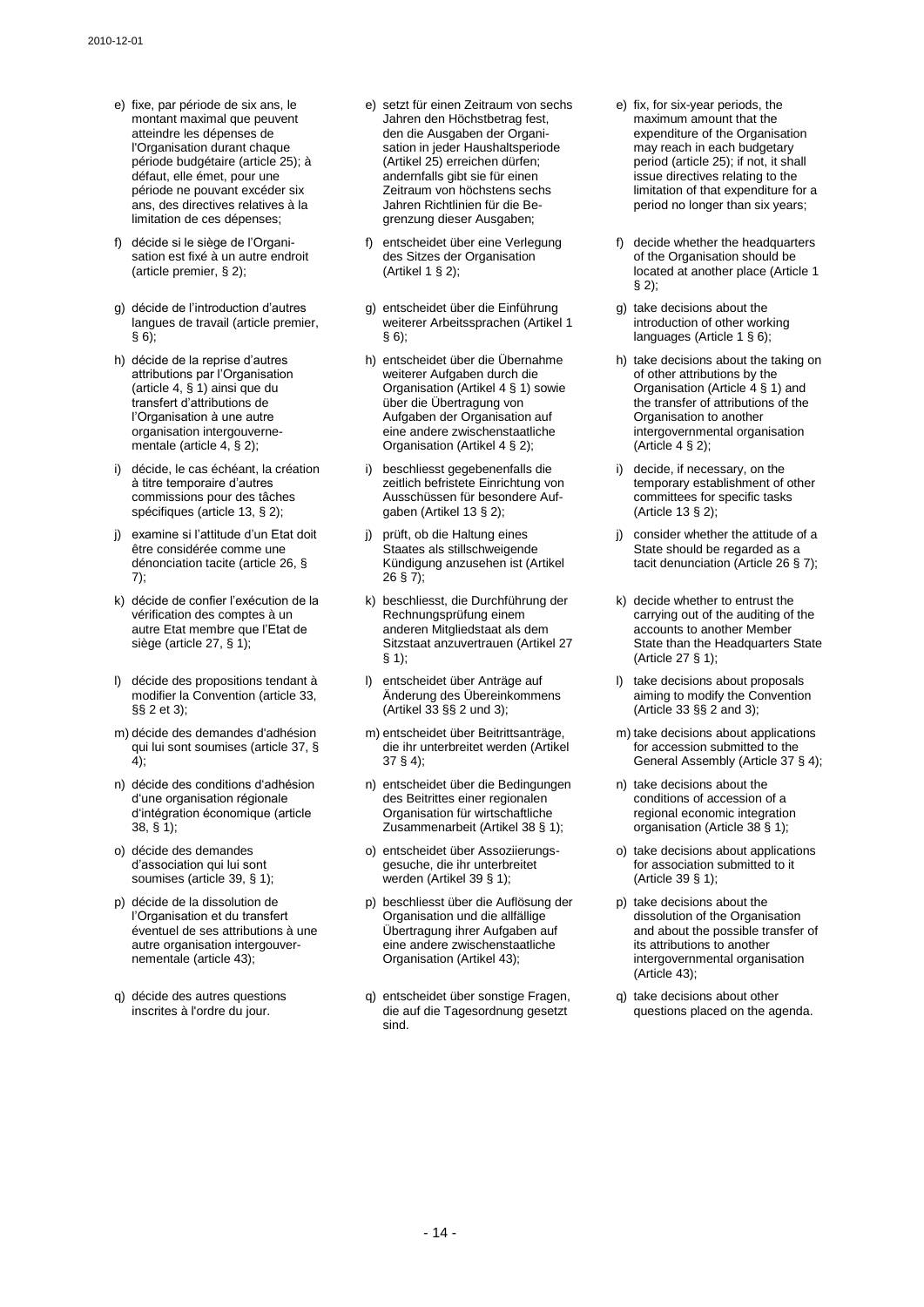- § 3 Le Secrétaire général convoque l'Assemblée générale une fois tous les trois ans ou à la demande soit d'un tiers des Etats membres soit du Comité administratif, ainsi que dans les cas visés à l"article 33, §§ 2 et 3 et à l"article 37, § 4. Il adresse aux Etats membres le projet de l'ordre du jour, au plus tard trois mois avant l'ouverture de la session, dans les conditions définies par le règlement intérieur visé au § 2, lettre a).
- § 4 A l'Assemblée générale, le quorum (article 13, § 3) est atteint lorsque la majorité des Etats membres y sont représentés. Un Etat membre peut se faire représenter par un autre Etat membre; toutefois, un Etat ne peut représenter plus d"un autre Etat.
- § 5 En cas de vote de l"Assemblée générale concernant des modifications des Appendices à la Convention, les Etats membres qui ont fait, conformément à l"article 42, § 1, première phrase, une déclaration à l"Appendice concerné n"ont pas le droit de vote.
- § 6 L'Assemblée générale prend ses décisions à la majorité des Etats membres représentés lors du vote sauf dans les cas du § 2, lettres e), f), g), h), l) et p) ainsi que dans le cas de l"article 34, § 6, pour lesquels la majorité des deux tiers est requise. Toutefois, dans le cas du § 2, lettre l) une majorité des deux tiers n"est requise que lorsqu'il s'agit des propositions tendant à modifier la Convention proprement dite, à l"exception des articles 9 et 27, §§ 2 à 10, ainsi que le Protocole visé à l"article premier, § 4.
- § 7 Sur invitation du Secrétaire général, lancée en accord avec la majorité des Etats membres,
	- a) des Etats non membres de l"Organisation,
	- b) des organisations et associations internationales, compétentes pour des questions concernant les activités de l"Organisation ou s'occupant de problèmes inscrits à l'ordre du jour, peuvent participer, avec voix consultative, aux sessions de l'Assemblée générale.
- § 3 Der Generalsekretär beruft die Generalversammlung alle drei Jahre oder auf Antrag eines Drittels der Mitgliedstaaten oder auf Antrag des Verwaltungsausschusses sowie in den Fällen ein, die in Artikel 33 §§ 2 und 3 und in Artikel 37 § 4 vorgesehen sind. Er übermittelt den Mitgliedstaaten spätestens drei Monate vor der Eröffnung der Tagung den Entwurf der Tagesordnung gemäss den in der Geschäftsordnung nach § 2 Buchst. a) festgelegten Bedingungen.
- § 4 Die Generalversammlung ist beschlussfähig (Artikel 13 § 3), wenn die Mehrheit der Mitgliedstaaten vertreten ist. Ein Mitgliedstaat kann sich von einem anderen Mitgliedstaat vertreten lassen; ein Staat kann jedoch nicht mehr als einen anderen Staat vertreten.
- § 5 Bei Beschlüssen der Generalversammlung über Änderungen der Anhänge zum Übereinkommen haben diejenigen Mitgliedstaaten, die eine Erklärung zu dem betreffenden Anhang gemäss Artikel 42 § 1 Satz 1 abgegeben haben, kein Stimmrecht.
- § 6 Die Generalversammlung fasst ihre Beschlüsse mit der Mehrheit der bei der Abstimmung vertretenen Mitgliedstaaten; in den Fällen des § 2 Buchst. e), f), g), h), l) und p) sowie im Falle des Artikels 34 § 6 ist jedoch eine Mehrheit von zwei Dritteln erforderlich. Im Falle des § 2 Buchst. l) ist eine Mehrheit von zwei Dritteln nur erforderlich, soweit es sich um Anträge auf Änderung des Übereinkommens selbst, mit Ausnahme der Artikel 9 und 27 §§ 2 bis 10, sowie um Anträge auf Änderung des in Artikel 1 § 4 genannten Protokolls handelt.
- § 7 Auf Einladung des Generalsekretärs, die im Einverständnis mit der Mehrheit der Mitgliedstaaten ausgesprochen wurde, können auch
	- a) Staaten, die nicht Mitglied der Organisation sind,
	- b) internationale Organisationen und Verbände, die für Fragen, die die Tätigkeit der Organisation betreffen, zuständig sind oder die sich mit auf der Tagesordnung stehenden Fragen befassen, an den Tagungen der Generalversammlung mit beratender Stimme teilnehmen.
- § 3 The Secretary General shall convene the General Assembly once every three years or at the request either of one-third of the Member States or of the Administrative Committee, as well as in the cases referred to in Article 33 §§ 2 and 3 and in Article 37 § 4. He shall send the draft agenda to the Member States at least three months before the opening of the session, in accordance with the conditions defined by the rules of procedure referred to in § 1, letter a).
- § 4 There shall be a quorum (Article 13 § 3) in the General Assembly when the majority of the Member States are represented there. A Member State may arrange to be represented by another Member State; however a State may not represent more than one other State.
- § 5 In the case of a vote in the General Assembly concerning modifications of the Appendices to the Convention, Member States which have made a declaration in respect of the Appendix in question pursuant to Article 42 § 1, first sentence, shall not have the right to vote.
- § 6 The General Assembly shall take its decisions by the majority of the Member States represented at the time of the vote, save in the case of § 2, letters e), f), g), h), l) and p) as well as of Article 34 § 6, for which the majority shall be two-thirds. However, in the case of § 2, letter l) the majority shall be two-thirds only in the case of proposals aiming to modify the Convention itself, with the exception of Articles 9 and 27 §§ 2 to 10 and the Protocol referred to in Article 1 § 4.
- § 7 On the invitation of the Secretary General, issued with the agreement of a majority of the Member States,
	- a) States which are not members of the Organisation,
	- b) international organisations and associations having competence for questions concerning the Organisation"s activities or dealing with problems which have been placed on the agenda, may attend sessions of the General Assembly in an advisory capacity.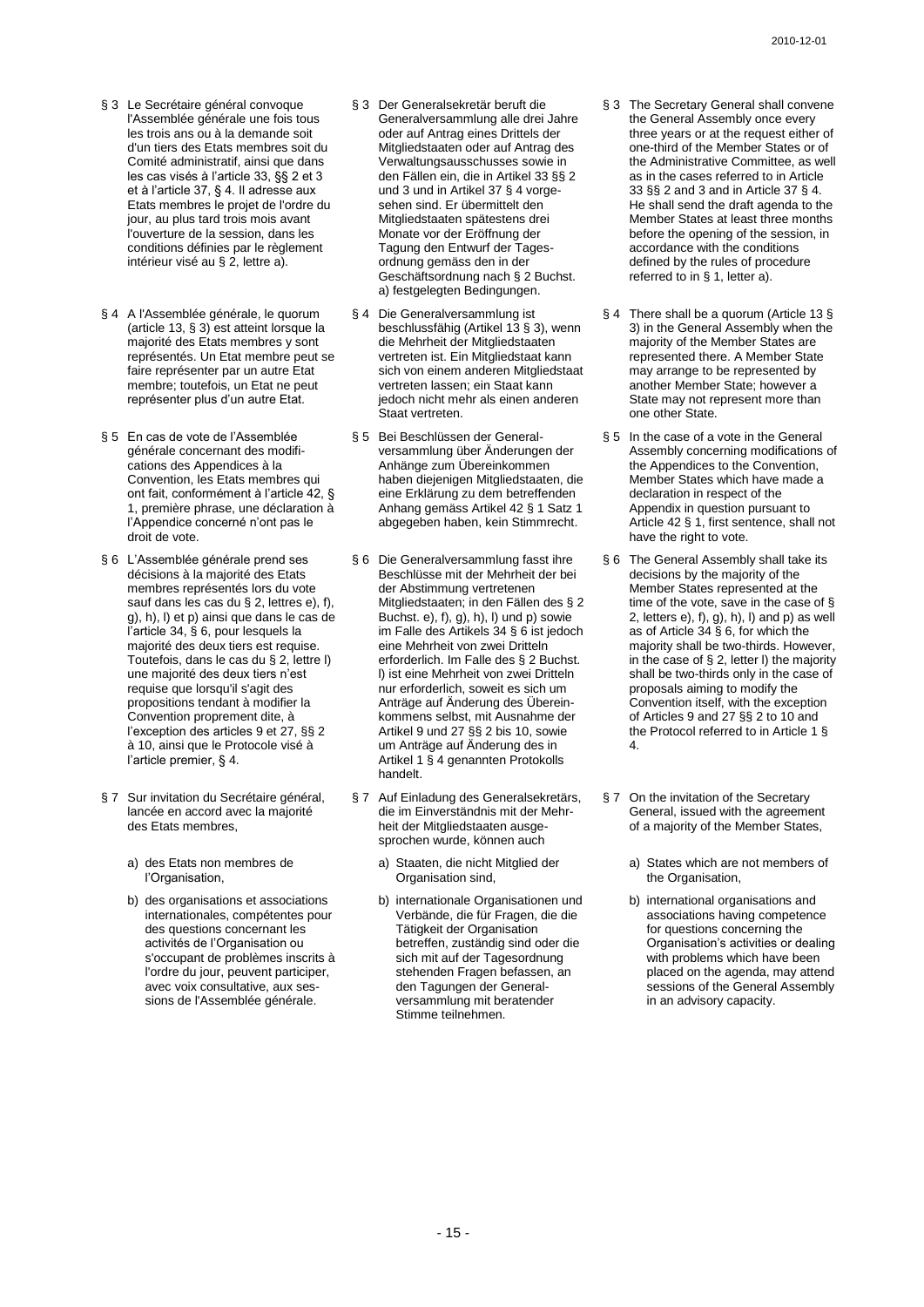- § 1 Le Comité administratif se compose d'un tiers des Etats membres.
- § 2 Les membres du Comité et un membre suppléant pour chacun d"eux ainsi que l"Etat membre qui préside sont désignés pour trois ans. La composition du Comité est déterminée pour chaque période, en tenant compte notamment d'une équitable répartition géographique. Un membre suppléant qui est devenu membre du Comité au cours d"une période, doit être désigné comme membre du Comité pour la période qui suit.
- § 3 En cas de vacance, de suspension du droit de vote d"un membre ou en cas d"absence d"un membre lors de deux sessions consécutives du Comité, sans qu"il se fasse représenter par un autre membre conformément au § 6, le membre suppléant désigné par l"Assemblée générale exerce les fonctions de celui-ci pour le reste de la période.
- § 4 Abstraction faite du cas visé au § 3, aucun Etat membre ne peut faire partie du Comité pendant plus de deux périodes consécutives et entières.
- -
	-
	- c) établit le statut du personnel de l'Organisation;
	- d) nomme, en tenant compte de la compétence des candidats et d'une équitable répartition géographique, les hauts fonctionnaires de l"Organisation;
	- e) établit un règlement concernant les finances et la comptabilité de l'Organisation;
	- f) approuve le programme de travail, le budget, le rapport de gestion et les comptes de l'Organisation;
	- g) fixe, sur la base des comptes approuvés, les contributions définitives dues par les Etats membres conformément à l"article 26 pour les deux années civiles écoulées, ainsi que le montant de l"avance de trésorerie dû par les Etats membres conformément à l'article 26, § 5 pour l'année en cours et pour l"année civile suivante;

### **Article 15 - Comité administratif Artikel 15 - Verwaltungsausschuss Article 15 - Administrative Committee**

- § 1 Der Verwaltungsausschuss besteht aus einem Drittel der Mitgliedstaaten.
- § 2 Die Mitglieder des Ausschusses und für jedes Mitglied ein Ersatzmitglied sowie derjenige Mitgliedstaat, der den Vorsitz führt, werden für drei Jahre bezeichnet. Die Zusammensetzung des Ausschusses wird unter Berücksichtigung insbesondere einer angemessenen geographischen Verteilung für jede Amtszeit bestimmt. Wird ein Ersatzmitglied während einer Amtszeit Mitglied des Ausschusses, so ist es für die folgende Amtszeit als Mitglied des Ausschusses zu bezeichnen.
- § 3 Wird ein Sitz frei oder ist das Stimmrecht eines Mitgliedes des Ausschusses ausgesetzt oder nimmt ein Mitglied an zwei aufeinander folgenden Tagungen des Ausschusses nicht teil und lässt sich nicht gemäss § 6 von einem anderen Mitglied vertreten, so übt das Ersatzmitglied, das durch die Generalversammlung bezeichnet wurde, dessen Funktionen für den Rest der Amtszeit aus.
- § 4 Abgesehen vom Fall des § 3 darf ein Mitgliedstaat nicht mehr als zwei volle aufeinander folgende Amtszeiten dem Ausschuss angehören.
- -
	-
	- c) erlässt das Personalstatut der Organisation;
	- d) ernennt unter Berücksichtigung der Eignung der Bewerber und einer angemessenen geographischen Verteilung die höheren Bediensteten der Organisation;
	- e) stellt eine Ordnung für das Rechnungswesen und die Buchhaltung der Organisation auf;
	- f) genehmigt das Arbeitsprogramm, den Voranschlag, den Geschäftsbericht und den Rechnungsabschluss der Organisation;
	- g) setzt auf der Grundlage des genehmigten Rechnungsabschlusses den endgültigen Beitrag, den die Mitgliedstaaten gemäss Artikel 26 für die beiden abgelaufenen Kalenderjahre zu tragen haben, sowie die Höhe der für das laufende und folgende Kalenderjahr nach Massgabe des Artikels 26 § 5 zu leistenden Vorauszahlung fest;

- § 1 The Administrative Committee shall be composed of a third of the Member States.
- § 2 The members of the Committee and one deputy member for each of them as well as the Member State which chairs the Committee shall be designated for three years. The composition of the Committee shall be determined for each period, having regard in particular to an equitable geographical distribution. A deputy member that becomes a member of the Committee in the course of a period must be designated as a member of the Committee for the period which follows.
- § 3 If a vacancy occurs or the right to vote of a member is suspended or in the case of absence of a member for two consecutive sessions of the Committee, without the member arranging to be represented by another member in accordance with § 6, the deputy member designated by the General Assembly shall exercise its functions for the remainder of the period.
- § 4 With the exception of the case referred to in § 3, no Member State may sit on the Committee for more than two full consecutive periods.
- § 5 Le Comité § 5 Der Ausschuss § 5 The Committee shall :
	- a) établit son règlement intérieur; a) gibt sich eine Geschäftsordnung; a) establish its rules of procedure;
	- b) conclut l'accord de siège; b) schliesst das Sitzabkommen; b) conclude the Headquarters Agreement;
		- c) establish the staff regulation for the Organisation;
		- d) appoint, taking account of the ability of the candidates and an equitable geographical distribution, the senior officers of the Organisation;
		- e) establish a regulation concerning the finances and book-keeping of the Organisation;
		- f) approve the work programme, budget, management report and accounts of the Organisation;
		- g) fix, on the basis of the approved accounts, the definitive contributions due from the Member States in accordance with Article 26 for the two previous calendar years, as well as the amount of the treasury advance due from the Member States in accordance with Article 26 § 5 for the current year and the next calendar year;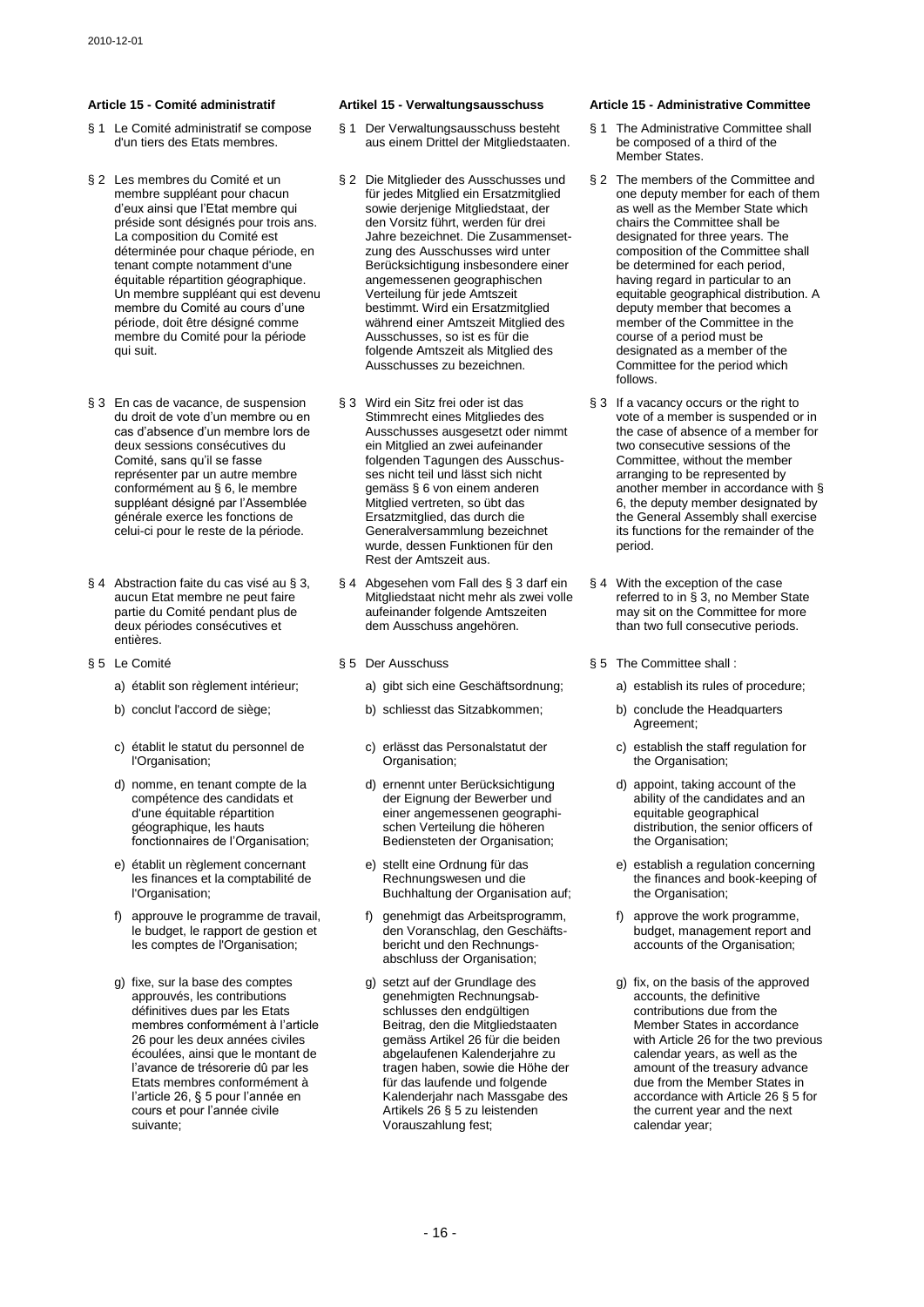- h) détermine les attributions de l"Organisation qui concernent tous les Etats membres ou seulement quelques-uns des Etats membres ainsi que les dépenses à supporter, en conséquence, par ces Etats membres (article 26, §  $4$ )
- i) fixe le montant des rémunérations spécifiques (article 26, § 11);
- j) donne des directives spéciales concernant la vérification des comptes (article 27, § 1);
- k) approuve la prise en charge de fonctions administratives par l"Organisation (article 4, § 3) et fixe les contributions spécifiques dues par l"Etat membre concerné;
- l) communique aux Etats membres le rapport de gestion, le relevé des comptes ainsi que ses décisions et recommandations;
- m) établit et communique aux Etats membres, en vue de l'Assemblée générale chargée de déterminer sa composition, au plus tard deux mois avant l'ouverture de la session, un rapport sur son activité ainsi que des propositions relatives à son renouvellement (article 14, § 2, lettre b));
- n) contrôle la gestion du Secrétaire général;
- o) veille à la bonne application, par le Secrétaire général, de la Convention ainsi qu"à l"exécution, par le Secrétaire général, des décisions prises par les autres organes; à cet effet, le Comité peut prendre toutes les mesures propres à améliorer l"application de la Convention et des décisions précitées;
- p) donne des avis motivés sur les questions qui peuvent intéresser l'activité de l'Organisation et qui lui sont soumises par un Etat membre ou par le Secrétaire général;
- q) tranche les différends entre un Etat membre et le Secrétaire général au regard de sa fonction comme dépositaire (article 36, § 2);
- r) décide de demandes de suspension de la qualité de membre (article 40).
- h) legt fest, welche Aufgaben der Organisation alle oder nur einen Teil der Mitgliedstaaten betreffen und welche Ausgaben demzufolge von den Mitgliedstaaten zu tragen sind (Artikel 26 § 4);
- i) setzt den Betrag für besondere Vergütungen fest (Artikel 26 § 11);
- j) erteilt besondere Weisungen für die Rechnungsprüfung (Artikel 27  $§$  1)
- k) stimmt der Übernahme von Verwaltungsaufgaben durch die Organisation zu (Artikel 4 § 3) und setzt die besonderen Beiträge fest, die der betreffende Mitgliedstaat zu entrichten hat;
- l) teilt den Mitgliedstaaten den Geschäftsbericht, den Rechnungsabschluss sowie seine Beschlüsse und Empfehlungen mit;
- m) verfasst einen Tätigkeitsbericht, macht Vorschläge für seine Neubestellung und teilt beides den Mitgliedstaaten im Hinblick auf die Generalversammlung, die seine Zusammensetzung zu bestimmen hat (Artikel 14 § 2 Buchst. b)), spätestens zwei Monate vor der Eröffnung der Tagung mit;
- n) überwacht die Geschäftsführung des Generalsekretärs;
- o) überwacht die sachgemässe Anwendung des Übereinkommens sowie die Ausführung der von den anderen Organen gefassten Beschlüsse durch den Generalsekretär; zu diesem Zweck kann der Ausschuss die notwendigen Massnahmen ergreifen, um die Anwendung des Übereinkommens und der genannten Beschlüsse zu verbessern;
- p) begutachtet Fragen, welche die Tätigkeit der Organisation betreffen können und die ihm von einem Mitgliedstaat oder dem Generalsekretär unterbreitet werden;
- q) entscheidet bei Streitigkeiten zwischen einem Mitgliedstaat und dem Generalsekretär hinsichtlich seiner Funktionen als Depositar (Artikel 36 § 2);
- entscheidet über Anträge auf Ruhen der Mitgliedschaft (Artikel 40).
- h) determine the attributions of the Organisation which concern all the Member States or only some of the Member States as well as the expenses to be borne, in consequence, by these Member States (Article 26 § 4);
- i) fix the amount of specific remuneration (Article 26 § 11);
- j) issue special directives concerning the auditing of accounts (Article 27 §1);
- k) approve the taking on of administrative functions by the Organisation (Article 4 § 3) and fix the specific contributions due from the Member State concerned;
- l) send to the Member States the management report, the statement of accounts as well as its decisions and recommendations;
- m) prepare and send to the Member States, with a view to the General Assembly which is to decide the composition of the Committee, at least two months before the opening of the session, a report on its activity as well as proposals as to how it should be reconstituted (Article 14 § 2, letter b));
- n) keep a check on the conduct of business by the Secretary General;
- o) keep a watch on the proper application of the Convention by the Secretary General and the execution, by the Secretary General, of decisions taken by the other organs; to this end, the Committee may take all measures likely to improve the application of the Convention and of the above mentioned decisions;
- p) give reasoned opinions on questions which may affect the work of the Organisation and are submitted to the Committee by a Member State or by the Secretary General;
- q) resolve disputes between a Member State and the Secretary General with respect to his function as Depositary (Article 36 § 2);
- take decisions about applications for suspension of membership (Article 40).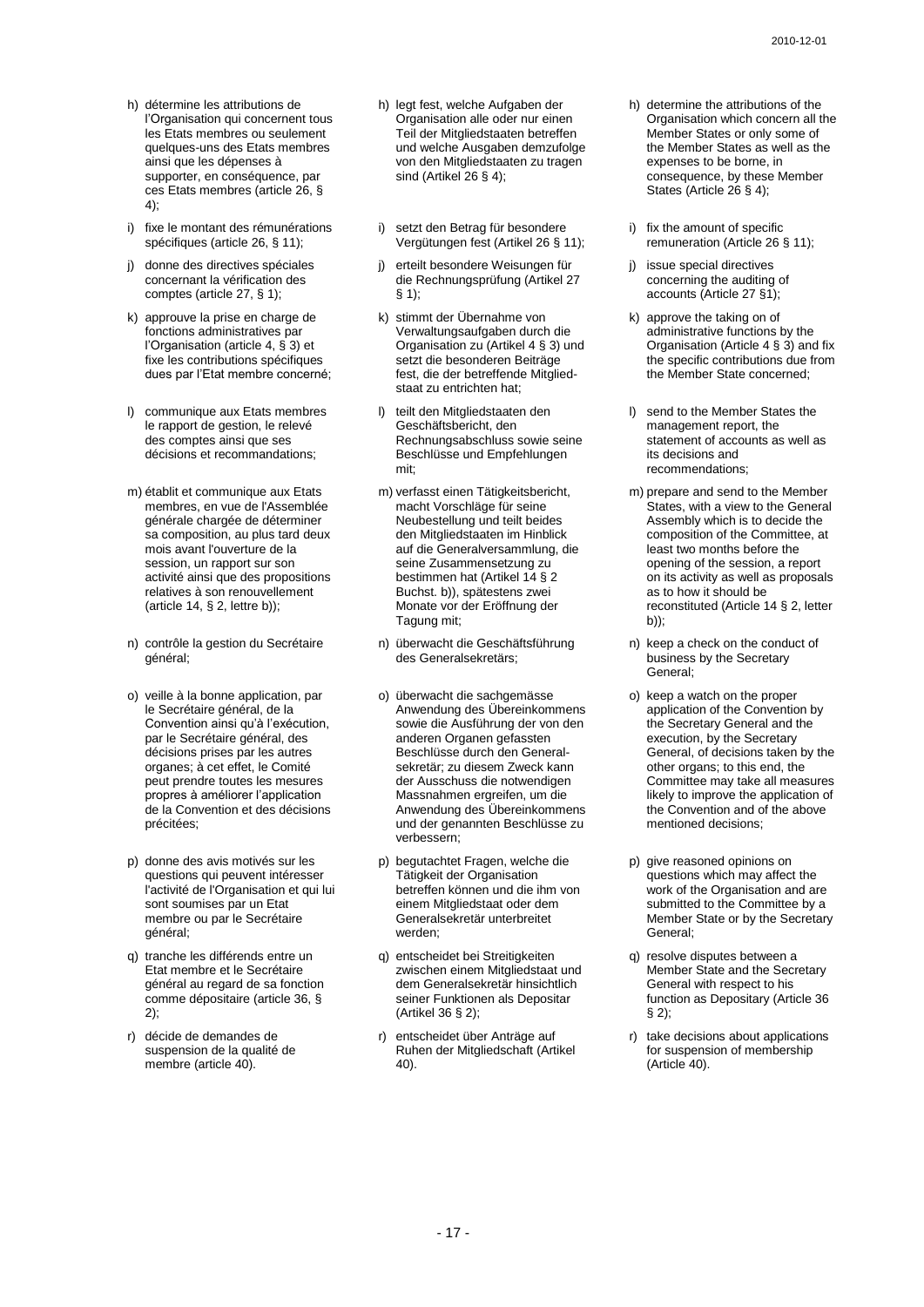- § 6 Au Comité, le quorum est atteint lorsque deux tiers de ses membres y sont représentés. Un membre peut se faire représenter par un autre membre; toutefois, un membre ne peut représenter plus d"un autre membre.
- § 7 Le Comité prend ses décisions à la majorité des membres représentés lors du vote.
- § 8 Sauf décision contraire, le Comité se réunit au siège de l'Organisation. Les procès-verbaux des sessions sont envoyés à tous les Etats membres.
- - a) convoque le Comité au moins une fois par an ainsi qu"à la demande soit de quatre de ses membres, soit du Secrétaire général:
	- b) adresse aux membres du Comité le projet de l"ordre du jour;
	- c) traite, dans les limites et conditions définies au règlement intérieur du Comité, des questions urgentes soulevées dans l"intervalle des sessions;
	- d) signe l"accord de siège prévu au § 5, lettre b).
- § 10 Le Comité peut, dans les limites de ses propres compétences, charger le président d"exécuter certaines tâches spécifiques.

- § 1 Les Commissions visées à l'article 13, § 1, lettres c) à f) et § 2 se composent en principe de tous les Etats membres. Lorsque la Commission de révision, la Commission d"experts du RID ou la Commission d"experts techniques délibèrent et décident, dans le cadre de leurs compétences, des modifications des Appendices à la Convention, les Etats membres qui ont fait, conformément à l"article 42, § 1, première phrase, une déclaration portant sur les Appendices concernés ne sont pas membres de la Commission y relative.
- § 2 Le Secrétaire général convoque les Commissions soit de sa propre initiative, soit à la demande de cinq Etats membres, soit à la demande du Comité administratif. Le Secrétaire général adresse le projet d'ordre du jour aux Etats membres au plus tard deux mois avant l'ouverture de la session.
- § 6 Der Ausschuss ist beschlussfähig, wenn zwei Drittel seiner Mitglieder vertreten sind. Ein Mitglied kann sich von einem anderen Mitglied vertreten lassen; ein Mitglied kann jedoch nicht mehr als ein anderes Mitglied vertreten.
- § 7 Der Ausschuss fasst seine Beschlüsse mit der Mehrheit der bei der Abstimmung vertretenen Mitglieder.
- § 8 Sofern er nichts anderes beschliesst. tritt der Ausschuss am Sitz der Organisation zusammen. Die Niederschriften der Tagungen werden allen Mitgliedstaaten zugestellt.
- § 9 Le président du Comité : <br>§ 9 Der Vorsitzende des Ausschusses § 9 The Chairman of the Committee
	- a) beruft den Ausschuss mindestens einmal im Jahr sowie auf Antrag entweder von vier seiner Mitglieder oder des Generalsekretärs ein;
	- b) übermittelt den Mitgliedern des Ausschusses den Entwurf der Tagesordnung;
	- c) behandelt in den Grenzen und unter den Bedingungen, die in der Geschäftsordnung des Ausschusses festgelegt sind, die dringlichen Fragen, die zwischen den Tagungen auftreten;
	- d) unterzeichnet das in § 5 Buchst. b) genannte Sitzabkommen.
	- § 10 Der Ausschuss kann im Rahmen seiner eigenen Zuständigkeiten den Vorsitzenden beauftragen, bestimmte besondere Aufgaben auszuführen.

# **Article 16 - Commissions Artikel 16 - Übrige Ausschüsse Article 16 - Other Committees**

- § 1 Die in Artikel 13 § 1 Buchst. c) bis f) und § 2 genannten Ausschüsse bestehen grundsätzlich aus allen Mitgliedstaaten. Befasst sich der Revisionsausschuss, der Fachausschuss RID oder der Fachausschuss für technische Fragen im Rahmen ihrer Zuständigkeiten mit Änderungen der Anhänge zum Übereinkommen und entscheidet darüber, sind jedoch diejenigen Mitgliedstaaten, die eine Erklärung zu den betreffenden Anhängen gemäss Artikel 42 § 1 Satz 1 abgegeben haben, nicht Mitglieder des jeweiligen Ausschusses.
- § 2 Der Generalsekretär beruft die Ausschüsse entweder von sich aus oder auf Antrag von fünf Mitgliedstaaten oder des Verwaltungsausschusses ein. Der Generalsekretär übermittelt den Mitgliedstaaten spätestens zwei Monate vor der Eröffnung der Tagung den Entwurf der Tagesordnung.
- § 6 There shall be a quorum in the Administrative Committee when twothirds of its members are represented there. However, a member may arrange to be represented by another member; no member may however represent more than one other member.
- § 7 The Committee shall take its decisions by the majority of the members represented at the time of vote.
- § 8 Unless it decides otherwise, the Committee shall meet at the headquarters of the Organisation. The minutes of its meetings shall be sent to all Member States.
- shall :
	- a) convene the Committee at least once a year as well as at the request of four of its members or of the Secretary General;
	- b) send to the members of the Committee the draft agenda;
	- c) deal, within the limits and under the conditions laid down in the rules of procedure, with urgent questions arising in the interval between meetings;
	- d) sign the Headquarters Agreement referred to in § 5, letter b).
- § 10 The Committee may, within the limits of its own responsibilities, instruct the Chairman to carry out certain specific tasks.

- § 1 The Committees referred to in Article 13  $§$  1, letters c) to f) and  $§$  2 shall be composed, in principle, of all Member States. When the Revision Committee, the RID Expert Committee or the Committee of Technical Experts deliberate and take decisions, within the limits of their competence, about modifications of the Appendices to the Convention, Member States which have made a declaration in respect of the Appendices in question pursuant to Article 42 § 1, first sentence, shall not be members of the Committee concerned.
- § 2 The Secretary General shall convene the Committees either on his own initiative or at the request of five Member States or of the Administrative Committee. The Secretary General shall send the draft agenda to the Member States at least two months before the opening of the meeting.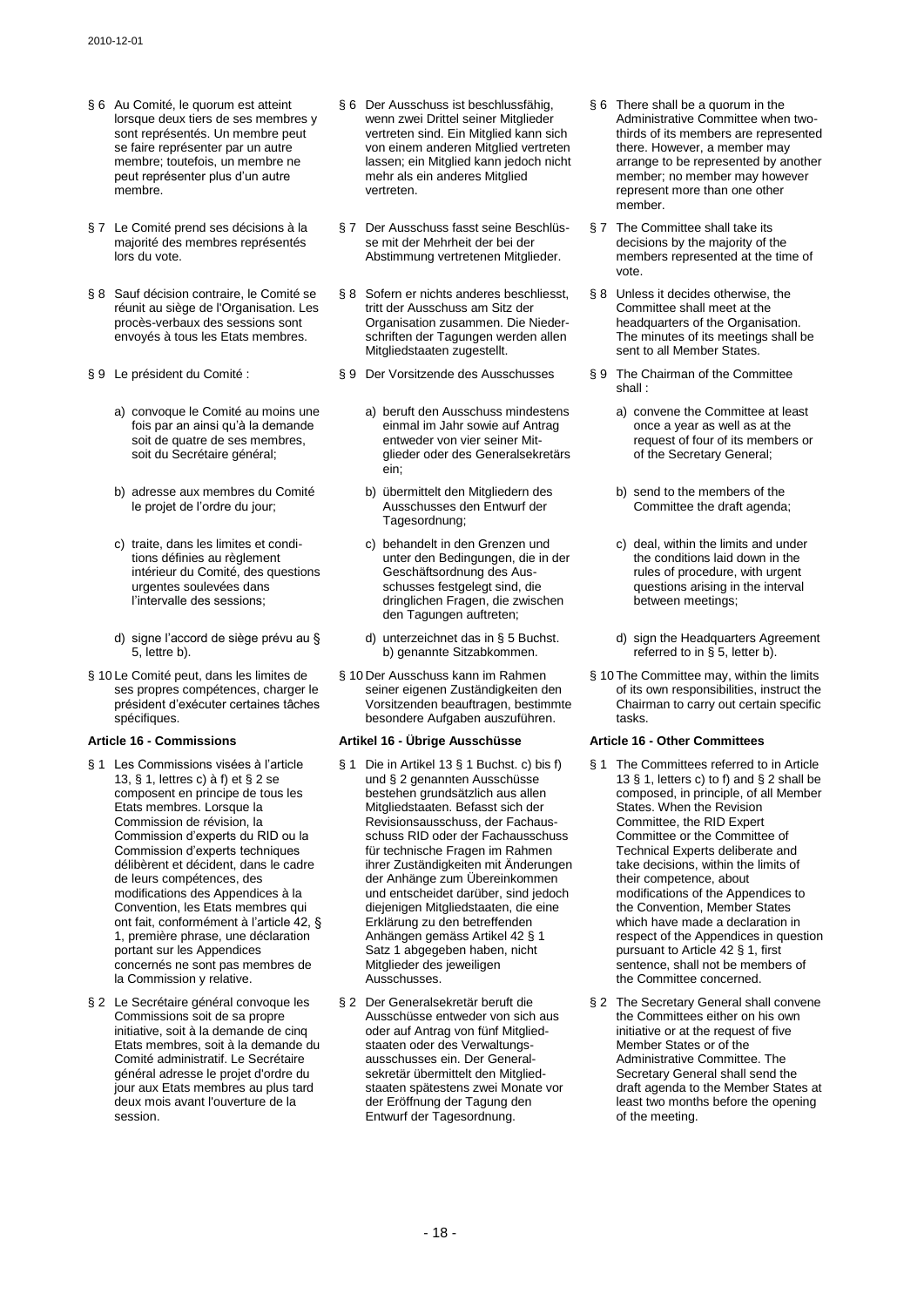- § 3 Un Etat membre peut se faire représenter par un autre Etat membre; toutefois, un Etat ne peut représenter plus de deux autres Etats.
- § 4 Chaque Etat membre représenté a droit à une voix. Une proposition est adoptée si le nombre de voix positives est :
	- a) au moins égal au tiers du nombre des Etats membres représentés lors du vote et
	- b) supérieur au nombre des voix négatives.
- § 5 Sur invitation du Secrétaire général, lancée en accord avec la majorité des Etats membres,
	- a) des Etats non membres de l"Organisation,
	- b) des Etats membres qui ne sont cependant pas membres des Commissions concernées,
	- c) des organisations et associations internationales, compétentes pour des questions concernant les activités de l"Organisation ou s"occupant de problèmes inscrits à l'ordre du jour,

peuvent participer, avec voix consultative, aux sessions des Commissions.

- § 6 Les Commissions élisent pour chaque session ou pour une période déterminée un président et un ou plusieurs vice-présidents.
- § 7 Les délibérations ont lieu dans les langues de travail. Les exposés faits en séance dans l'une des langues de travail sont traduits en substance dans les autres langues de travail, les propositions et les décisions sont traduites intégralement.
- § 8 Les procès-verbaux résument les délibérations. Les propositions et les décisions sont reproduites intégralement. En ce qui concerne les décisions, seul le texte français fait foi. Les procès-verbaux sont transmis à tous les Etats membres.
- § 9 Les Commissions peuvent créer des groupes de travail chargés de traiter des questions déterminées.
- § 10 Les Commissions se dotent d'un règlement intérieur.
- § 3 Ein Mitgliedstaat kann sich von einem anderen Mitgliedstaat vertreten lassen, jedoch kann ein Staat nicht mehr als zwei andere Staaten vertreten.
- § 4 Jeder vertretene Mitgliedstaat verfügt über eine Stimme. Ein Antrag ist angenommen, wenn die Zahl der Ja-Stimmen:
	- a) mindestens gleich einem Drittel der bei der Abstimmung vertretenen Mitgliedstaaten und
	- b) grösser als die Zahl der Nein-Stimmen
- § 5 Auf Einladung des Generalsekretärs, die im Einverständnis mit der Mehrheit der Mitgliedstaaten ausgesprochen wurde, können auch
	- a) Staaten, die nicht Mitglied der Organisation sind,
	- b) Mitgliedstaaten, die jedoch nicht Mitglied des jeweiligen Ausschusses sind,
	- c) internationale Organisationen und Verbände, die für Fragen, die die Tätigkeit der Organisation betreffen, zuständig sind oder die sich mit auf der Tagesordnung stehenden Fragen befassen,

an den Tagungen der Ausschüsse mit beratender Stimme teilnehmen.

- § 6 Die Ausschüsse wählen für jede Tagung oder für einen bestimmten Zeitraum einen Vorsitzenden und einen oder mehrere stellvertretende Vorsitzende.
- § 7 Die Beratungen finden in den Arbeitssprachen statt. Die während der Sitzung in einer Arbeitssprache vorgetragenen Ausführungen werden ihrem wesentlichen Inhalt nach in die anderen Arbeitssprachen übersetzt; die Anträge und die Beschlüsse werden in ihrem vollen Wortlaut übersetzt.
- § 8 Die Niederschriften enthalten eine gedrängte Wiedergabe der Verhandlungen. Die Anträge und die Beschlüsse werden in ihrem vollen Wortlaut aufgenommen. Hinsichtlich der Beschlüsse ist der französische Wortlaut massgebend. Die Niederschriften werden allen Mitgliedstaaten zugestellt.
- § 9 Die Ausschüsse können zur Behandlung bestimmter Fragen Arbeitsgruppen einsetzen.
- § 10 Die Ausschüsse geben sich eine Geschäftsordnung.
- § 3 A Member State may arrange to be represented by another Member State; no State may however represent more than two other States.
- § 4 Each Member State represented shall have one vote. A proposal shall be adopted if the number of votes in favouris :
	- a) equal to at least one-third of the number of Member States represented at the time of the vote and
	- b) greater than the number of votes against.
- § 5 On the invitation of the Secretary General, issued with the agreement of a majority of the Member States,
	- a) States which are not members of the Organisation,
	- b) Member States which, however, are not members of the Committee concerned,
	- c) international organisations and associations having competence for questions concerning the Organisation"s activities or dealing with problems which have been placed on the agenda,

may attend meetings of the Committees in an advisory capacity.

- § 6 The Committees shall elect for each meeting or for an agreed period a Chairman and one or several Deputy Chairmen.
- § 7 The proceedings shall be conducted in the working languages. The substance of what is said during a meeting in one of the working languages shall be translated into the other working languages; proposals and decisions shall be translated in full.
- § 8 The minutes shall summarise the proceedings. Proposals and decisions shall be reproduced in full. With regard to decisions, the French text shall prevail. The minutes shall be sent to all Member States.
- § 9 The Committees may appoint working groups to deal with specific questions.
- § 10 The Committees shall establish their rules of procedure.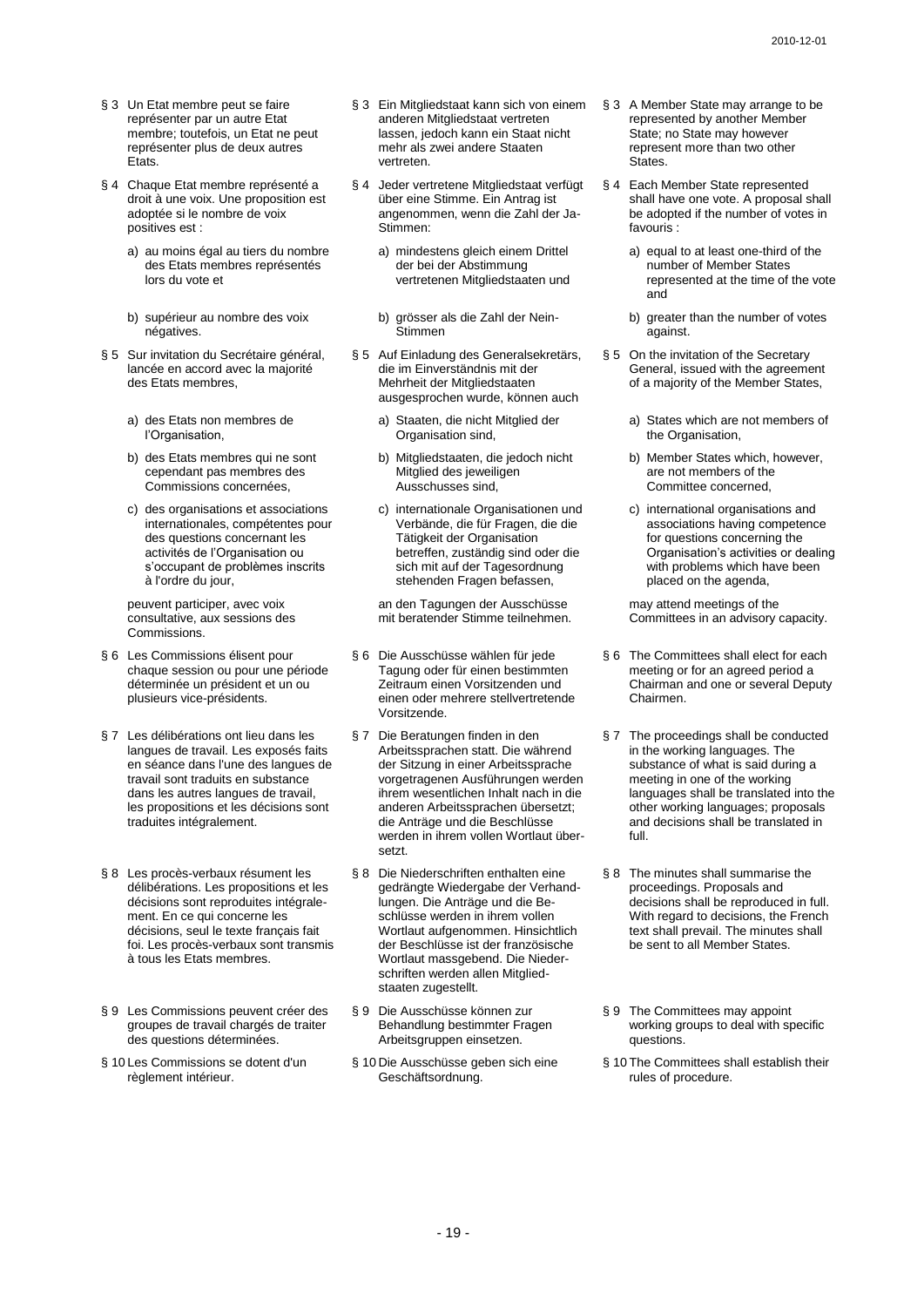# **Article 17 - Commission de révision Artikel 17 - Revisionsausschuss Article 17 - Revision Committee**

- - a) décide, conformément à l'article 33, § 4, des propositions tendant à modifier la Convention;
	- b) examine les propositions à soumettre pour décision, conformément à l"article 33, § 2, à l"Assemblée générale.
- § 2 A la Commission de révision, le quorum (article 13, § 3) est atteint lorsque la majorité des Etats membres y sont représentés.

# **Article 18 - Commission d'experts du RID**

- § 1 La Commission d'experts du RID décide, conformément à l'article 33, § 5, des propositions tendant à modifier la Convention.
- § 2 A la Commission d'experts du RID, le quorum (article 13,  $\S$  3) est atteint lorsqu'un tiers des Etats membres y sont représentés.

# **Article 19 - Commission de la facilitation ferroviaire**

- § 1 La Commission de la facilitation ferroviaire :
	- a) se prononce sur toutes les questions visant à faciliter le franchissement des frontières en trafic international ferroviaire;
	- b) recommande des standards, des méthodes, des procédures et des pratiques relatifs à la facilitation .<br>ferroviaire.
- § 2 A la Commission de la facilitation ferroviaire, le quorum (article 13, § 3) est atteint lorsqu'un tiers des Etats membres y sont représentés.

# **Article 20 - Commission d'experts techniques**

- § 1 La Commission d'experts techniques § 1 Der Fachausschuss für technische
	- a) décide, conformément à l"article 5 des Règles uniformes APTU, de la validation d"une norme technique relative au matériel ferroviaire destiné à être utilisé en trafic international;
	- b) décide, conformément à l'article 6 des Règles uniformes APTU, de l"adoption d"une prescription technique uniforme relative à la construction, à l"exploitation, à la maintenance ou à une procédure concernant le matériel ferroviaire destiné à être utilisé en trafic international;

- - a) entscheidet gemäss Artikel 33 § 4 über Anträge auf Änderung des Übereinkommens;
	- b) prüft die Anträge, die gemäss Artikel 33 § 2 der Generalversammlung zur Entscheidung vorzulegen sind.
- § 2 Der Revisionsausschuss ist beschlussfähig (Artikel 13 § 3), wenn die Mehrheit der Mitgliedstaaten vertreten ist.

- § 1 Der Fachausschuss RID entscheidet gemäss Artikel 33 § 5 über Anträge auf Änderung des Übereinkommens.
- § 2 Der Fachausschuss RID ist beschlussfähig (Artikel 13 § 3), wenn ein Drittel der Mitgliedstaaten vertreten ist.

# **Artikel 19 - Ausschuss für Erleichterungen im Eisenbahnverkehr**

- § 1 Der Ausschuss für Erleichterungen im Eisenbahnverkehr
	- a) befasst sich mit allen Fragen der Erleichterung des Grenzübertritts im internationalen Eisenbahnverkehr;
	- b) empfiehlt Standards, Methoden, Verfahren und Praktiken betreffend Erleichterungen im internationalen Eisenbahnverkehr.
- § 2 Der Ausschuss für Erleichterungen im Eisenbahnverkehr ist beschlussfähig (Artikel 13 § 3), wenn ein Drittel der Mitgliedstaaten vertreten ist.

# **Artikel 20 - Fachausschuss für technische Fragen**

- Fragen
	- a) entscheidet über die Verbindlicherklärung einer technischen Norm für Eisenbahnmaterial, das zur Verwendung im internationalen Verkehr bestimmt ist, gemäss Artikel 5 der Einheitlichen Rechtsvorschriften APTU;
	- b) entscheidet über die Annahme einer einheitlichen technischen Vorschrift für Bau, Betrieb, Instandhaltung oder für Verfahren betreffend Eisenbahnmaterial, das zur Verwendung im internationalen Verkehr bestimmt ist, gemäss Artikel 6 der Einheitlichen Rechtsvorschriften APTU;

- § 1 La Commission de révision : <br>§ 1 Der Revisionsausschuss <br>§ 1 The Revision Committee shall :
	- a) take decisions, in accordance with Article 33 § 4, about proposals aiming to modify the Convention;
	- b) consider proposals to be submitted, in accordance with Article 33 § 2, to the General Assembly for decision.
	- § 2 There shall be a quorum (Article 13 § 3) in the Revision Committee when the majority of the Member States are represented there.

# **Artikel 18 - Fachausschuss RID Article 18 - RID Expert Committee**

- § 1 The RID Expert Committee shall take decisions, in accordance with Article 33 § 5, about proposals aiming to modify the Convention.
- § 2 There shall be a quorum (Article 13 § 3) in the RID Expert Committee when one-third of the Member States are represented there.

# **Article 19 - Rail Facilitation Committee**

- § 1 The Rail Facilitation Committee shall :
	- a) give its opinion on all questions aiming to facilitate frontier crossing in international rail traffic;
	- b) recommend standards, methods, procedures and practices relating to rail facilitation.
- § 2 There shall be a quorum (Article 13 § 3) in the Rail Facilitation Committee when one-third of the Member States are represented there.

# **Article 20 - Committee of Technical Experts**

- § 1 The Committee of Technical Experts shall :
	- a) take decisions, in accordance with Article 5 of the APTU Uniform Rules, about the validation of a technical standard relating to railway material intended to be used in international traffic;
	- b) take decisions, in accordance with Article 6 of the APTU Uniform Rules, about the adoption of a uniform technical prescription relating to the construction, operation, maintenance or relating to a procedure concerning railway material intended to be used in international traffic;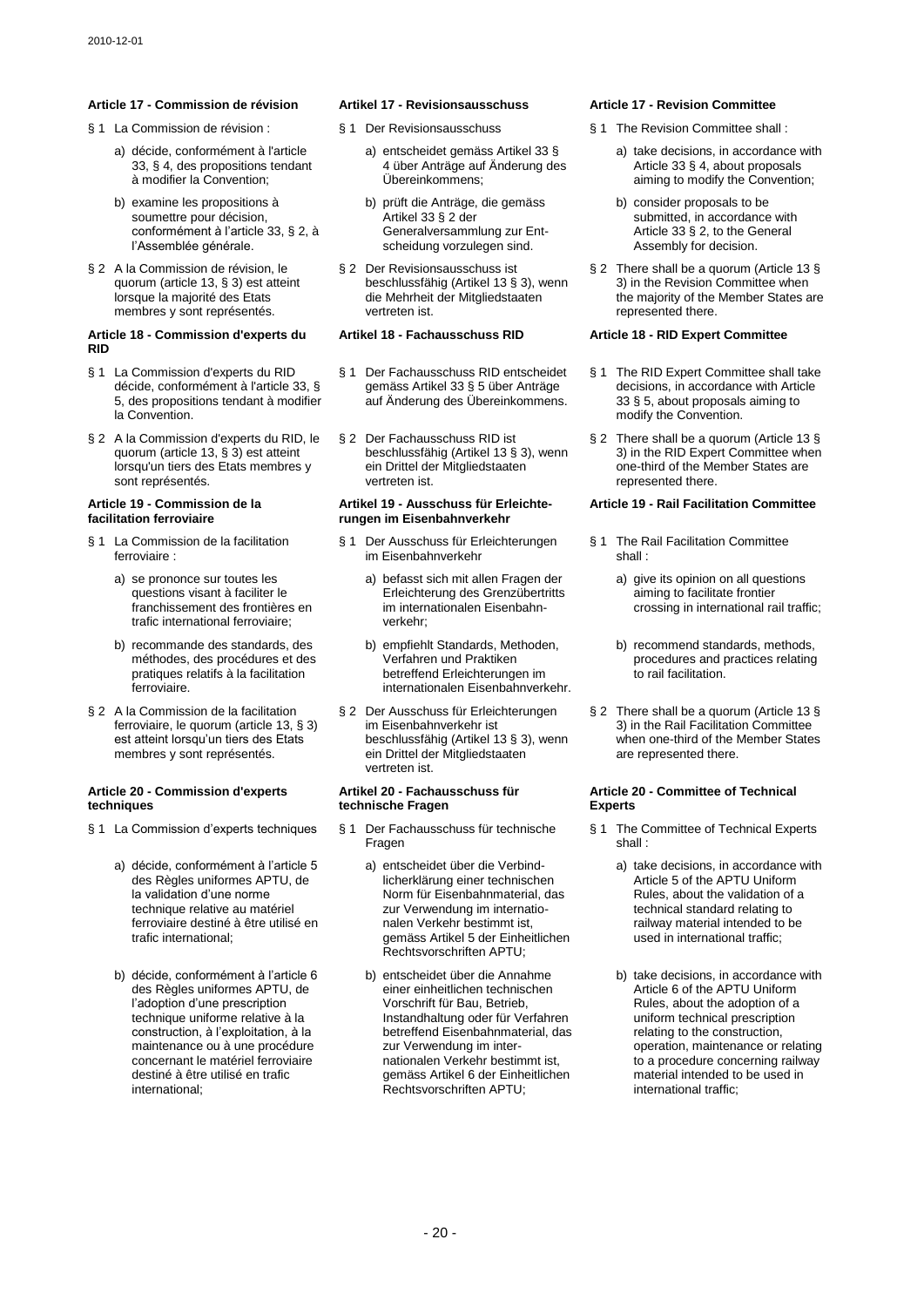- c) veille à l"application des normes techniques et des prescriptions techniques uniformes relatives au matériel ferroviaire destiné à être utilisé en trafic international ferroviaire et examine leur développement en vue de leur validation ou adoption conformément aux procédures prévues aux articles 5 et 6 des Règles uniformes APTU;
- d) décide, conformément à l"article 33, § 6, des propositions tendant à modifier la Convention;
- e) traite de toutes les autres affaires qui lui sont attribuées conformément aux Règles uniformes APTU et aux Règles uniformes ATMF.
- § 2 A la Commission d'experts techniques, le quorum (article 13, § 3) est atteint lorsque la moitié des Etats membres au sens de l"article 16, § 1 y sont représentés. Lors de la prise de décisions concernant des dispositions des Annexes des Règles uniformes APTU, les Etats membres qui ont formulé une objection, conformément à l"article 35, § 4, à l"égard des dispositions concernées ou ont fait une déclaration, conformément à l"article 9, § 1 des Règles uniformes APTU, n'ont pas le droit de vote.
- § 3 La Commission d'experts techniques peut, soit valider des normes techniques ou adopter des prescriptions techniques uniformes, soit refuser de les valider ou de les adopter; elle ne peut en aucun cas les modifier.

### **Article 21 - Secrétaire général Artikel 21 - Generalsekretär Article 21 - Secretary General**

- § 1 Le Secrétaire général assume les fonctions de secrétariat de l"Organisation.
- § 2 Le Secrétaire général est élu par l"Assemblée générale pour une période de trois ans, renouvelable au maximum deux fois.
- § 3 Le Secrétaire général doit notamment :
	- a) assumer les fonctions de dépositaire (article 36);
	- b) représenter l'Organisation vers l"extérieur;
	- c) communiquer les décisions prises par l"Assemblée générale et par les Commissions aux Etats membres (article 34, § 1; article 35, § 1);
	- d) exécuter les tâches qui lui sont confiées par les autres organes de l"Organisation;
- c) beobachtet die Anwendung technischer Normen und einheitlicher technischer Vorschriften für Eisenbahnmaterial, das zur Verwendung im internationalen Eisenbahnverkehr bestimmt ist, und prüft ihre Weiterentwicklung im Hinblick auf ihre Verbindlicherklärung oder Annahme gemäss den in Artikel 5 und 6 der Einheitlichen Rechtsvorschriften APTU vorgesehenen Verfahren;
- d) entscheidet gemäss Artikel 33 § 6 über Anträge auf Änderung des Übereinkommens;
- e) befasst sich mit allen weiteren Angelegenheiten, die ihm gemäss den Einheitlichen Rechtsvorschriften APTU und den Einheitlichen Rechtsvorschriften ATMF zur Behandlung zugewiesen sind.
- § 2 Der Fachausschuss für technische Fragen ist beschlussfähig (Artikel 13 § 3), wenn die Hälfte der Mitgliedstaaten im Sinne des Artikels 16 § 1 vertreten ist. Bei der Beschlussfassung über Bestimmungen der Anlagen der Einheitlichen Rechtsvorschriften APTU haben Mitgliedstaaten, die den betreffenden Bestimmungen gemäss Artikel 35 § 4 widersprochen oder eine Erklärung gemäss Artikel 9 § 1 der Einheitlichen Rechtsvorschriften APTU abgegeben haben, kein Stimmrecht.
- § 3 Der Fachausschuss für technische Fragen kann entweder technische Normen für verbindlich erklären oder einheitliche technische Vorschriften annehmen, oder ihre Verbindlicherklärung oder Annahme ablehnen; er kann sie keinesfalls ändern.

- § 1 Der Generalsekretär besorgt die Sekretariatsgeschäfte der Organisation.
- § 2 Der Generalsekretär wird für einen Zeitraum von drei Jahren von der Generalversammlung gewählt und ist höchstens zweimal wieder wählbar.
- § 3 Der Generalsekretär hat insbesondere
	- a) die Aufgaben des Depositars zu erfüllen (Artikel 36);
	- b) die Organisation nach aussen zu vertreten;
	- c) die von der Generalversammlung und von den Ausschüssen gefassten Beschlüsse den Mitgliedstaaten mitzuteilen (Artikel 34 § 1, Artikel 35 § 1);
	- d) die Aufgaben auszuführen, die ihm von den anderen Organen der Organisation übertragen werden;
- c) keep a watch on the application of technical standards and uniform technical prescriptions relating to railway material intended to be used in international traffic and examine their development with a view to their validation or adoption in accordance with the procedures provided for in Articles 5 and 6 of the APTU Uniform Rules;
- d) take decisions, in accordance with Article 33 § 6, about proposals aiming to modify the Convention;
- e) deal with all other matters which are assigned to it in accordance with the APTU Uniform Rules and the ATMF Uniform Rules.
- § 2 There shall be a quorum (Article 13 § 3) in the Committee of Technical Experts, when one-half of the Member States, within the meaning of Article 16 § 1, are represented there. When the Committee is taking decisions about provisions of the Annexes to the APTU Uniform Rules, Member States which have made an objection, in accordance with Article 35 § 4, with regard to the provisions concerned or have made a declaration, in accordance with Article 9 § 1 of the APTU Uniform Rules, shall not have the right to vote.
- § 3 The Committee of Technical Experts may either validate technical standards or adopt uniform technical prescriptions or refuse to validate or adopt them; it may not under any circumstances modify them.

- § 1 The Secretary General shall assume the functions of Secretariat of the Organisation
- § 2 The Secretary General shall be elected by the General Assembly for a period of three years, renewable twice at most.
- § 3 The Secretary General must, in particular :
	- a) assume the functions of Depositary (Article 36);
	- b) represent the Organisation externally;
	- c) send to Member States the decisions taken by the General Assembly and by the Committees (Article 34 § 1, Article 35 § 1);
	- d) carry out the duties entrusted to him by the other organs of the Organisation: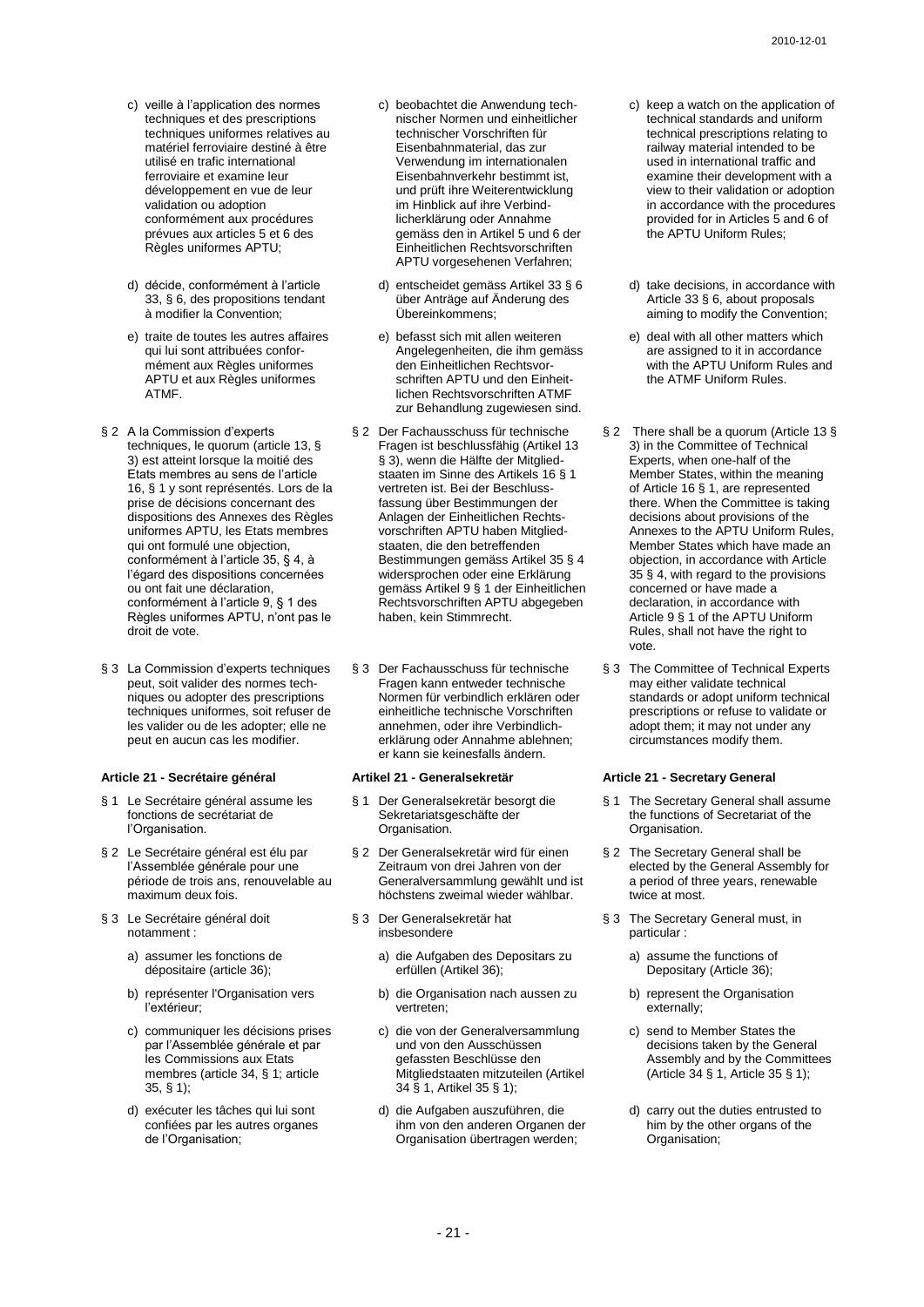- e) instruire les propositions des Etats membres tendant à modifier la Convention en ayant recours, le cas échéant, à l'assistance d'experts;
- f) convoquer l"Assemblée générale et les Commissions (article 14, § 3; article 16, § 2);
- adresser, en temps opportun, aux Etats membres les documents nécessaires aux sessions des divers organes;
- h) élaborer le programme de travail, le projet de budget et le rapport de gestion de l'Organisation et les soumettre pour approbation au Comité administratif (article 25);
- i) gérer les finances de l'Organisation dans le cadre du budget approuvé;
- j) essayer, à la demande de l'une des parties en cause, en prêtant ses bons offices, de régler les différends entre elles nés de l'interprétation ou de l'application de la Convention;
- k) émettre, à la demande de toutes les parties en cause, un avis sur les différends nés de l'interprétation ou de l'application de la Convention;
- l) assumer les fonctions qui lui sont attribuées par le Titre V;
- m) recevoir les communications faites par les Etats membres, les organisations et associations internationales visées à l"article 16, § 5 et par les entreprises (transporteurs, gestionnaires d"infrastructure, etc.) participant au trafic international ferroviaire et les notifier, s"il y a lieu, aux autres Etats membres, organisations et associations internationales ainsi qu"aux entreprises;
- n) exercer la direction du personnel de l"Organisation;
- o) informer, en temps utile, les Etats membres de toute vacance relative aux postes de l"Organisation;
- p) tenir à jour et publier les listes des lignes visées à l"article 24.
- § 4 Le Secrétaire général peut présenter de sa propre initiative des propositions tendant à modifier la Convention.
- e) die Anträge der Mitgliedstaaten auf Änderung des Übereinkommens für die Beratungen vorzubereiten, wobei gegebenenfalls Sachverständige zugezogen werden können;
- f) die Generalversammlung und die übrigen Ausschüsse einzuberufen (Artikel 14 § 3, Artikel 16 § 2);
- g) den Mitgliedstaaten rechtzeitig die erforderlichen Dokumente für die Tagungen der verschiedenen Organe zu übermitteln;
- h) das Arbeitsprogramm, den Voranschlag und den Geschäftsbericht der Organisation auszuarbeiten und sie dem Verwaltungsausschuss zur Genehmigung zu unterbreiten (Artikel 25);
- i) die Finanzen der Organisation im Rahmen des genehmigten Voranschlages zu führen;
- j) auf Ersuchen einer der beteiligten Parteien durch Anbieten seiner guten Dienste zu versuchen, Streitigkeiten zwischen ihnen über Auslegung oder Anwendung des Übereinkommens zu schlichten;
- k) auf Ersuchen aller beteiligten Parteien bei Streitigkeiten über Auslegung oder Anwendung des Übereinkommens Gutachten abzugeben;
- l) die ihm in Titel V zugewiesenen Aufgaben wahrzunehmen;
- m) die Mitteilungen der Mitgliedstaaten, der internationalen Organisationen und Verbände, die in Artikel 16 § 5 genannt sind, sowie der am internationalen Eisenbahnverkehr beteiligten Unternehmen (Beförderer, Infrastrukturbetreiber usw.) entgegenzunehmen und sie gegebenenfalls den anderen Mitgliedstaaten, den internationalen Organisationen und Verbänden sowie den Unternehmen zur Kenntnis zu bringen;
- n) das Personal der Organisation zu führen;
- o) die Mitgliedstaaten rechtzeitig zu unterrichten, wenn bei der Organisation ein Dienstposten frei wird<sup>.</sup>
- p) die in Artikel 24 vorgesehenen Listen der Linien auf dem laufenden zu halten und zu veröffentlichen.
- § 4 Der Generalsekretär kann von sich aus Anträge zur Änderung des Übereinkommens vorlegen.
- e) examine proposals of the Member States aiming to modify the Convention, if necessary with the assistance of experts;
- f) convene the General Assembly and the other Committees (Article 14 § 3, Article 16 § 2);
- g) send to Member States, in due time, the documents necessary for the meetings of the various organs;
- h) draw up the work programme, draft budget and management report of the Organisation and submit them to the Administrative Committee for approval (Article 25);
- i) manage the financial affairs of the Organisation within the limits of the approved budget;
- j) endeavour, at the request of one of the parties concerned, by using his good offices, to settle disputes between them arising from the interpretation or application of the Convention;
- k) give, at the request of all parties concerned, an opinion on disputes arising from the interpretation or application of the Convention;
- l) assume the functions which are attributed to him by Title V;
- m) receive communications from the Member States, international organisations and associations referred to in Article 16 § 5, and from the undertakings (carriers, infrastructure managers, etc.) participating in international rail traffic, and notify them, where appropriate, to the other Member States, international organisations and associations as well as undertakings;
- n) exercise the management of the staff of the Organisation;
- o) inform the Member States, in due time, of any vacancy in the posts of the Organisation;
- p) maintain and publish the lists of lines and services referred to in Article 24.
- § 4 The Secretary General may, on his own initiative, present proposals aiming to modify the Convention.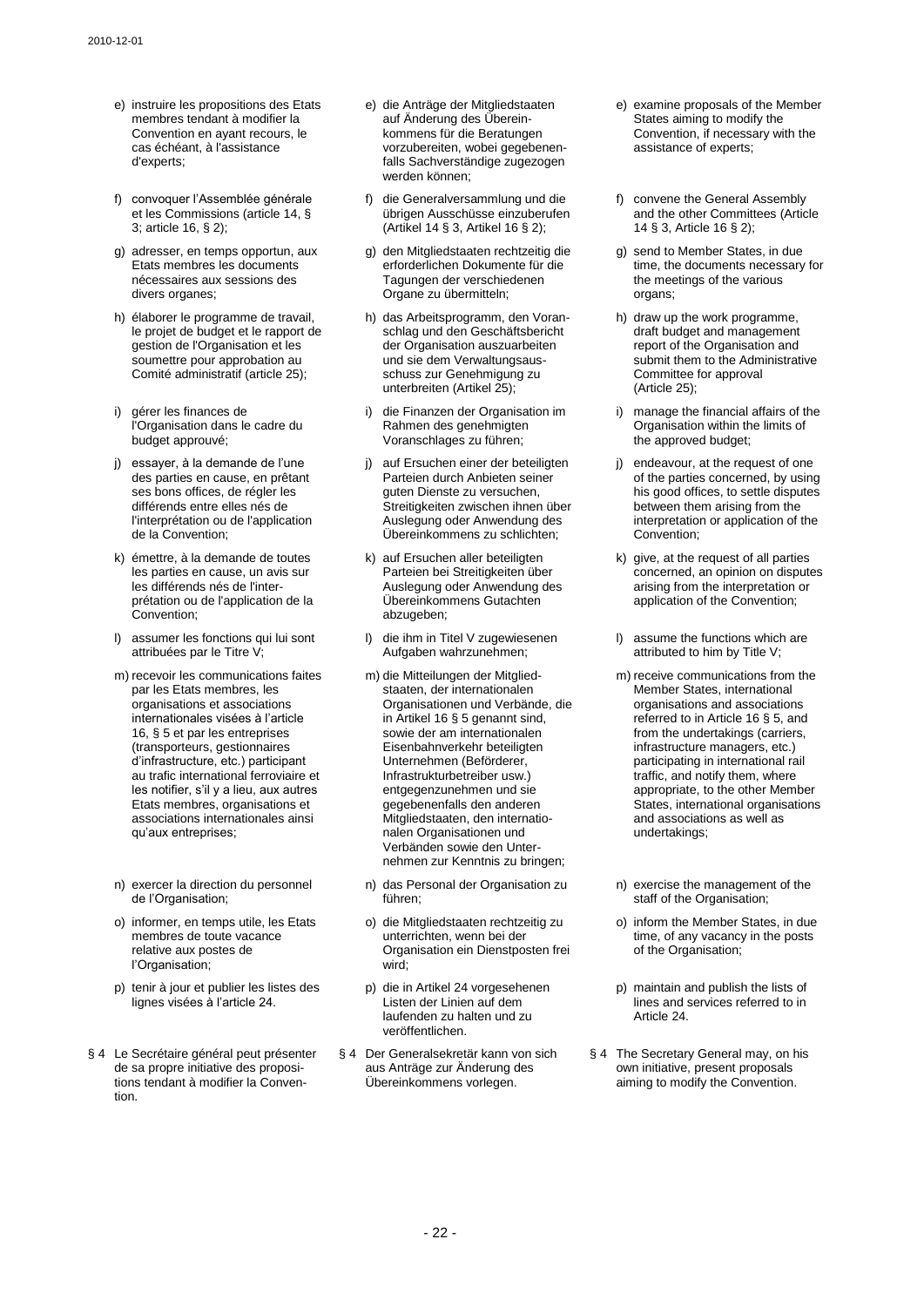# **Article 22 - Personnel de l'Organisation Artikel 22 - Personal der Organisation Article 22 - Staff of the Organisation**

Les droits et les obligations du personnel de l"Organisation sont fixés par le statut du personnel établi par le Comité administratif conformément à l"article 15, § 5, lettre c).

- § 1 L'Organisation édite un bulletin qui contient les communications officielles ainsi que celles nécessaires et utiles en vue de l"application de la Convention.
- § 2 Les communications incombant au Secrétaire général en vertu de la Convention peuvent, le cas échéant, être effectuées sous forme d"une publication dans le bulletin.

- § 1 Les lignes maritimes et de navigation intérieure visées aux articles premiers des Règles uniformes CIV et des Règles uniformes CIM, sur lesquelles s'effectuent des transports, faisant l'objet d'un seul contrat de transport, en sus d'un transport ferroviaire, sont inscrites sur deux listes :
	- a) la liste des lignes maritimes et de navigation intérieure CIV,
	- b) la liste des lignes maritimes et de navigation intérieure CIM.
- § 2 Les lignes ferroviaires d'un Etat membre ayant émis une réserve conformément à l"article premier, § 6 des Règles uniformes CIV ou conformément à l"article premier, § 6 des Règles uniformes CIM sont inscrites sur deux listes conformément à cette réserve :
	- a) la liste des lignes ferroviaires CIV, a) Liste der Eisenbahnstrecken CIV, a) the CIV list of railway lines,
	-
- § 3 Les Etats membres adressent au Secrétaire général leurs communications concernant l'inscription ou la radiation de lignes visées aux §§ 1 et 2. Les lignes maritimes et de navigation intérieure visées au § 1, dans la mesure où elles relient des Etats membres, ne sont inscrites qu'après accord de ces Etats; pour la radiation d'une telle ligne, la communication d'un seul de ces Etats suffit.
- § 4 Le Secrétaire général notifie l'inscription ou la radiation d'une ligne à tous les Etats membres.

Die Rechte und Pflichten des Personals der Organisation ergeben sich aus dem vom Verwaltungsausschuss gemäss Artikel 15 § 5 Buchst. c) zu erlassenden Personalstatut.

### **Article 23 - Bulletin Artikel 23 - Zeitschrift Article 23- Bulletin**

- § 1 Die Organisation gibt eine Zeitschrift heraus, die die amtlichen sowie die für die Anwendung des Übereinkommens notwendigen und zweckdienlichen Mitteilungen enthält.
- § 2 Mitteilungen, die der Generalsekretär auf Grund des Übereinkommens zu machen hat, können gegebenenfalls durch Veröffentlichung in der Zeitschrift erfolgen.

- § 1 Die jeweils in Artikel 1 der Einheitlichen Rechtsvorschriften CIV und der Einheitlichen Rechtsvorschriften CIM genannten Linien zur See oder auf Binnengewässern, auf denen auf der Grundlage eines einzigen Beförderungsvertrages zusätzlich zu einer Schienenbeförderung Beförderungen durchgeführt werden, werden in zwei Listen eingetragen:
	- a) Liste der Linien zur See oder auf Binnengewässern CIV,
	- b) Liste der Linien zur See oder auf Binnengewässern CIM.
- § 2 Eisenbahnstrecken eines Mitgliedstaates, der einen Vorbehalt gemäss Artikel 1 § 6 der Einheitlichen Rechtsvorschriften CIV oder gemäss Artikel 1 § 6 der Einheitlichen Rechtsvorschriften CIM eingelegt hat, werden diesem Vorbehalt entsprechend in zwei Listen eingetragen:
	-
- b) la liste des lignes ferroviaires CIM. b) Liste der Eisenbahnstrecken CIM. b) the CIM list of railway lines.
	- § 3 Die Mitgliedstaaten richten ihre Mitteilungen betreffend die Eintragung oder die Streichung von Linien und Eisenbahnstrecken gemäss den §§ 1 und 2 an den Generalsekretär. Sofern die in § 1 bezeichneten Linien zur See oder auf Binnengewässern Mitgliedstaaten verbinden, werden sie nur im Einverständnis dieser Staaten eingetragen; für die Streichung einer solchen Linie genügt die Mitteilung eines dieser Staaten.
	- § 4 Der Generalsekretär teilt allen Mitgliedstaaten die Eintragung oder die Streichung einer Linie oder einer Eisenbahnstrecke mit.

The rights and duties of the staff of the Organisation shall be laid down by the staff regulation established by the Administrative Committee in accordance with Article 15 § 5, letter c).

- § 1 The Organisation shall publish a bulletin which shall contain official communications as well as others necessary or useful with respect to the application of the Convention.
- § 2 The communications for which the Secretary General is responsible under the Convention may, if necessary, be made in the form of a publication in the Bulletin.

### **Article 24 - Listes des lignes Artikel 24 - Listen der Linien Article 24 - Lists of lines or services**

- § 1 The maritime and inland waterway services referred to in Article 1 of the CIV Uniform Rules and of the CIM Uniform Rules, on which carriage is performed in addition to carriage by rail subject to a single contract of carriage, shall be included in two lists :
	- a) the CIV list of maritime and inland waterway services.
	- b) the CIM list of maritime and inland waterway services.
- § 2 The railway lines of a Member State which has lodged a reservation in accordance with Article 1 § 6 of the CIV Uniform Rules or in accordance with Article 1 § 6 of the CIM Uniform Rules shall be included in two lists in accordance with that reservation :
	-
	-
- § 3 Member States shall send to the Secretary General their notifications concerning the inclusion or deletion of lines or services referred to in §§ 1 and 2. In so far as they link Member States, the maritime and inland waterway services referred to in § 1 shall only be included in the lists with the agreement of those States; for the deletion of such a service, notification by one of those States shall suffice.
- § 4 The Secretary General shall notify all Member States of the inclusion or deletion of a line or a service.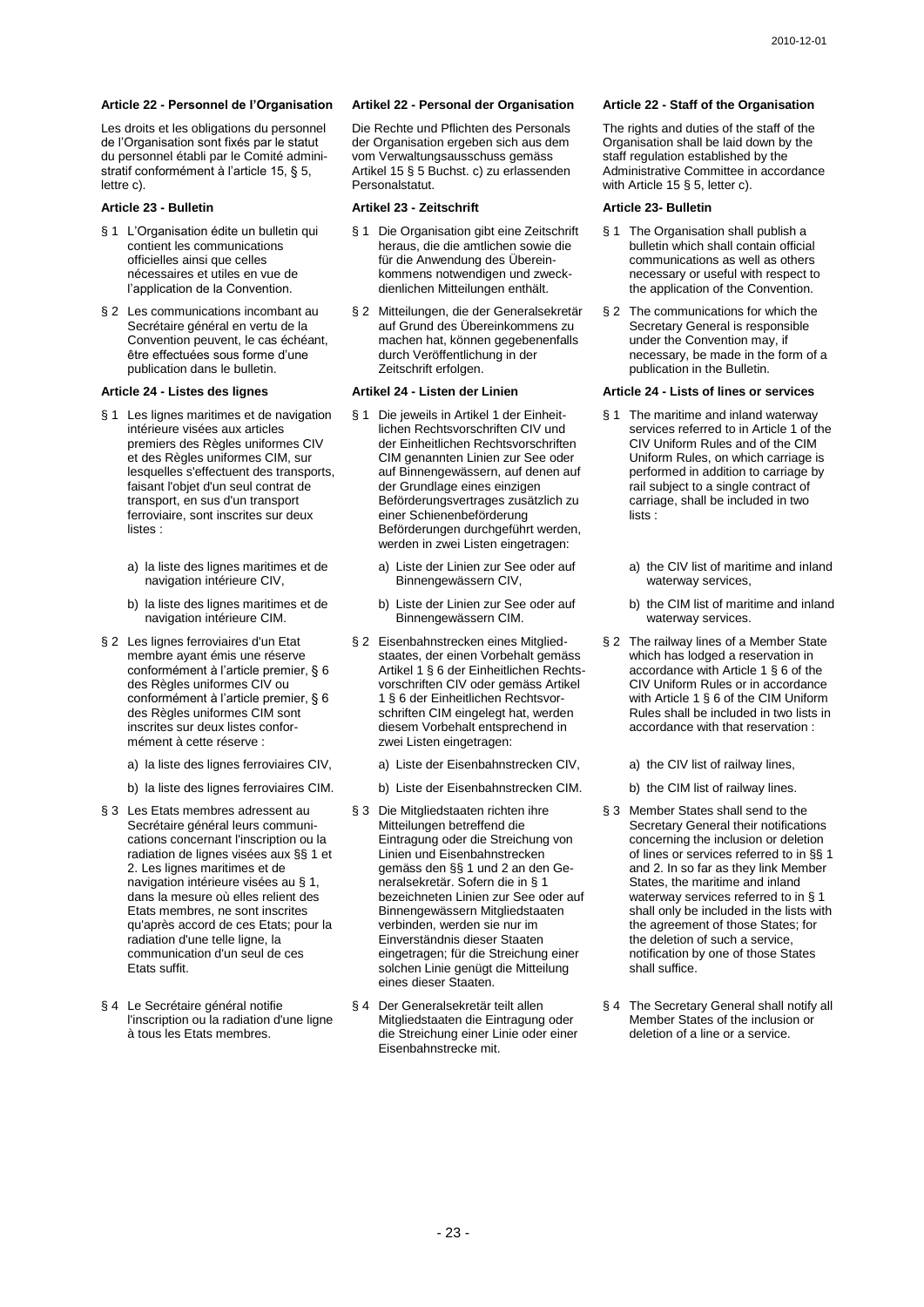- § 5 Les transports sur les lignes maritimes et de navigation intérieure visées au § 1 et les transports sur les lignes ferroviaires visées au § 2 sont soumis aux dispositions de la Convention à l'expiration d'un mois à compter de la date de la notification de l"inscription par le Secrétaire général. Une telle ligne cesse d'être soumise aux dispositions de la Convention à l'expiration de trois mois à compter de la date de la notification de la radiation par le Secrétaire général, sauf en ce qui concerne les transports en cours, qui doivent être achevés.
- § 5 Beförderungen auf Linien zur See oder auf Binnengewässern gemäss § 1 und Beförderungen auf Eisenbahnstrecken gemäss § 2 sind dem Übereinkommen nach Ablauf eines Monats, gerechnet vom Tage der Mitteilung des Generalsekretärs über die Eintragung, unterstellt. Sie sind dem Übereinkommen nach Ablauf von drei Monaten, gerechnet vom Tage der Mitteilung des Generalsekretärs über die Streichung, nicht mehr unterstellt, ausgenommen bereits begonnene Beförderungen, die beendet werden müssen.
- § 5 Carriage on the maritime and inland waterway services referred to in § 1 and carriage on the railway lines referred to in § 2 shall be subject to the provisions of the Convention on the expiration of one month running from the date of the notification of their inclusion by the Secretary General. Such a service or line shall cease to be subject to the provisions of the Convention on the expiration of three months running from the date of the notification of the deletion by the Secretary General, save in respect of carriage underway which must be finished.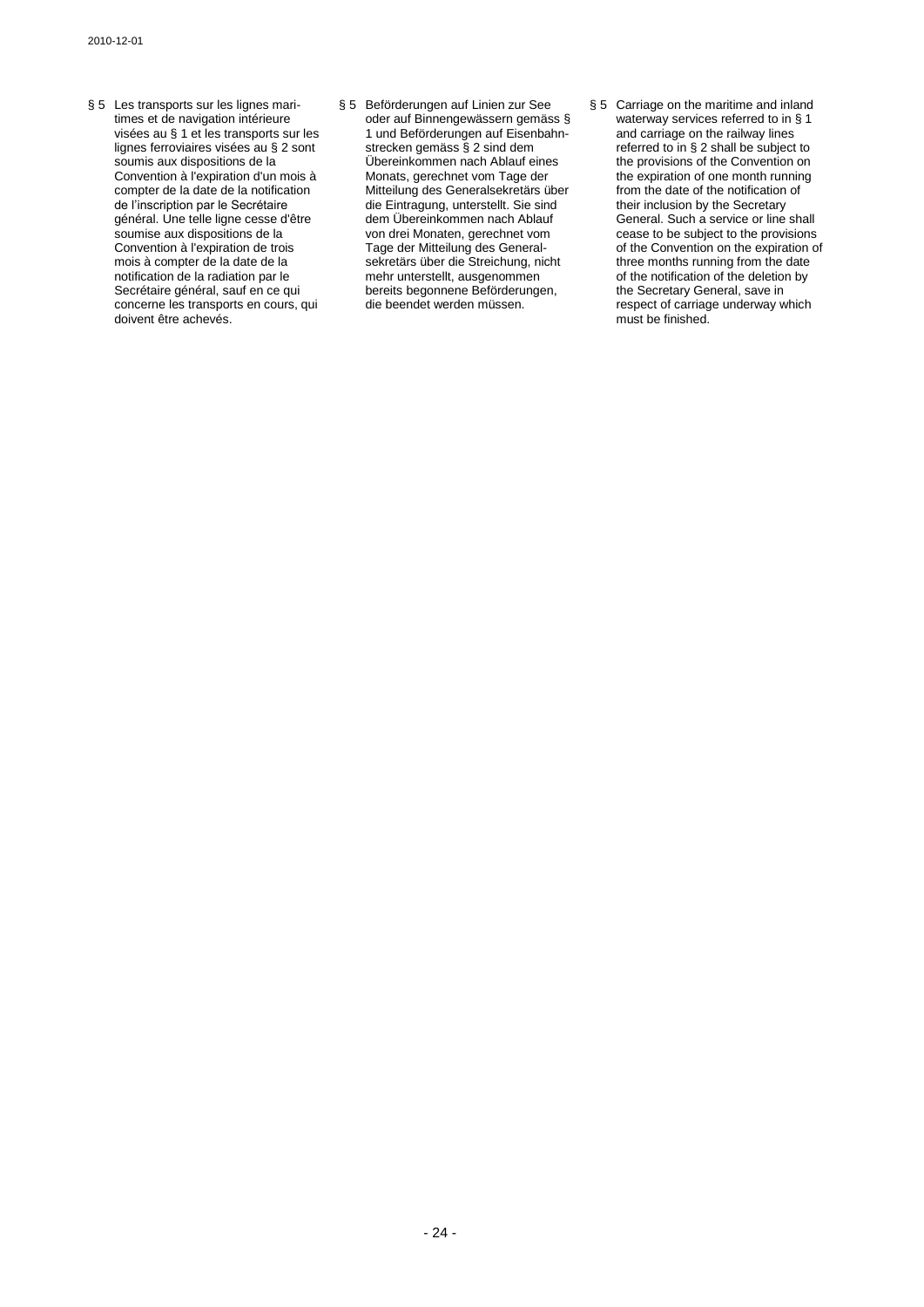# **Titre IV Titel IV Title IV**

# **Article 25 - Programme de travail. Budget. Comptes. Rapport de gestion**

- § 1 Le programme de travail, le budget et les comptes de l"Organisation couvrent une période de deux années civiles.
- § 2 L'Organisation édite, au moins tous les deux ans, un rapport de gestion.
- § 3 Le montant des dépenses de l"Organisation est arrêté, pour chaque période budgétaire, par le Comité administratif, sur proposition du Secrétaire général.

# **Article 26 - Financement des dépenses Artikel 26 - Finanzierung der Ausgaben Article 26 - Financing the expenditure**

- § 1 Sous réserve des §§ 2 à 4, les dépenses de l'Organisation, non couvertes par d"autres recettes, sont supportées par les Etats membres pour deux cinquièmes sur la base de la clef de répartition des contributions du système des Nations Unies, et pour trois cinquièmes proportionnellement à la longueur totale des infrastructures ferroviaires ainsi que des lignes maritimes et de navigation intérieure inscrites conformément à l'article 24, § 1. Toutefois, les lignes maritimes et de navigation intérieure ne sont comptées que pour la moitié de leurs longueurs.
- § 2 Lorsqu'un Etat membre a émis une réserve conformément à l"article premier, § 6 des Règles uniformes CIV ou conformément à l"article premier, § 6 des Règles uniformes CIM, la formule de contribution visée au § 1 s"applique comme suit :
	- a) au lieu de la longueur totale des infrastructures ferroviaires sur le territoire de cet Etat membre n"est prise en compte que la longueur des lignes ferroviaires inscrites conformément à l"article 24, § 2;
	- b) la part de la contribution selon le système des Nations Unies est calculée au prorata de la longueur des lignes inscrites conformément à l"article 24, §§ 1 et 2 par rapport à la longueur totale des infrastructures ferroviaires sur le territoire de cet Etat membre et celle des lignes inscrites conformément à l'article 24, § 1; elle ne peut en aucun cas être inférieure à 0,01 pour cent.
- § 3 Chaque Etat membre supporte au moins 0,25 pour cent et au plus 15 pour cent des contributions.

### **Finances Finanzen Finances**

# **Artikel 25 - Arbeitsprogramm. Voranschlag. Rechnungsabschluss. Geschäftsbericht**

- § 1 Das Arbeitsprogramm, der Voranschlag und der Rechnungsabschluss der Organisation umfassen einen Zeitraum von jeweils zwei Kalenderjahren.
- § 2 Die Organisation gibt mindestens alle zwei Jahre einen Geschäftsbericht heraus.
- § 3 Die Höhe der Ausgaben der Organisation wird auf Vorschlag des Generalsekretärs vom Verwaltungsausschuss für jede Haushaltsperiode festgelegt.

- § 1 Vorbehaltlich der §§ 2 bis 4 werden die nicht durch sonstige Einnahmen gedeckten Ausgaben der Organisation von den Mitgliedstaaten zu zwei Fünfteln auf der Grundlage des Beitragsschlüssels der Vereinten Nationen und zu drei Fünfteln auf der Grundlage der gesamten Länge der Eisenbahninfrastruktur sowie der gemäss Artikel 24 § 1 eingetragenen Linien zur See und auf Binnengewässern getragen. Für Linien zur See und auf Binnengewässern wird nur die Hälfte ihrer Längen berechnet.
- § 2 Hat ein Mitgliedstaat einen Vorbehalt gemäss Artikel 1 § 6 der Einheitlichen Rechtsvorschriften CIV oder gemäss Artikel 1 § 6 der Einheitlichen Rechtsvorschriften CIM eingelegt, so wird sein Beitrag wie folgt ermittelt:
	- a) Statt der gesamten Länge der Eisenbahninfrastruktur auf dem Gebiet dieses Mitgliedstaates wird nur die Länge der gemäss Artikel 24 § 2 eingetragenen Eisenbahnstrecken berücksichtigt;
	- b) der Teil des Beitrages nach dem Schlüssel der Vereinten Nationen wird nur anteilig im Verhältnis der Länge der gemäss Artikel 24 §§ 1 und 2 eingetragenen Linien oder Eisenbahnstrecken zur Gesamtlänge der Eisenbahninfrastruktur auf dem Gebiet dieses Mitgliedsstaates, zuzüglich der Länge der gemäss Artikel 24 § 1 eingetragenen Linien, berechnet; in keinem Falle darf er weniger als 0,01 Prozent betragen.
- § 3 Jeder Mitgliedstaat trägt mindestens 0,25 Prozent und höchstens 15 Prozent der Beiträge.

# **Article 25 - Work programme. Budget. Accounts. Management report**

- § 1 The work programme, budget and accounts of the Organisation shall cover a period of two calendar years.
- § 2 The Organisation shall publish a management report at least every two years.
- § 3 The total amount of expenditure of the Organisation shall be fixed, for each budgetary period, by the Administrative Committee on a proposal by the Secretary General.

- § 1 Subject to §§ 2 to 4, the expenditure of the Organisation, not covered by other receipts, shall be met by the Member States as to two fifths on the basis of the United Nations system of apportioning contributions, and as to three fifths in proportion to the total length of railway infrastructure as well as of the maritime and inland waterway services included in accordance with Article 24 § 1. However, maritime and inland waterway services shall count only in respect of one-half of the length of their routes.
- § 2 When a Member State has lodged a reservation in accordance with Article 1 § 6 of the CIV Uniform Rules or in accordance with Article 1 § 6 of the CIM Uniform Rules, the contribution formula referred to in § 1 shall be applied as follows :
	- a) instead of the total length of railway infrastructure on the territory of that Member State only the length of railway lines included in accordance with Article 24 § 2 shall be taken into account;
	- b) the part of the contribution according to the United Nations system shall be calculated pro rata as a function of the length of the lines and services included in accordance with Article 24 §§ 1 and 2 in relation to the total length of railway infrastructure on the territory of that Member State plus the length of the services included in accordance with Article 24 § 1, but with a minimum of 0.01 per cent.
- § 3 Each Member State shall meet at least 0.25 per cent and at most 15 per cent of the contributions.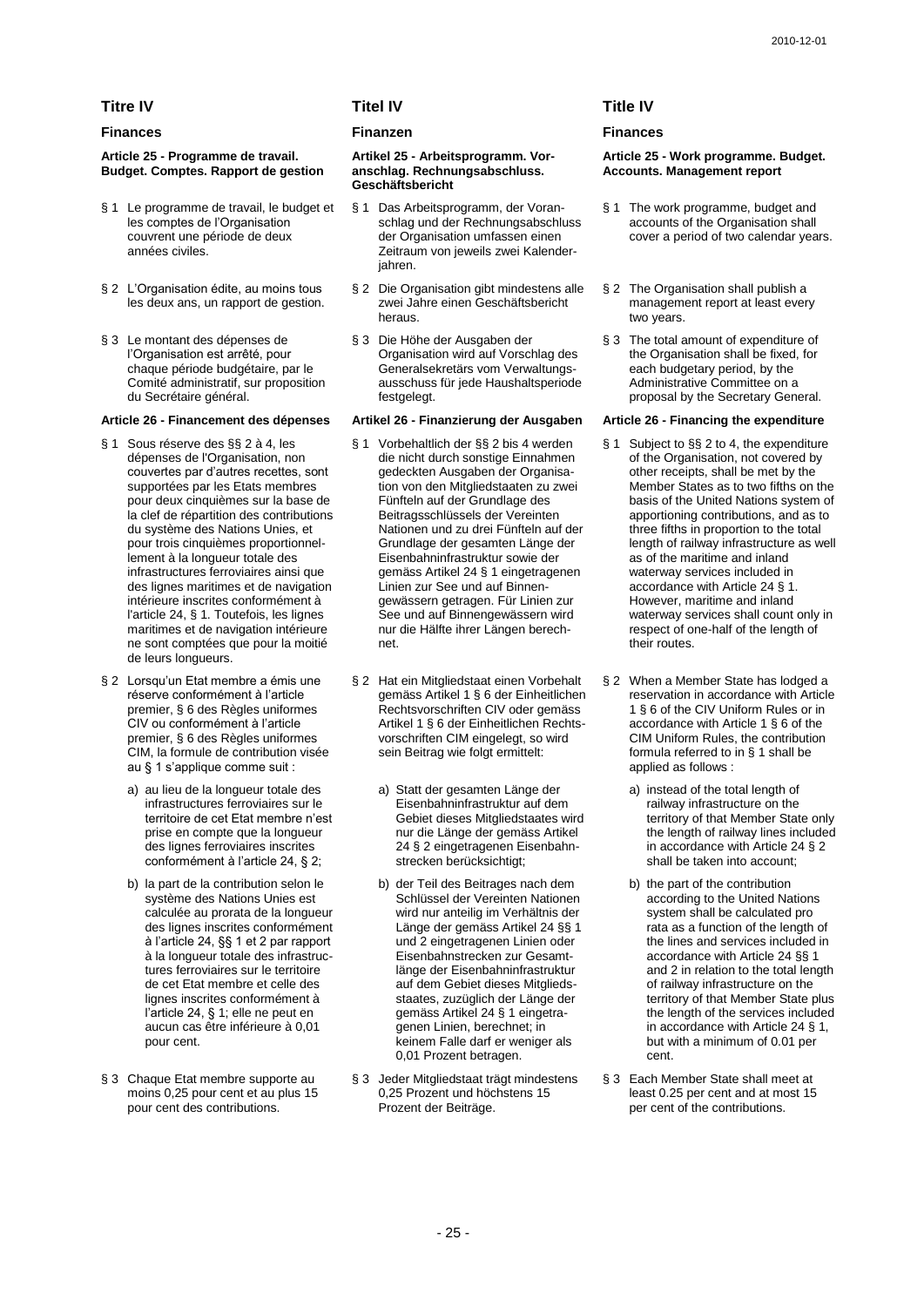- § 4 Le Comité administratif détermine les attributions de l"Organisation qui concernent :
	- a) tous les Etats membres d"une manière égale et les dépenses qui sont supportées par tous les Etats membres selon la formule visée au § 1;
	- b) seulement quelques-uns des Etats membres et les dépenses qui sont supportées par ces Etats membres selon la même formule.

Le § 3 s'applique par analogie. Ces dispositions ne portent pas atteinte à l'article 4, § 3.

- § 5 Les contributions des Etats membres aux dépenses de l"Organisation sont dues, sous forme d'avance de trésorerie payable en deux acomptes au plus tard jusqu"au 31 octobre de chacune des deux années que couvre le budget. L'avance de trésorerie est fixée sur la base des contributions des deux années précédentes définitivement dues.
- § 6 Lors de l'envoi aux Etats membres du rapport de gestion et du relevé des comptes, le Secrétaire général communique le montant définitif de la contribution des deux années civiles écoulées ainsi que le montant pour l'avance de trésorerie pour les deux années civiles à venir.
- § 7 Après le 31 décembre de l'année de la communication du Secrétaire général conformément au § 6, les sommes dues pour les deux années civiles écoulées portent intérêt à raison de cinq pour cent l'an. Si, un an après cette date, un Etat membre n'a pas payé sa part contributive, son droit de vote est suspendu jusqu'à ce qu'il ait satisfait à l'obligation de paiement. A l'expiration d'un délai supplémentaire de deux ans, l'Assemblée générale examine si l'attitude de cet Etat doit être considérée comme une dénonciation tacite de la Convention, en fixant, le cas échéant, la date d'effet.
- § 8 Les contributions échues restent dues dans les cas de dénonciation en vertu du § 7 ou de l'article 41 ainsi que dans les cas de suspension du droit de vote visé à l"article 40, § 4, lettre b).
- § 9 Les montants non recouvrés sont couverts par des ressources de l"Organisation
- § 4 Der Verwaltungsausschuss legt fest, welche Aufgaben der Organisation
	- a) alle Mitgliedstaaten in gleicher Weise betreffen, und welche Ausgaben von allen Mitgliedstaaten nach dem in § 1 genannten Schlüssel getragen werden;
	- b) nur einen Teil der Mitgliedstaaten betreffen, und welche Ausgaben von diesen Mitgliedstaaten nach dem gleichen Schlüssel getragen werden.

§ 3 gilt entsprechend. Artikel 4 § 3 bleibt unberührt.

- § 5 Die Beiträge der Mitgliedstaaten zu den Ausgaben der Organisation werden in Form einer Vorauszahlung in zwei Raten bis spätestens 31. Oktober eines jeden der beiden Jahre, die der Voranschlag umfasst, geschuldet. Die Höhe der Vorauszahlungen wird auf der Grundlage der für die beiden Vorjahre endgültig geschuldeten Beiträge festgesetzt.
- § 6 Mit der Übersendung des Geschäftsberichtes und des Rechnungsabschlusses an die Mitgliedstaaten teilt der Generalsekretär die endgültige Höhe des Beitrags für die beiden abgelaufenen Kalenderjahre sowie die Höhe des Vorschusses für die beiden kommenden Kalenderjahre mit.
- § 7 Nach dem 31. Dezember des Jahres, in dem die Mitteilung des Generalsekretärs gemäss § 6 erfolgt ist, ist der für die beiden abgelaufenen Kalenderjahre geschuldete Beitrag mit fünf Prozent jährlich zu verzinsen. Hat ein Mitgliedstaat ein Jahr nach diesem Zeitpunkt seinen Beitrag nicht gezahlt, so ist sein Stimmrecht ausgesetzt, bis er seiner Zahlungspflicht nachgekommen ist. Nach Ablauf einer weiteren Frist von zwei Jahren prüft die Generalversammlung, ob die Haltung dieses Staates als stillschweigende Kündigung des Übereinkommens anzusehen ist, wobei sie gegebenenfalls den Zeitpunkt festlegt, in dem die Kündigung wirksam wird.
- § 8 Im Falle der Kündigung gemäss § 7 oder gemäss Artikel 41 sowie im Falle der Aussetzung des Stimmrechtes gemäss Artikel 40 § 4 Buchst. b) bleiben die fälligen Beiträge geschuldet.
- § 9 Nicht bezahlte Beiträge werden aus Mitteln der Organisation gedeckt.
- § 4 The Administrative Committee shall determine the attributions of the Organisation concerning
	- a) all the Member States equally and the expenditure which shall be met by all Member States according to the formula referred to in  $§ 1,$
	- b) only some of the Member States and the expenditure which shall be met by those Member States according to the same formula.

§ 3 shall apply mutatis mutandis. These provisions shall not affect Article 4 § 3.

- § 5 The contributions of the Member States to the expenditure of the Organisation shall be due in the form of a treasury advance payable in two instalments at the latest by the 31 October of each of the two years covered by the budget. The treasury advance shall be fixed on the basis of the definitive contributions for the two preceding years.
- § 6 When sending the management report and statement of accounts to the Member States, the Secretary General shall notify the definitive amount of the contribution for the two previous calendar years as well as the amount of the treasury advance in respect of the two calendar years to come.
- § 7 After the 31 December of the year the notification is made by the Secretary General in accordance with § 6, the amounts due for the last two calendar years shall bear interest at the rate of five per cent per annum. If, one year after that date, a Member State has not paid its contribution, its right to vote shall be suspended until it has fulfilled its obligation to pay. On expiry of a further period of two years, the General Assembly shall consider whether the attitude of that State should be regarded as a tacit denunciation of the Convention and, where necessary, shall determine the effective date thereof.
- § 8 Contributions overdue shall remain payable in the cases of denunciation pursuant to § 7 or Article 41, and in cases of suspension of the right to vote referred to in Article 40 § 4, letter b).
- § 9 Sums not recovered shall be made good out of the resources of the Organisation.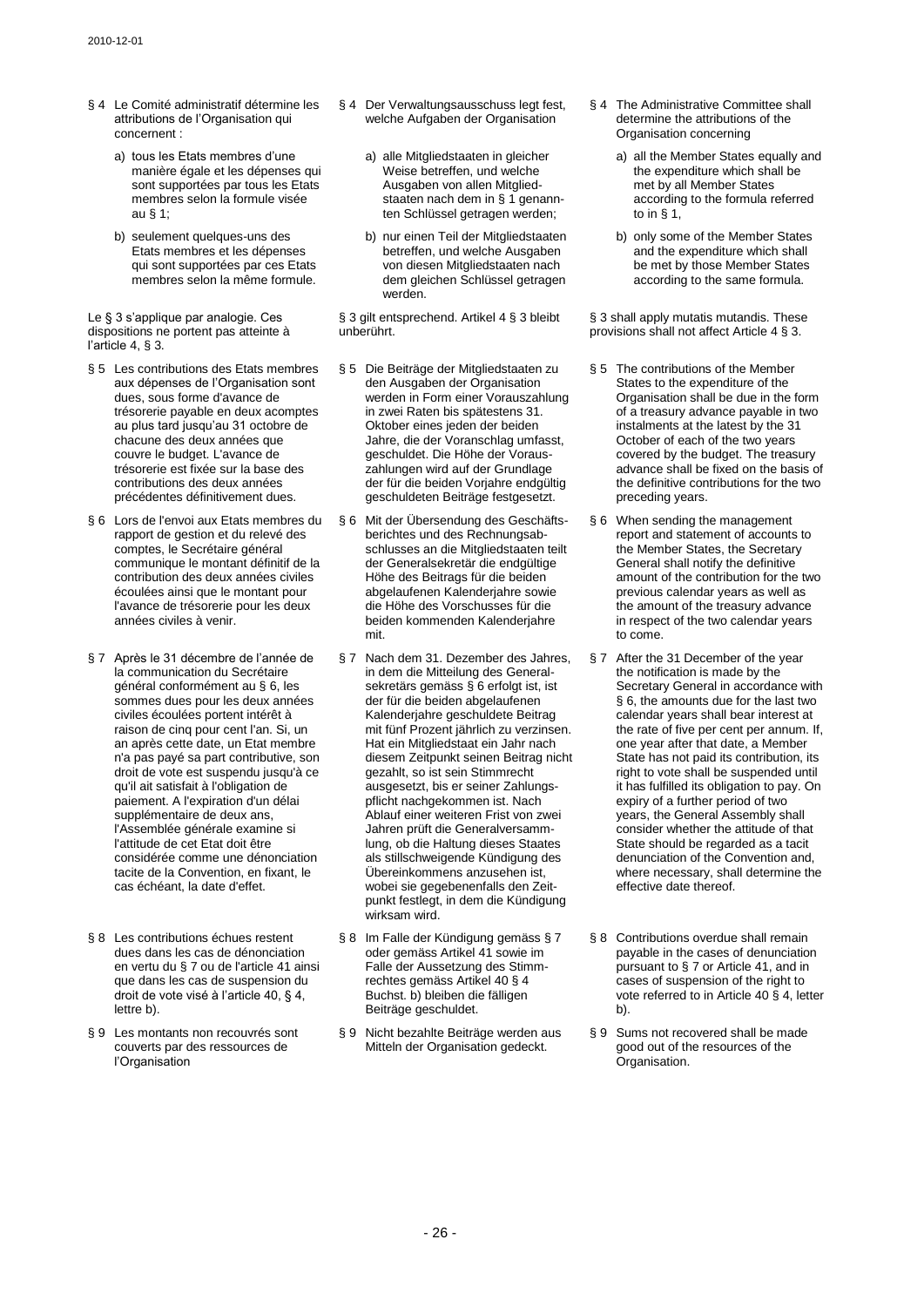- § 10 L'Etat membre qui a dénoncé la Convention peut devenir à nouveau Etat membre par adhésion, sous réserve qu'il ait payé les sommes dont il est débiteur.
- § 11 L'Organisation perçoit une rémunération pour couvrir les frais particuliers résultant des activités prévues à l'article 21, § 3, lettres j) à l). Dans les cas prévus à l'article 21, § 3, lettres j) et k), cette rémunération est fixée par le Comité administratif, sur proposition du Secrétaire général; dans le cas prévu à l'article 21, § 3, lettre l), l'article 31, § 3 est applicable.

# **Article 27 - Vérification des comptes Artikel 27 - Rechnungsprüfung Article 27 - Auditing of accounts**

- § 1 Sauf décision contraire de l"Assemblée générale prise en vertu de l"article 14, § 2, lettre k), la vérification des comptes est effectuée par l'Etat de siège selon les règles du présent article et, sous réserve de toutes directives spéciales du Comité administratif, en conformité avec le règlement concernant les finances et la comptabilité de l'Organisation (article 15, § 5, lettre e)).
- § 2 Le Vérificateur vérifie les comptes de l'Organisation, y compris tous les fonds fiduciaires et comptes spéciaux, comme il le juge nécessaire pour s'assurer :
	- a) que les états financiers sont conformes aux livres et écritures de l'Organisation;
	- b) que les opérations financières dont les états rendent compte ont été menées en conformité avec les règles et les règlements, les dispositions budgétaires et les autres directives de l'Organisation;
	- c) que les valeurs et le numéraire déposés en banque ou en caisse ont été soit vérifiés grâce à des certificats directement reçus des dépositaires, soit effectivement comptés;
	- d) que les contrôles intérieurs, y compris la vérification intérieure des comptes, sont adéquats;
	- e) que tous les éléments de l'actif et du passif ainsi que tous les excédents et déficits ont été comptabilisés selon des procédures qu'il juge satisfaisantes.
- § 10 Ein Mitgliedstaat, der das Übereinkommen gekündigt hat, kann durch Beitritt wieder Mitgliedstaat werden, vorausgesetzt, dass er die von ihm geschuldeten Beträge gezahlt hat.
- § 11 Die Organisation erhebt eine Vergütung zur Deckung der besonderen Kosten, die sich aus den in Artikel 21 § 3 Buchst. j) bis l) vorgesehenen Tätigkeiten ergeben. In den Fällen des Artikels 21 § 3 Buchst. j) und k) wird dieser Betrag auf Vorschlag des Generalsekretärs vom Verwaltungsausschuss festgesetzt; im Falle des Artikels 21 § 3 Buchst. l) ist Artikel 31 § 3 anzuwenden.

- § 1 Sofern die Generalversammlung gemäss Artikel 14 § 2 Buchst. k) nichts anderes beschliesst, wird die Rechnungsprüfung vom Sitzstaat nach den Regeln dieses Artikels und, vorbehaltlich besonderer Weisungen des Verwaltungsausschusses, in Übereinstimmung mit der Ordnung für das Rechnungswesen und die Buchhaltung der Organisation (Artikel 15 § 5 Buchst. e)) durchgeführt.
- § 2 Der Rechnungsprüfer prüft die Konten der Organisation einschliesslich aller Treuhandfonds und Sonderkonten, soweit er es für nötig hält, um sich zu vergewissern, dass
	- a) die Finanzausweise den Büchern und Schriften der Organisation entsprechen;
	- b) die Finanzoperationen, auf die sich die Ausweise beziehen, in Übereinstimmung mit den Regeln und Vorschriften sowie den Budgetbestimmungen und den anderen Richtlinien der Organisation durchgeführt wurden;
	- c) die Werte und das Bargeld, die bei einer Bank oder in der Kasse hinterlegt sind, entweder anhand direkter Belege der Verwahrer geprüft oder tatsächlich gezählt wurden;
	- d) die internen Kontrollen, einschliesslich der internen Rechnungsprüfung, angemessen sind;
	- e) alle Elemente der Aktiva und Passiva sowie alle Überschüsse und Defizite in einem Verfahren verbucht wurden, das er für befriedigend erachtet.
- § 10 A Member State which has denounced the Convention may become a Member State again by accession, provided that it has paid the sums which it owes.
- § 11 A charge shall be made by the Organisation to cover the special expenses arising from activities provided for in Article 21 § 3, letters j) to l). In the cases provided for in Article 21 § 3, letters j) and k), that charge shall be determined by the Administrative Committee on the basis of a proposal by the Secretary General. In the case provided for in Article 21 § 3, letter l), Article 31 § 3 shall apply.

- § 1 In the absence of a contrary decision by the General Assembly pursuant to article 14 § 2, letter k), the auditing of accounts shall be carried out by the Headquarters State, according to the rules laid down in this Article and, subject to any special directives of the Administrative Committee, in conformity with the Financial and Accounting Regulation of the Organisation (Article 15 § 5, letter e)).
- § 2 The Auditor shall audit the accounts of the Organisation, including all the trust funds and special accounts, as he considers necessary in order to ensure :
	- a) that the financial statements are in conformity with the ledgers and accounts of the Organisation;
	- b) that the financial transactions which the statements account for have been carried out in conformity with the rules and regulations, budgetary provisions and other directives of the Organisation;
	- c) that effects and cash held at banks or in the cash box have either been audited by reference to certificates received directly from the depositaries, or actually counted;
	- d) that the internal checks, including the internal audit of the accounts, are adequate;
	- e) that all assets and liabilities as well as all surpluses and deficits have been posted according to procedures that he considers satisfactory.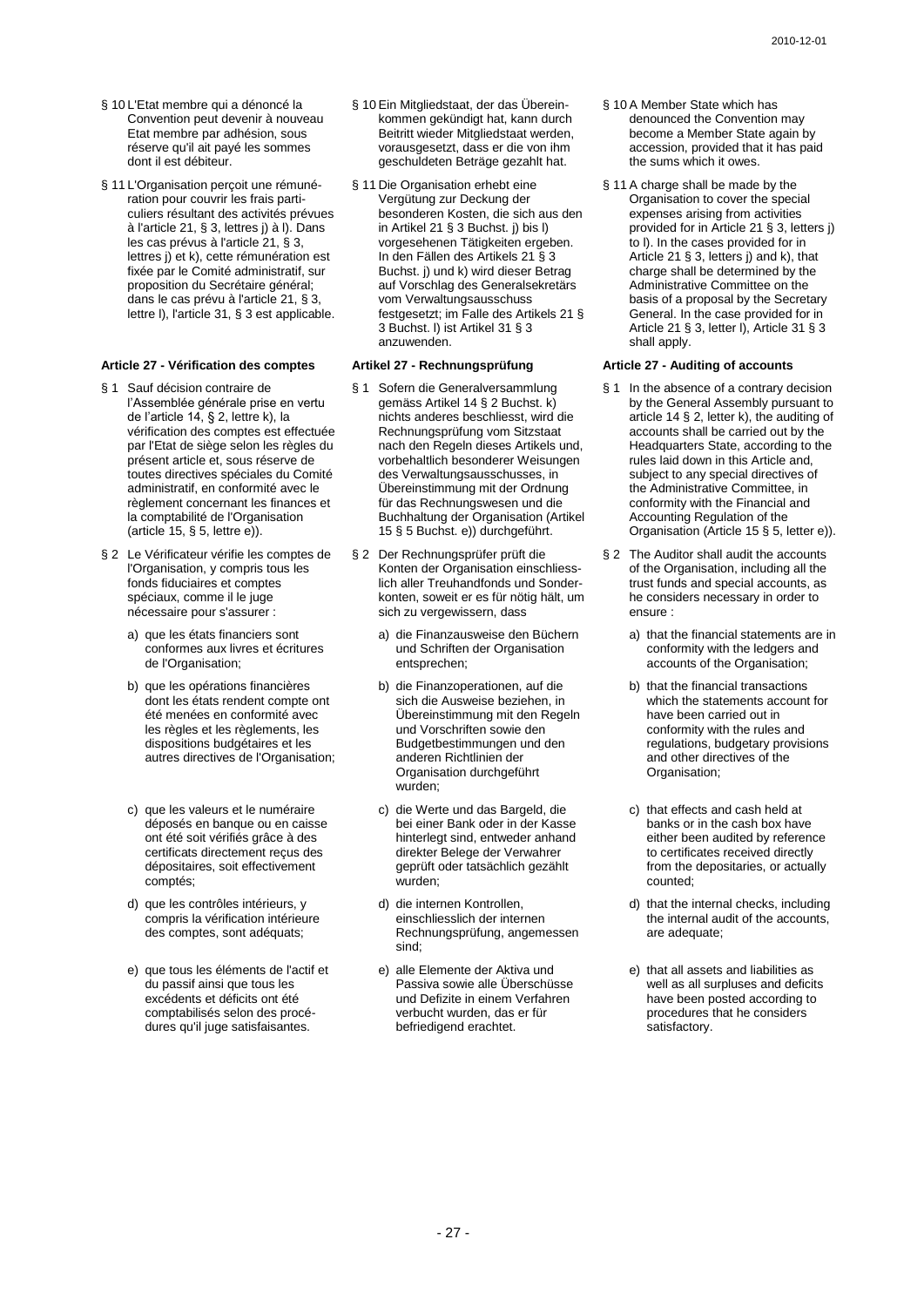$\left\{ \right.$  $\left\{ \right.$ 

 $\left\{ \right.$  $\left\{ \right.$ 

- § 3 Le Vérificateur a librement accès, à tout moment, à tous les livres, écritures, documents comptables et autres informations dont il estime avoir besoin.
- § 4 Dans son rapport sur les opérations financières, le Vérificateur mentionne :
	- a) la nature et l'étendue de la vérification à laquelle il a procédé;
	- b) les éléments qui ont un lien avec le caractère complet ou l'exactitude des comptes, y compris le cas échéant :
		- 1. les informations nécessaires à l'interprétation et à l'appréciation correctes des comptes;
		- 2. toute somme qui aurait dû être perçue mais qui n'a pas été passée en compte;
		- 3. toute somme qui a fait l'objet d'un engagement de dépense régulier ou conditionnel et qui n'a pas été comptabilisée ou dont il n'a pas été tenu compte dans les états financiers;
		- 4. les dépenses à l'appui desquelles il n'est pas produit de pièces justificatives suffisantes;
		- 5. la tenue des livres de comptes en bonne et due forme; il y a lieu de relever les cas où la présentation matérielle des états financiers s'écarte des principes comptables généralement reconnus et constamment appliqués;
	- c) les autres questions sur lesquelles il y a lieu d'appeler l'attention du Comité administratif, par exemple :
		- 1. les cas de fraud e ou de présomption de fraude;
		- 2. le gaspillage ou l'utilisation irrégulière de fonds ou d'autres avoirs de l'Organisation (quand bien même les comptes relatifs à l'opération effectuée seraient en règle);
		- 3. les dépenses risquant d'entraîner ultérieurement des frais considérables pour l'Organisation :
- § 3 Der Rechnungsprüfer hat jederzeit freien Zugang zu allen Büchern, Schriften, Buchungsbelegen und sonstigen Informationen, die er als notwendig erachtet.
- § 4 In seinem Bericht über die Finanzoperationen erwähnt der Rechnungsprüfer:
	- die Art und das Ausmass der Prüfung, die er vorgenommen hat;
	- b) die Elemente, die sich auf die Vollständigkeit oder Genauigkeit der Rechnungen beziehen, erforderlichenfalls einschliesslich
		- 1. der für die richtige Interpretation und Beurteilung der Rechnungen notwendigen Informationen;
		- 2. jedes Betrages, der zu erheben gewesen wäre, der aber nicht in die Rechnung eingegangen ist;
		- 3. jedes Betrages, der Gegenstand einer normalen oder bedingten Ausgabeverpflichtung war und der nicht verbucht oder bei den Finanzausweisen nicht berücksichtigt wurde;
		- 4. der Ausgaben, für die keine ausreichenden Belege vorgelegt wurden;
		- 5. einer Aussage, ob die Rechnungsbücher in gehöriger Form geführt sind; die Fälle, in denen die Darstellung der Finanzausweise von den allgemein anerkannten und ständig verwendeten Buchhaltungsprinzipien abweicht, sind hervorzuheben;
	- c) die anderen Fragen, auf die der Verwaltungsausschuss aufmerksam zu machen ist, zum Beispiel:
		- 1. die Fälle von Betrug oder vermutetem Betrug;
		- 2. die Verschwendung oder unzulässige Verwendung von Fonds oder anderen Guthaben der Organisation (selbst wenn die Konten, die solche Operationen betreffen, ordnungsgemäss geführt wurden);
		- 3. die Ausgaben, bei denen die Gefahr besteht, dass sie nachträglich beträchtliche Kosten für die Organisation verursachen könnten;
- § 3 The Auditor shall have unrestricted access, at any time, to all ledgers, accounts, accounting documents and other information which he considers needful.
- § 4 In his report on the financial transactions, the Auditor shall mention:
	- a) the nature and extent of the audit which he has carried out;
	- b) factors connected with the completeness or correctness of the accounts, including as appropriate :
		- 1. information necessary for the correct interpretation and assessment of the accounts;
		- 2. any sum which ought to have been collected but which has not been passed to account;
		- 3. any sum which has been the subject of a regular or conditional expenditure commitment and which has not been posted or which has not been taken into account in the financial statements;
		- 4. expenditure in support of which no sufficient vouchers have been produced;
		- 5. whether or not ledgers have been kept in good and due form; it is necessary to note cases where the material presentation of the financial statements diverges from accounting principles generally recognised and invariably applied;
	- c) other matters to which the attention of the Administrative Committee should be drawn, for example:
		- 1. cases of fraud or presumption of fraud;
		- 2. wastage or irregular use of funds or other assets of the Organisation (even when the accounts relating to the transaction carried out were in order);
		- 3. expenditure which could subsequently lead to considerable costs for the Organisation: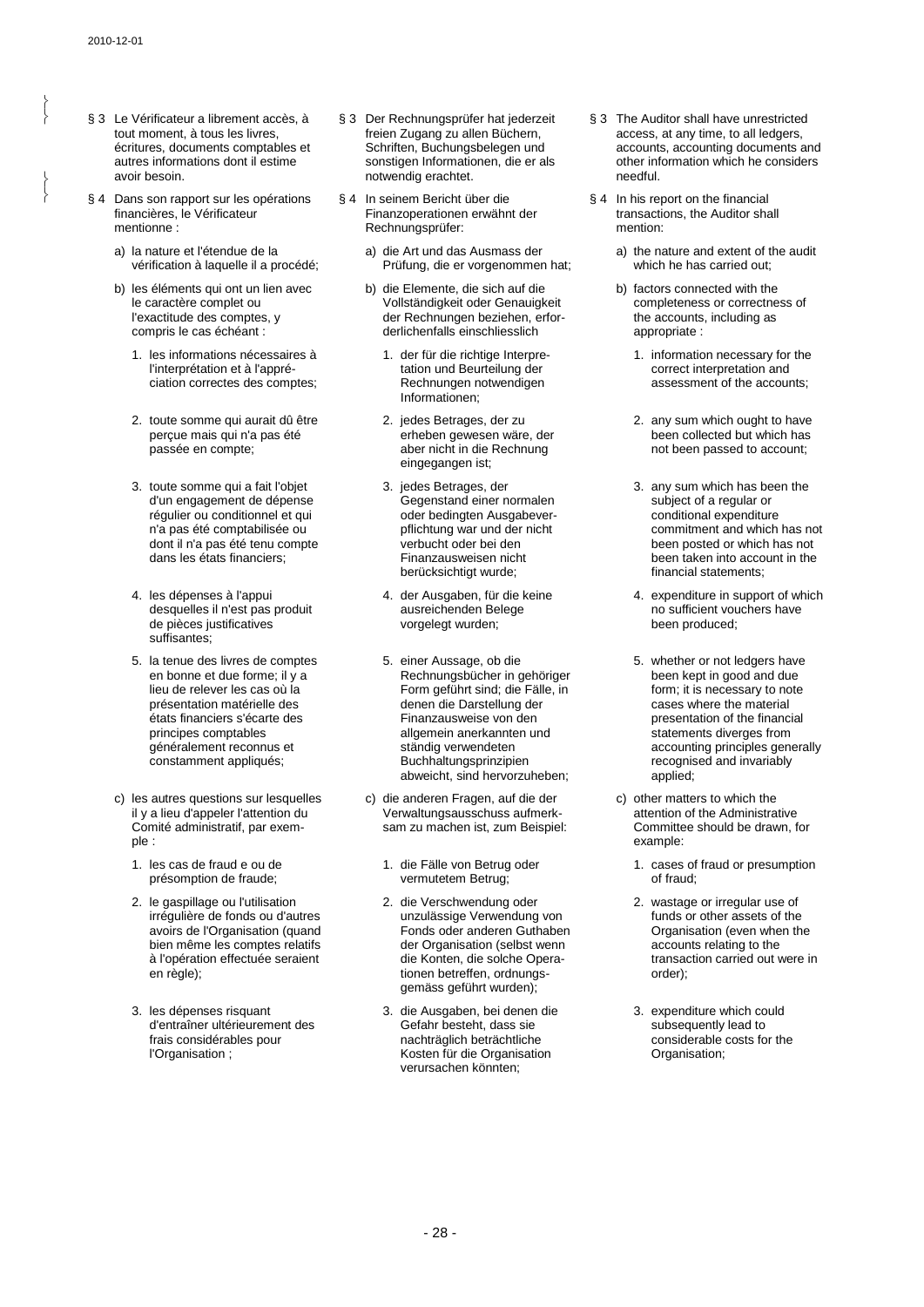- 4. tout vice, général ou particulier, du système de contrôle des recettes et des dépenses ou des fournitures et du matériel;
- 5. les dépenses non conformes aux intentions du Comité administratif, compte tenu des virements dûment autorisés à l'intérieur du budget;
- 6. les dépassements de crédits, compte tenu des modifications résultant de virements dûment autorisés à l'intérieur du budget;
- 7. les dépenses non conformes aux autorisations qui les régissent;
- d) l'exactitude ou l'inexactitude des comptes relatifs aux fournitures et au matériel, établie d'après l'inventaire et l'examen des livres.

En outre, le rapport peut faire état d'opérations qui ont été comptabilisées au cours d'une période budgétaire antérieure et au sujet desquelles de nouvelles informations ont été obtenues ou d'opérations qui doivent être faites au cours d'une période budgétaire ultérieure et au sujet desquelles il semble souhaitable d'informer le Comité administratif par avance.

§ 5 Le Vérificateur communique au Comité administratif et au Secrétaire général les constatations faites lors de la vérification. Il peut, en outre, présenter tout commentaire qu'il juge approprié au sujet du rapport financier du Secrétaire général.

- 4. jeden allgemeinen oder besonderen Mangel des Systems zur Kontrolle der Einnahmen und Ausgaben oder der Lieferungen und des Materials<sup>;</sup>
- 5. die Ausgaben, die den Absichten des Verwaltungsausschusses nicht entsprechen, unter Berücksichtigung der innerhalb des Voranschlages ordnungsgemäss vorgesehenen Übertragungen;
- 6. die Kreditüberschreitungen, unter Berücksichtigung der Änderungen, die sich aus Übertragungen ergeben, die innerhalb des Voranschlages ordnungsgemäss vorgesehen sind;
- 7. die Ausgaben, die den für sie bestehenden Ermächtigungen nicht entsprechen;
- d) die Genauigkeit oder Ungenauigkeit der Rechnungen die Lieferungen und das Material betreffend, erstellt nach der Inventaraufnahme und der Prüfung der Bücher.

Darüber hinaus kann der Bericht auf Operationen hinweisen, die im Verlauf einer vorhergehenden Haushaltsperiode verbucht wurden und über die neue Informationen vorliegen, oder auf Operationen, die im Verlauf einer späteren Haushaltsperiode zu tätigen sind und über die eine Information des Verwaltungsausschusses im voraus wünschenswert ist.

§ 5 Der Rechnungsprüfer teilt dem Verwaltungsausschuss und dem Generalsekretär die bei der Rechnungsprüfung getroffenen Feststellungen mit. Er kann darüber hinaus jede Anmerkung machen, die er hinsichtlich des Finanzberichts des Generalsekretärs für angebracht hält.

- 4. any defects, general or particular, in the system of checking receipts and expenses or supplies and equipment;
- 5. expenditure not in conformity with the intentions of the Administrative Committee, taking account of transfers duly authorised within the draft budget;
- 6. overstepping of appropriations, taking account of changes resulting from transfers duly authorised within the draft budget;
- 7. expenditure not in conformity with the authorisations which govern it;
- d) the correctness or incorrectness of the accounts relating to supplies and equipment, established from the inventory and the examination of the ledgers.

In addition, the report may mention transactions which have been posted in the course of an earlier budgetary period and about which new information has been obtained or transactions which are to be carried out in the course of a later financial period and about which it seems desirable to inform the Administrative Committee in advance.

> $\left\{ \right.$  $\left\{ \right.$

 $\overline{\phantom{0}}$ 

§ 5 The Auditor shall inform the Administrative Committee and the Secretary General of the findings of the audit. He may, in addition, submit any comments that he considers appropriate about the financial report of the Secretary General.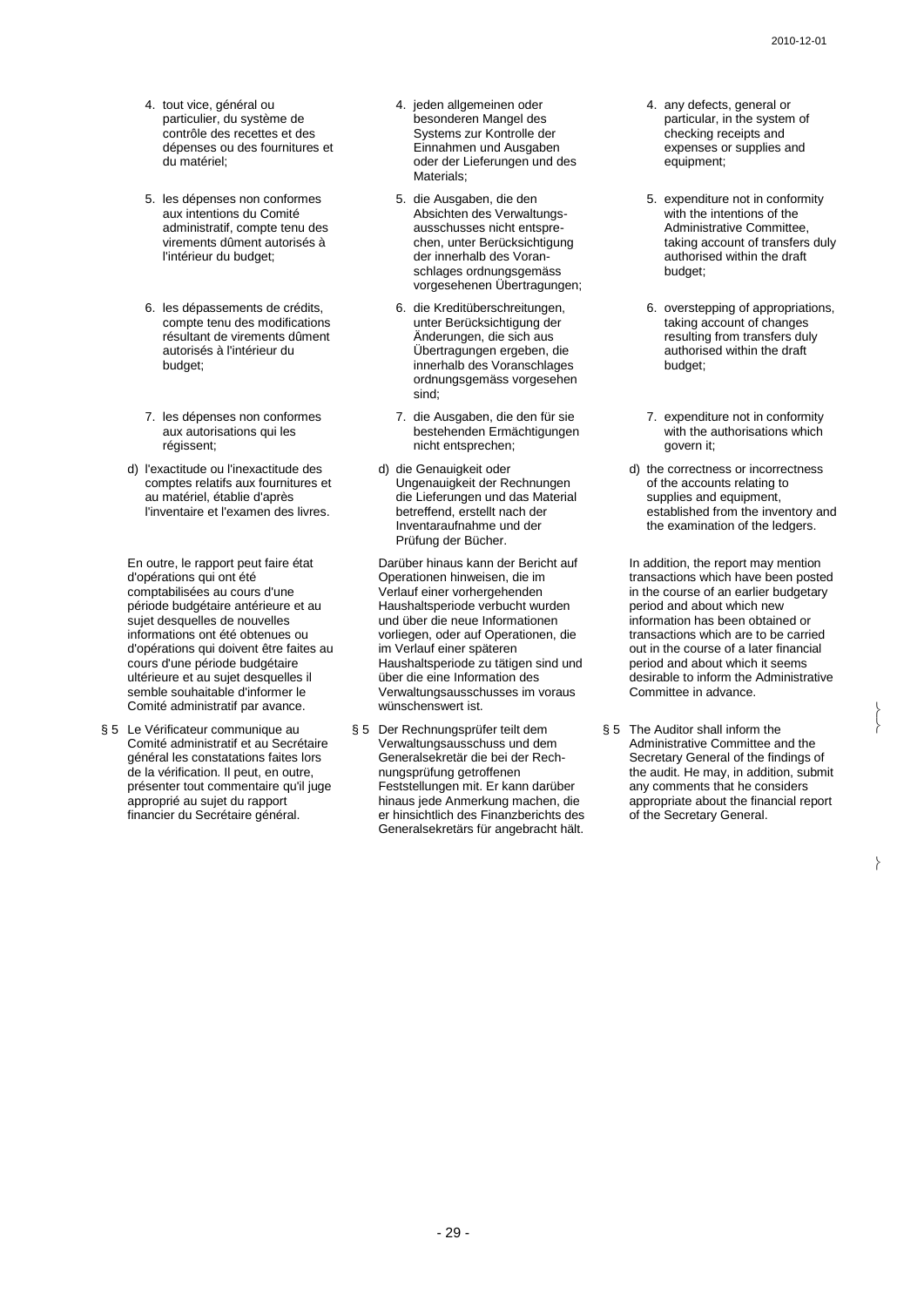2010-12-01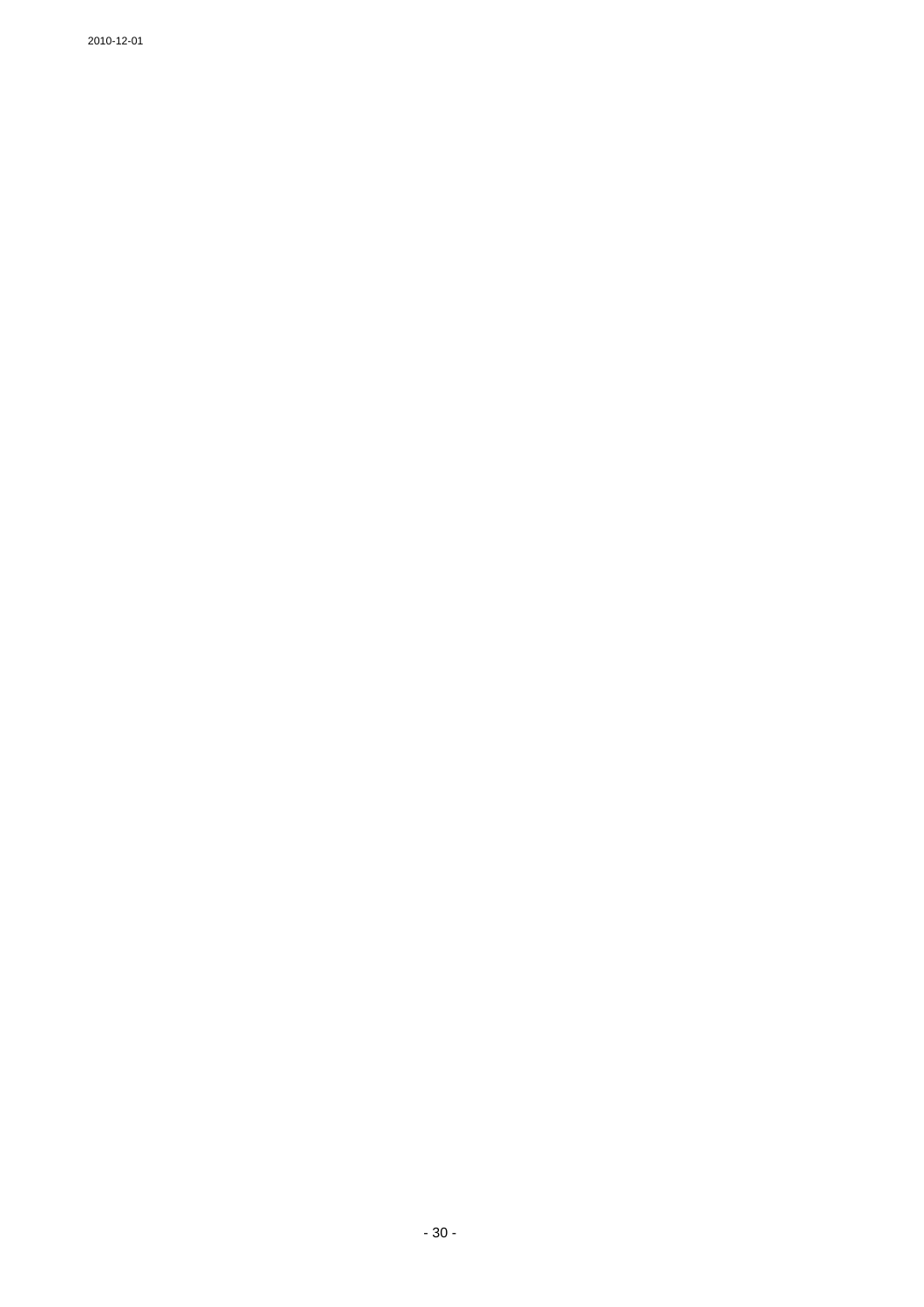- § 1 Les litiges entre Etats membres, nés de l'interprétation ou de l'application de la Convention ainsi que les litiges entre Etats membres et l'Organisation, nés de l'interprétation ou de l'application du Protocole sur les privilèges et immunités peuvent, à la demande d'une des parties, être soumis à un tribunal arbitral. Les parties déterminent librement la composition du tribunal arbitral et la procédure arbitrale.
- § 2 Les autres litiges nés de l'interprétation ou de l'application de la Convention et des autres conventions élaborées par l"Organisation conformément à l"article 2, § 2, s'ils n'ont pas été réglés à l'amiable ou soumis à la décision des tribunaux ordinaires, peuvent, par accord entre les parties intéressées, être soumis à un tribunal arbitral. Les articles 29 à 32 s'appliquent pour la composition du tribunal arbitral et la procédure arbitrale.
- § 3 Chaque Etat peut, lorsqu'il adresse une demande d"adhésion à la Convention, se réserver le droit de ne pas appliquer tout ou partie des §§ 1  $-42$
- § 4 L'Etat qui a émis une réserve en vertu du § 3 peut y renoncer, à tout moment, en informant le dépositaire. Cette renonciation prend effet un mois après la date à laquelle le dépositaire en donne connaissance aux Etats membres.

Les parties concluent un compromis spécifiant en particulier :

- 
- b) la composition du tribunal et les délais convenus pour la nomination du ou des arbitres,
- c) le lieu convenu comme siège du tribunal.

Le compromis doit être communiqué au Secrétaire général qui assume les fonctions de greffe.

# **Titre V Titel V Title V**

# **Arbitrage Schiedsgerichtsbarkeit Arbitration**

# **Article 28 - Compétence Artikel 28 - Zuständigkeit Article 28 - Competence**

- § 1 Streitigkeiten zwischen Mitaliedstaaten über Auslegung oder Anwendung dieses Übereinkommens sowie Streitigkeiten zwischen Mitgliedstaaten und der Organisation über Auslegung oder Anwendung des Protokolls über die Vorrechte und Immunitäten können auf Ersuchen einer der Parteien einem Schiedsgericht unterbreitet werden. Die Parteien bestimmen die Zusammensetzung des Schiedsgerichtes und das schiedsgerichtliche Verfahren nach freiem Ermessen.
- § 2 Andere Streitigkeiten über die Auslegung oder Anwendung dieses Übereinkommens oder anderer gemäss Artikel 2 § 2 im Rahmen der Organisation ausgearbeiteter Übereinkommen können, wenn sie nicht gütlich beigelegt oder der Entscheidung der ordentlichen Gerichte unterbreitet worden sind, im Einverständnis der beteiligten Parteien einem Schiedsgericht unterbreitet werden. Für die Zusammensetzung des Schiedsgerichtes und das schiedsgerichtliche Verfahren gelten die Artikel 29 bis 32.
- § 3 Jeder Staat, der einen Antrag auf Beitritt zum Übereinkommen stellt, kann sich dabei das Recht vorbehalten, die §§ 1 und 2 ganz oder teilweise nicht anzuwenden.
- § 4 Der Staat, der einen Vorbehalt gemäss § 3 eingelegt hat, kann jederzeit durch Mitteilung an den Depositar darauf verzichten. Der Verzicht wird einen Monat nach dem Tag wirksam, an dem der Depositar den Mitgliedstaaten davon Kenntnis gegeben hat.

# **Article 29 - Compromis. Greffe Artikel 29 - Schiedsvertrag. Gerichtskanzlei**

Die Parteien schliessen einen Schiedsvertrag, der insbesondere

- 
- b) die Zusammensetzung des Gerichtes und die für die Ernennung des oder der Schiedsrichter vereinbarten Fristen und
- c) den als Sitz des Gerichtes vereinbarten Ort

bestimmt. Der Schiedsvertrag muss dem Generalsekretär mitgeteilt werden, der die Aufgaben einer Gerichtskanzlei wahrnimmt.

- § 1 Disputes between Member States arising from the interpretation or application of the Convention, as well as disputes between Member States and the Organisation arising from the interpretation or application of the Protocol on Privileges and Immunities may, at the request of one of the parties, be referred to an Arbitration Tribunal. The parties shall freely determine the composition of the Arbitration Tribunal and the arbitration procedure.
- § 2 Other disputes arising from the interpretation or application of the Convention and of other conventions elaborated by the Organisation in accordance with Article 2 § 2, if not settled amicably or brought before the ordinary courts or tribunals may, by agreement between the parties concerned, be referred to an Arbitration Tribunal. Articles 29 to 32 shall apply to the composition of the Arbitration Tribunal and the arbitration procedure.
- § 3 Any State may, at the time of its application for accession to the Convention, reserve the right not to apply all or part of the provisions of §§ 1 and 2.
- § 4 A State which has made a reservation pursuant to § 3 may withdraw it at any time by informing the Depositary. This withdrawal shall take effect one month after the date on which the Depositary notifies it to the Member States.

# **Article 29 - Agreement to refer to arbitration. Registrar**

The Parties shall conclude an agreement to refer to arbitration, which shall, in particular, specify:

- a) l'objet du différend, a) den Streitgegenstand, a) the subject matter of the dispute;
	- b) the composition of the Tribunal and the period agreed for nomination of the arbitrator or arbitrators;
	- c) the place where it is agreed that the Tribunal is to sit.

The agreement to refer to arbitration must be communicated to the Secretary General who shall act as Registrar.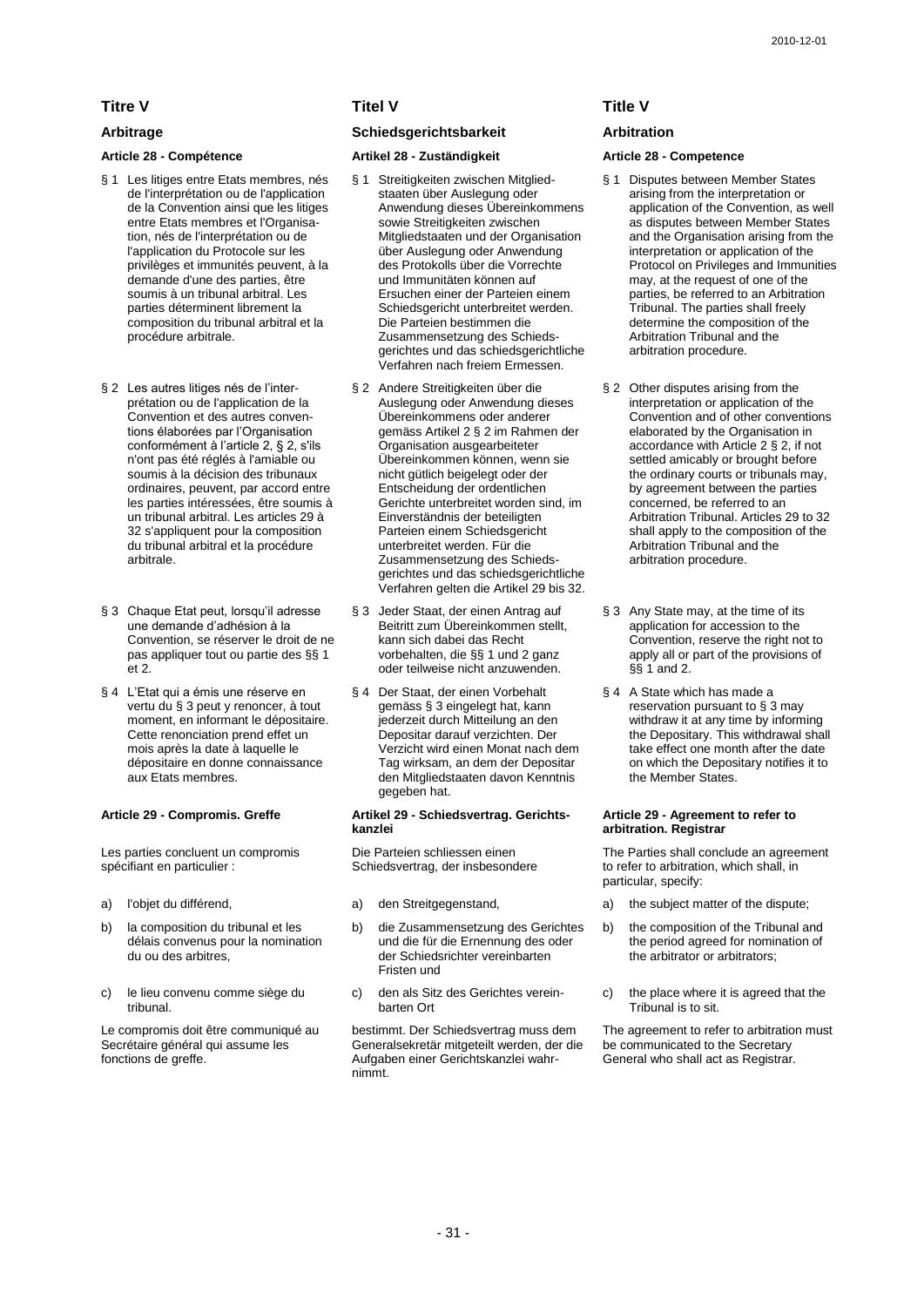- § 1 Une liste d'arbitres est établie et tenue à jour par le Secrétaire général. Chaque Etat membre peut faire inscrire sur la liste d'arbitres deux de ses ressortissants.
- § 2 Le tribunal arbitral se compose d'un, de trois ou de cinq arbitres. conformément au compromis. Les arbitres sont choisis parmi les personnes figurant sur la liste visée au § 1. Toutefois, si le compromis prévoit cinq arbitres, chacune des parties peut choisir un arbitre en dehors de la liste. Si le compromis prévoit un arbitre unique, celui-ci est choisi d'un commun accord par les parties. Si le compromis prévoit trois ou cinq arbitres, chacune des parties choisit un ou deux arbitres, selon le cas; ceux-ci désignent d'un commun accord le troisième ou le cinquième arbitre, qui préside le tribunal arbitral. En cas de désaccord entre les parties sur la désignation de l'arbitre unique ou entre les arbitres choisis sur celle du troisième ou du cinquième arbitre, cette désignation est faite par le Secrétaire général.
- § 3 L'arbitre unique, le troisième ou le cinquième arbitre doit être d'une nationalité autre que celle des parties, à moins que celles-ci ne soient de même nationalité.
- § 4 L'intervention au litige d'une tierce partie demeure sans effet sur la composition du tribunal arbitral.

- § 1 Le tribunal arbitral décide de la procédure à suivre en tenant compte notamment des dispositions ci-après :
	- a) il instruit et juge les causes d'après les éléments fournis par les parties, sans être lié, lorsqu'il est appelé à dire le droit, par les interprétations de celles-ci;
	- b) il ne peut accorder plus ou autre chose que ce qui est demandé dans les conclusions du demandeur, ni moins que ce que le défendeur a reconnu comme étant dû;

# **Article 30 - Arbitres Artikel 30 - Schiedsrichter Article 30 - Arbitrators**

- § 1 Der Generalsekretär stellt eine Liste der Schiedsrichter auf und hält sie auf dem laufenden. Jeder Mitgliedstaat kann zwei seiner Staatsangehörigen in die Liste der Schiedsrichter eintragen lassen.
- § 2 Das Schiedsgericht besteht gemäss dem Schiedsvertrag aus einem, drei oder fünf Schiedsrichtern. Die Schiedsrichter werden unter den Personen gewählt, die in der in § 1 erwähnten Liste eingetragen sind. Sieht der Schiedsvertrag jedoch fünf Schiedsrichter vor, so kann jede Partei einen nicht in der Liste eingetragenen Schiedsrichter wählen. Sieht der Schiedsvertrag einen Einzelschiedsrichter vor, so wird er im gegenseitigen Einverständnis der Parteien gewählt. Sieht der Schiedsvertrag drei oder fünf Schiedsrichter vor, so wählt jede Partei jeweils einen oder zwei Schiedsrichter; diese bezeichnen im gegenseitigen Einverständnis den dritten oder den fünften Schiedsrichter, der den Vorsitz des Schiedsgerichtes führt. Sind die Parteien über die Bezeichnung des Einzelschiedsrichters oder die gewählten Schiedsrichter über die Bezeichnung des dritten oder des fünften Schiedsrichters nicht einig, so wird dieser durch den Generalsekretär bezeichnet.
- § 3 Sofern die Parteien nicht dieselbe Staatsangehörigkeit haben, muss der Einzelschiedsrichter, der dritte oder der fünfte Schiedsrichter eine andere Staatsangehörigkeit haben als die Parteien.
- § 4 Die Beteiligung einer Drittpartei am Streitfall hat keinen Einfluss auf die Zusammensetzung des Schiedsgerichtes.

# **Article 31 - Procédure. Frais Artikel 31 - Verfahren. Kosten Article 31 - Procedure. Costs**

- § 1 Das Schiedsgericht bestimmt das Verfahren unter Berücksichtigung insbesondere der folgenden Bestimmungen:
	- a) es untersucht und beurteilt die Streitsache auf Grund des Vorbringens der Parteien, ohne dass es bei seiner Entscheidung über Rechtsfragen an die Auslegung durch die Parteien gebunden ist;
	- b) es kann nicht mehr oder nichts anderes zusprechen, als der Kläger verlangt, und nicht weniger, als der Beklagte als geschuldet anerkannt hat;

- § 1 A panel of arbitrators shall be established and kept up to date by the Secretary General. Each Member State may nominate two of its nationals to the panel of arbitrators.
- § 2 The Arbitration Tribunal shall be composed of one, three or five arbitrators in accordance with the agreement to refer to arbitration. The arbitrators shall be selected from persons who are on the panel referred to in § 1. Nevertheless, if the agreement to refer to arbitration provides for five arbitrators, each of the parties may select one arbitrator who is not on the panel. If the agreement to refer to arbitration provides for a sole arbitrator, he shall be selected by mutual agreement between the parties. If the agreement to refer to arbitration provides for three or five arbitrators, each party shall select one or two arbitrators as the case may be; these, by mutual agreement, shall appoint the third or fifth arbitrator, who shall be President of the Arbitration Tribunal. If the parties cannot agree on the selection of a sole arbitrator, or the selected arbitrators cannot agree on the appointment of a third or fifth arbitrator, the appointment shall be made by the Secretary General.
- § 3 The sole arbitrator, or the third or fifth arbitrator, must be of a nationality other than that of either party, unless both are of the same nationality.
- § 4 The intervention of a third party in the dispute shall not affect the composition of the Arbitration Tribunal.

- § 1 The Arbitration Tribunal shall decide the procedure to be followed having regard in particular to the following provisions:
	- a) it shall enquire into and determine cases on the basis of the evidence submitted by the parties, but will not be bound by their interpretations when it is called upon to decide a question of law;
	- b) it may not award more than the claimant has claimed, nor anything of a different nature, nor may it award less than the defendant has acknowledged as due;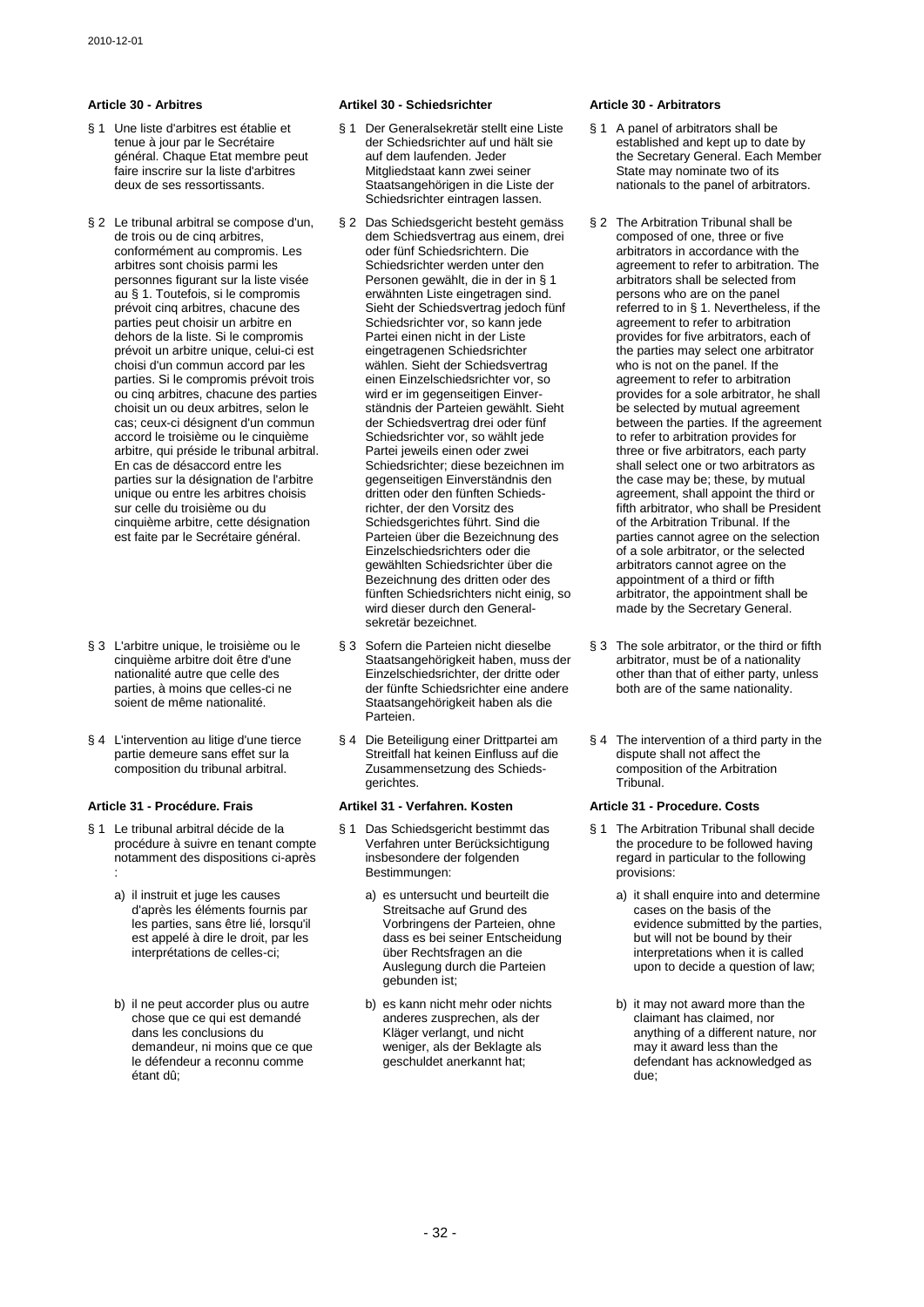- c) la sentence arbitrale, dûment motivée, est rédigée par le tribunal arbitral et notifiée aux parties par le Secrétaire général;
- d) sauf disposition contraire de droit impératif du lieu où siège le tribunal arbitral, et sous réserve d'accord contraire des parties, la sentence arbitrale est définitive.
- § 2 Les honoraires des arbitres sont fixés par le Secrétaire général.
- § 3 La sentence arbitrale fixe les frais et dépens et décide de leur répartition entre les parties, ainsi que celle des honoraires des arbitres.

### **Article 32 - Prescription. Force exécutoire**

- § 1 La mise en oeuvre de la procédure arbitrale a, quant à l'interruption de la prescription, le même effet que celui prévu par le droit matériel applicable pour l'introduction de l'action devant le juge ordinaire.
- § 2 La sentence du tribunal arbitral acquiert force exécutoire dans chacun des Etats membres après l'accomplissement des formalités prescrites dans l'Etat où l'exécution doit avoir lieu. La révision du fond de l'affaire n'est pas admise.
- c) der Schiedsspruch wird mit entsprechender Begründung vom Schiedsgericht abgefasst und den Parteien durch den Generalsekretär zugestellt;
- d) vorbehaltlich einer gegenteiligen Bestimmung zwingenden Rechtes an dem Ort, an dem das Schiedsgericht seinen Sitz hat, und vorbehaltlich gegenteiliger Vereinbarung der Parteien ist der Schiedsspruch endgültig.
- § 2 Die Honorare der Schiedsrichter werden vom Generalsekretär festgelegt.
- § 3 Der Schiedsspruch setzt die Kosten und Auslagen fest und bestimmt, in welchem Verhältnis sie und die Honorare der Schiedsrichter unter die Parteien aufzuteilen sind.

# **Artikel 32 - Verjährung. Vollstreckbarkeit**

- § 1 Die Einleitung des schiedsgerichtlichen Verfahrens hat für die Unterbrechung der Verjährung dieselbe Wirkung, wie sie nach dem anzuwendenden materiellen Recht für die Klageerhebung beim ordentlichen Gericht vorgesehen ist.
- § 2 Der Schiedsspruch des Schiedsgerichtes wird in jedem Mitgliedstaat vollstreckbar, sobald die in dem Staat, in dem die Vollstreckung erfolgen soll, vorgeschriebenen Förmlichkeiten erfüllt sind. Eine sachliche Nachprüfung des Inhaltes ist nicht zulässig.
- c) the arbitration award, setting forth the reasons for the decision, shall be drawn up by the Arbitration Tribunal and notified to the parties by the Secretary General;
- d) save where the mandatory provisions of the law of the place where the Arbitration Tribunal is sitting otherwise provide and subject to contrary agreement by the parties, the arbitration award shall be final.
- § 2 The fees of the arbitrators shall be determined by the Secretary General.
- § 3 The Tribunal shall determine in its award the amount of costs and expenses and shall decide how they and the fees of the arbitrators are to be apportioned between the parties.

# **Article 32 - Limitation. Enforcement**

- § 1 The commencement of arbitration proceedings shall have the same effect, as regards the interruption of periods of limitation, as that attributed by the applicable provisions of substantive law to the institution of an action in the ordinary courts or tribunals.
- § 2 The Arbitration Tribunal's award shall become enforceable in each of the Member States on completion of the formalities required in the State where enforcement is to take place. The merits of the case shall not be subject to review.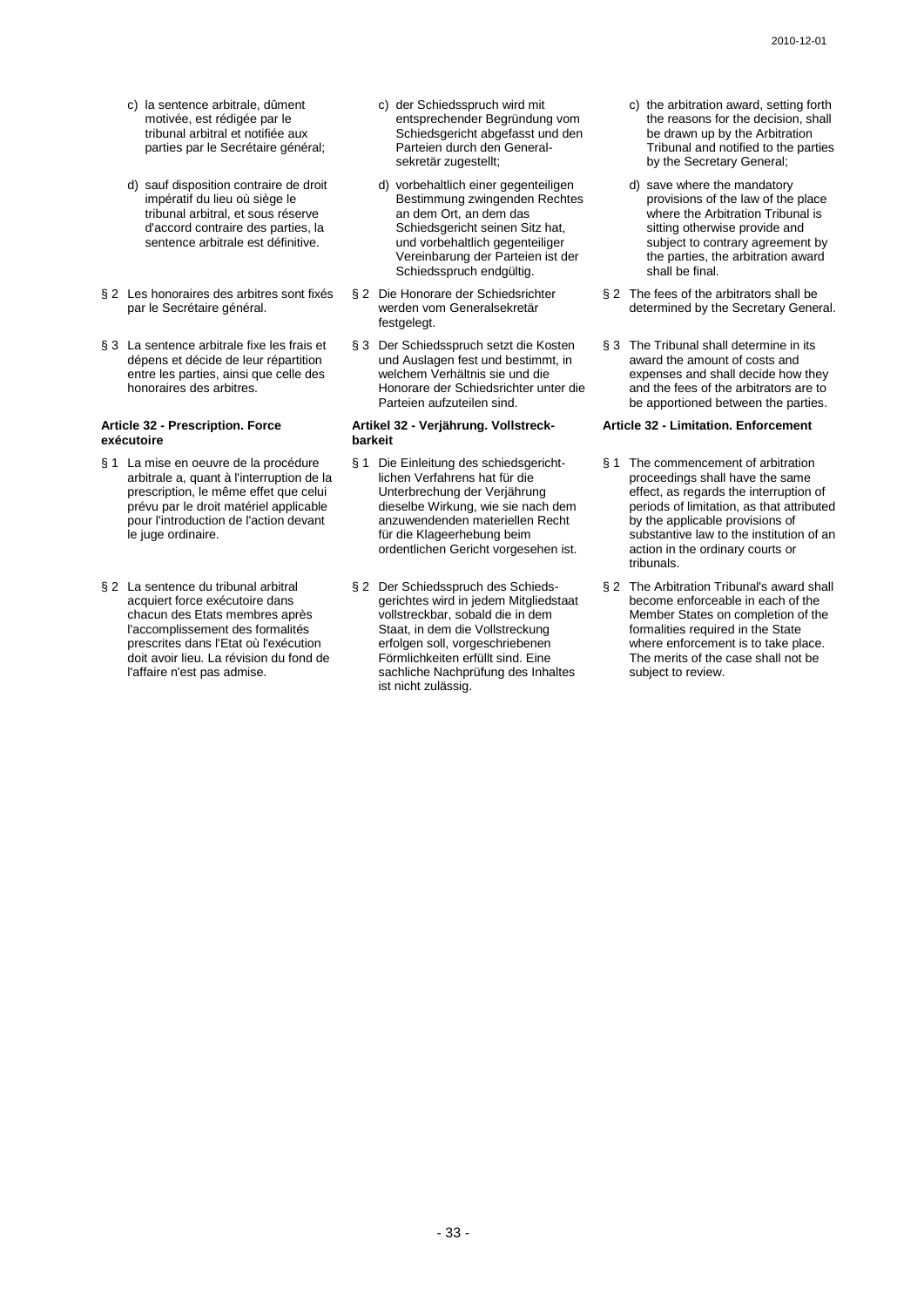# **Titre VI Titel VI Title VI**

- § 1 Le Secrétaire général porte immédiatement à la connaissance des Etats membres les propositions tendant à modifier la Convention qui lui ont été adressées par les Etats membres ou qu"il a lui-même élaborées.
- § 2 L'Assemblée générale décide des propositions tendant à modifier la Convention pour autant que les §§ 4 à 6 ne prévoient pas une autre compétence.
- § 3 Saisie d'une proposition de modification, l'Assemblée générale peut décider, à la majorité, prévue à l'article 14, § 6, qu'une telle proposition présente un caractère d'étroite connexité avec une ou plusieurs dispositions des Appendices à la Convention. Dans ce cas ainsi que dans les cas visés aux §§ 4 à 6, deuxièmes phrases, l'Assemblée générale est également habilitée à décider de la modification de cette ou de ces dispositions des Appendices.
- § 4 Sous réserve des décisions de l'Assemblée générale prises selon le § 3, première phrase, la Commission de révision décide des propositions tendant à modifier les
	-
	- b) Règles uniformes CIV, à l'exception des articles  $1<sup>er</sup>$ , 2, 5, 6. 16, 26 à 39, 41 à 53 et 56 à 60;
	- c) Règles uniformes CIM, à l'exception des articles 1<sup>er</sup>, 5, 6, §§ 1 et 2, des articles 8, 12, 13, § 2, des articles 14, 15, §§ 2 et 3, de l"article 19, §§ 6 et 7, ainsi que des articles 23 à 27, 30 à 33, 36 à 41 et 44 à 48;
	- d) Règles uniformes CUV, à l'exception des articles 1<sup>er</sup>, 4, 5 et 7 à 12;
	- e) Règles uniformes CUI, à l'exception des articles  $1<sup>er</sup>$ , 2, 4, 8 à 15, 17 à 19, 21, 23 à 25;

# **Modification de la Convention Änderung des Übereinkommens Modification of the Convention**

# **Article 33 - Compétence Artikel 33 - Zuständigkeiten Article 33 - Competence**

- § 1 Der Generalsekretär bringt die Anträge auf Änderung des Übereinkommens, die die Mitgliedstaaten an ihn gerichtet haben oder die er selbst ausgearbeitet hat, den Mitgliedstaaten unverzüglich zur Kenntnis.
- § 2 Die Generalversammlung entscheidet über Anträge auf Änderung des Übereinkommens, soweit in den §§ 4 bis 6 nichts anderes bestimmt ist.
- § 3 Wird der Generalversammlung ein Antrag auf Änderung vorgelegt, so kann sie mit der in Artikel 14 § 6 vorgesehenen Mehrheit feststellen, dass ein solcher Antrag in unmittelbarem Zusammenhang mit einer oder mit mehreren Bestimmungen der Anhänge zum Übereinkommen steht. In diesem Fall sowie in den Fällen der §§ 4 bis 6, jeweils Satz 2, ist die Generalversammlung auch für die Entscheidung über die Änderung dieser Bestimmung oder dieser Bestimmungen der Anhänge zuständig.
- § 4 Vorbehaltlich einer Feststellung der Generalversammlung gemäss § 3 Satz 1 entscheidet der Revisionsausschuss über Anträge auf Änderung der
- a) articles 9 et 27,  $\S$ § 2 à 10; a) Artikel 9 und 27  $\S$ § 2 bis 10; a) Articles 9 and 27  $\S$ § 2 to 10;
	- b) Einheitlichen Rechtsvorschriften CIV, ausgenommen Artikel 1, 2, 5, 6, 16, 26 bis 39, 41 bis 53 und 56 bis 60;
	- c) Einheitlichen Rechtsvorschriften CIM, ausgenommen Artikel 1, 5, 6 §§ 1 und 2, Artikel 8, 12, 13 § 2, Artikel 14, 15 §§ 2 und 3, Artikel 19 §§ 6 und 7 sowie Artikel 23 bis 27, 30 bis 33, 36 bis 41 und 44 bis  $48<sup>1</sup>$
	- d) Einheitlichen Rechtsvorschriften CUV, ausgenommen Artikel 1, 4, 5 und 7 bis 12;
	- e) Einheitlichen Rechtsvorschriften CUI, ausgenommen Artikel 1, 2, 4, 8 bis 15, 17 bis 19, 21, 23 bis 25;

- § 1 The Secretary General shall immediately bring to the notice of the Member States proposals aiming to modify the Convention, which have been sent to him by the Member States or which he has prepared himself.
- § 2 The General Assembly shall take decisions about proposals aiming to modify the Convention in so far as §§ 4 to 6 do not provide for another competence.
- § 3 When seized of a modification proposal the General Assembly may decide, by the majority provided for under Article 14 § 6, that such proposal is closely linked with one or more provisions of the Appendices to the Convention. In that case as well as in the cases referred to in §§ 4 to 6, second sentences, the General Assembly is also empowered to take decisions about the modification of such provision or provisions of the **A**ppendices
- § 4 Subject to decisions taken by the General Assembly in accordance with § 3, first sentence, the Revision Committee shall take decisions about proposals aiming to modify :

- b) the CIV Uniform Rules except Articles 1, 2, 5, 6, 16, 26 to 39, 41 to 53 and 56 to 60;
- c) the CIM Uniform Rules except Articles 1, 5, 6 §§ 1 and 2, Articles 8, 12, 13 § 2, Articles 14, 15 §§ 2 and 3, Article 19 §§ 6 and 7 and Articles 23 to 27, 30 to 33, 36 to 41 and 44 to 48;
- d) the CUV Uniform Rules except Articles 1, 4, 5 and 7 to 12;
- e) the CUI Uniform Rules except Articles 1, 2, 4, 8 to 15, 17 to 19, 21, 23 to 25;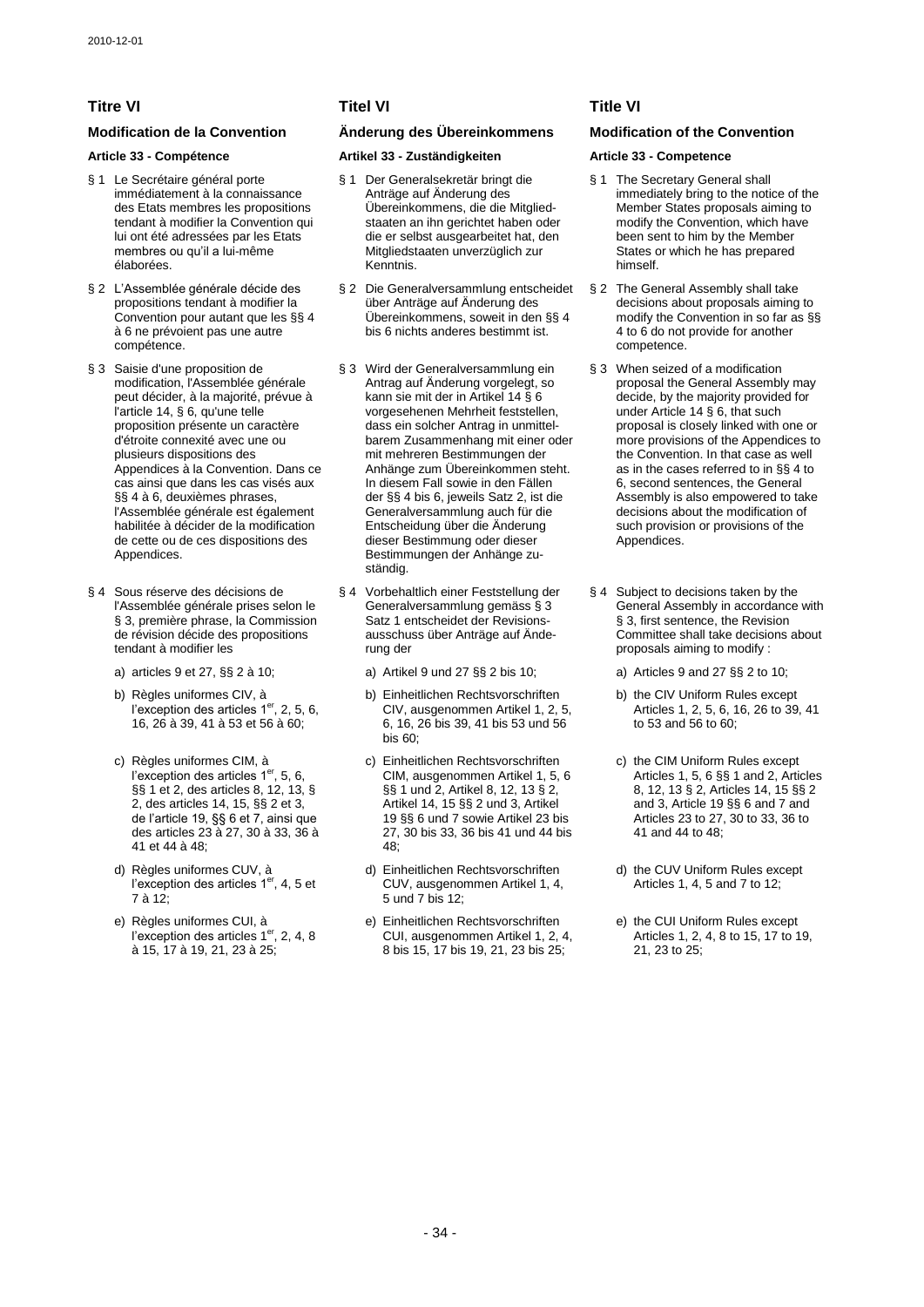- f) Règles uniformes APTU, à l'exception des articles  $1<sup>er</sup>$ , 3 et 9 à 11 ainsi que des Annexes de ces Règles uniformes:
- g) Règles uniformes ATMF, à<br>l'exception des articles 1<sup>er</sup>, 3 et 9.

Lorsque des propositions de modification sont soumises à la Commission de révision conformément aux lettres a) à g), un tiers des Etats représentés dans la Commission peut exiger que ces propositions soient soumises à l"Assemblée générale pour décision.

- § 5 La Commission d'experts du RID décide des propositions tendant à modifier le Règlement concernant le transport international ferroviaire des marchandises dangereuses (RID). Lorsque de telles propositions sont soumises à la Commission d"experts du RID, un tiers des Etats représentés dans la Commission peut exiger que ces propositions soient soumises à l"Assemblée générale pour décision.
- § 6 La Commission d"experts techniques décide des propositions tendant à modifier les Annexes des Règles uniformes APTU. Lorsque de telles propositions sont soumises à la Commission d"experts techniques, un tiers des Etats représentés dans la Commission peut exiger que ces propositions soient soumises à l"Assemblée générale pour décision.

# **Article 34 - Décisions de l'Assemblée générale**

- § 1 Les modifications de la Convention décidées par l"Assemblée générale sont notifiées par le Secrétaire général aux Etats membres.
- § 2 Les modifications de la Convention proprement dite, décidées par l"Assemblée générale, entrent en vigueur, douze mois après leur approbation par les deux tiers des Etats membres, pour tous les Etats membres à l"exception de ceux qui, avant leur entrée en vigueur, ont fait une déclaration aux termes de laquelle ils n"approuvent pas lesdites modifications.
- f) Einheitlichen Rechtsvorschriften APTU, ausgenommen Artikel 1, 3 und 9 bis 11 sowie die Anlagen dieser Einheitlichen Rechtsvorschriften;
- g) Einheitlichen Rechtsvorschriften ATMF, ausgenommen Artikel 1, 3 und 9.

Werden Anträge auf Änderung gemäss Buchstabe a) bis g) dem Revisionsausschuss vorgelegt, so kann ein Drittel der im Ausschuss vertretenen Staaten verlangen, dass diese Anträge der Generalversammlung zur Entscheidung vorgelegt werden.

- § 5 Der Fachausschuss RID entscheidet über Anträge auf Änderung der Ordnung für die internationale Eisenbahnbeförderung gefährlicher Güter (RID). Werden solche Anträge dem Fachausschuss RID vorgelegt, so kann ein Drittel der im Ausschuss vertretenen Staaten verlangen, dass diese Anträge der Generalversammlung zur Entscheidung vorgelegt werden.
- § 6 Der Fachausschuss für technische Fragen entscheidet über Anträge auf Änderung der Anlagen der Einheitlichen Rechtsvorschriften APTU. Werden solche Anträge dem Fachausschuss für technische Fragen vorgelegt, so kann ein Drittel der im Ausschuss vertretenen Staaten verlangen, dass diese Anträge der Generalversammlung zur Entscheidung vorgelegt werden.

# **Artikel 34 - Beschlüsse der Generalversammlung**

- § 1 Die von der Generalversammlung beschlossenen Änderungen des Übereinkommens werden den Mitgliedstaaten vom Generalsekretär mitgeteilt.
- § 2 Die von der Generalversammlung beschlossenen Änderungen des Übereinkommens selbst treten zwölf Monate nach Genehmigung durch zwei Drittel der Mitgliedstaaten für alle Mitgliedstaaten in Kraft mit Ausnahme der Mitgliedstaaten, die vor Inkrafttreten der Änderungen erklären, dass sie ihnen nicht zustimmen.
- f) the APTU Uniform Rules except Articles 1, 3 and 9 to 11 and the Annexes of these Uniform Rules;
- g) the ATMF Uniform Rules except Articles 1, 3 and 9.

When modification proposals are submitted to the Revision Committee in accordance with letters a) to g), one-third of the States represented on the Committee may require these proposals to be submitted to the General Assembly for decision.

- § 5 The RID Expert Committee shall take decisions about proposals aiming to modify the provisions of the Regulation concerning the International Carriage of Dangerous Goods by Rail (RID). When such proposals are submitted to the RID Expert Committee, one-third of the States represented on the Committee may require these proposals to be submitted to the General Assembly for decision.
- § 6 The Committee of Technical Experts shall decide on proposals aiming to modify the Annexes to the APTU Uniform Rules. When such proposals are submitted to the Committee of Technical Experts, one-third of the States represented on the Committee may require these proposals to be submitted to the General Assembly for decision.

# **Article 34 - Decisions of the General Assembly**

- § 1 Modifications of the Convention decided upon by the General Assembly shall be notified to the Member States by the Secretary General.
- § 2 Modifications of the Convention itself, decided upon by the General Assembly, shall enter into force for all Member States twelve months after their approval by two-thirds of the Member States with the exception of those which, before the entry into force, have made a declaration in terms that they do not approve such modifications.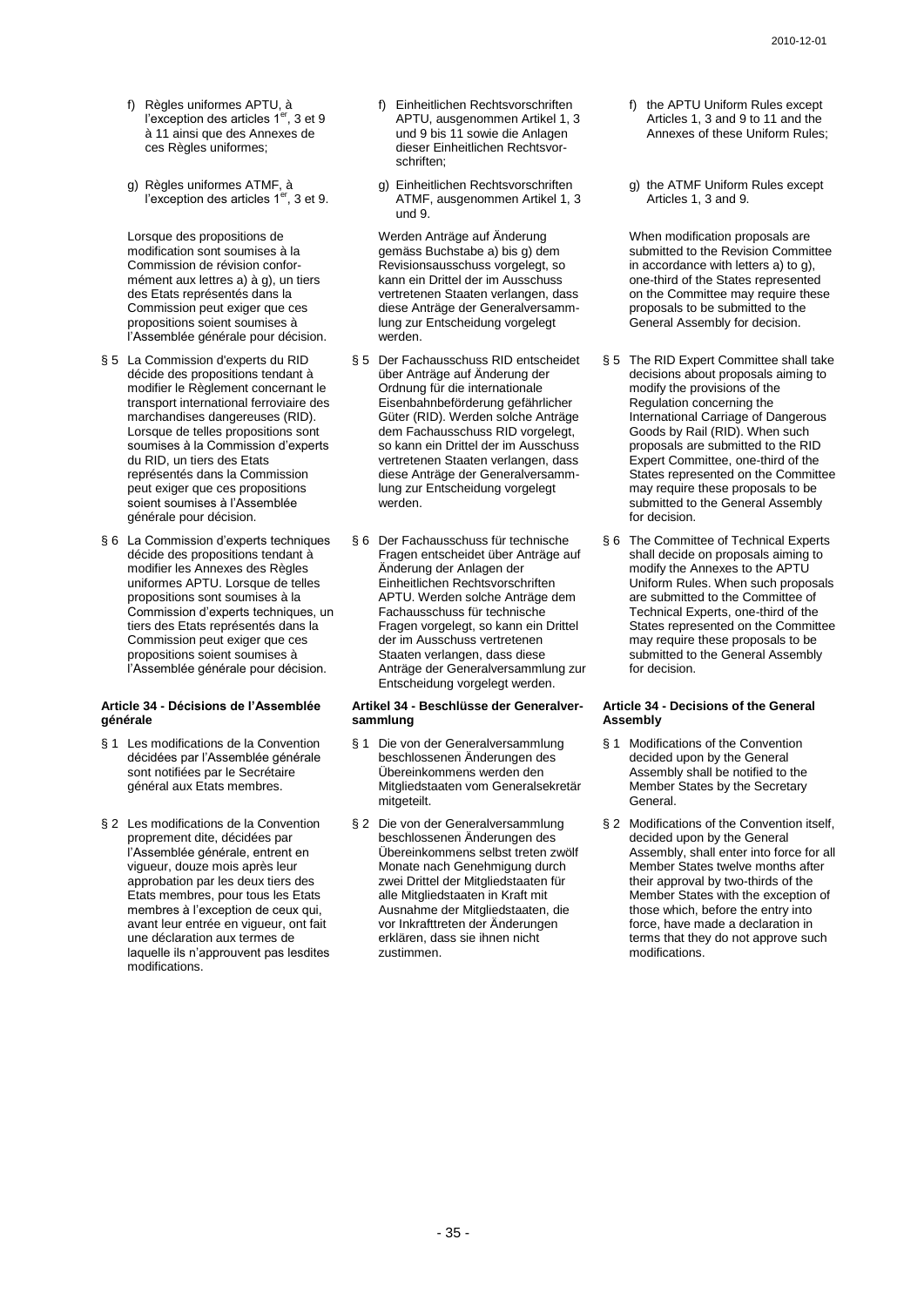- § 3 Les modifications des Appendices à la Convention, décidées par l"Assemblée générale, entrent en vigueur, douze mois après leur approbation par la moitié des Etats n"ayant pas fait une déclaration conformément à l"article 42, § 1, première phrase, pour tous les Etats membres à l"exception de ceux qui, avant leur entrée en vigueur, ont fait une déclaration aux termes de laquelle ils n"approuvent pas lesdites modifications et de ceux qui ont fait une déclaration conformément à l'article 42, § 1, première phrase.
- § 4 Les Etats membres adressent, au Secrétaire général, leurs notifications concernant l"approbation des modifications de la Convention décidées par l"Assemblée générale ainsi que leurs déclarations aux termes desquelles ils n"approuvent pas ces modifications. Le Secrétaire général en informe les autres Etats membres.
- § 5 Le délai visé aux §§ 2 et 3 court à compter du jour de la notification du Secrétaire général que les conditions pour l"entrée en vigueur des modifications sont remplies.
- § 6 L'Assemblée générale peut spécifier, au moment de l"adoption d"une modification que celle-ci est d"une portée telle que tout Etat membre qui aura fait une déclaration visée au § 2 ou au § 3 et qui n"aura pas approuvé la modification dans le délai de dixhuit mois à dater de son entrée en vigueur cessera, à l"expiration de ce délai, d"être Etat membre de l"Organisation.
- § 7 Lorsque les décisions de l'Assemblée générale concernent les Appendices à la Convention, l'application de l"Appendice concerné est suspendue, dans son intégralité, dès l'entrée en vigueur des décisions, pour le trafic avec et entre les Etats membres qui se sont opposés, conformément au § 3, aux décisions dans les délais impartis. Le Secrétaire général notifie aux Etats membres cette suspension; elle prend fin à l'expiration d'un mois à compter de la date à laquelle le Secrétaire général a notifié aux autres Etats membres la levée de l"opposition.

# **Article 35 - Décisions des Commissions**

§ 1 Les modifications de la Convention, décidées par les Commissions, sont notifiées par le Secrétaire général aux Etats membres.

- § 3 Die von der Generalversammlung beschlossenen Änderungen der Anhänge zum Übereinkommen treten zwölf Monate nach Genehmigung durch die Hälfte der Mitgliedstaaten, die eine Erklärung gemäss Artikel 42 § 1 Satz 1 nicht abgegeben haben, für alle Mitgliedstaaten in Kraft mit Ausnahme derjenigen Mitgliedstaaten, die vor Inkrafttreten der Änderungen erklären, dass sie ihnen nicht zustimmen, sowie derjenigen Mitgliedstaaten, die eine Erklärung gemäss Artikel 42 § 1 Satz 1 abgegeben haben.
- § 4 Die Mitgliedstaaten richten ihre Mitteilungen über die Genehmigung der von der Generalversammlung beschlossenen Änderungen des Übereinkommens sowie ihre Erklärungen, wonach sie diesen Änderungen nicht zustimmen, an den Generalsekretär. Er unterrichtet hierüber die übrigen Mitgliedstaaten.
- § 5 Die in §§ 2 und 3 genannte Frist berechnet sich ab dem Tag der Mitteilung des Generalsekretärs über das Vorliegen der Voraussetzungen für das Inkrafttreten der Änderungen.
- § 6 Die Generalversammlung kann bei der Beschlussfassung über eine Änderung feststellen, dass diese Änderung von solcher Tragweite ist, dass für jeden Mitgliedstaat, der eine Erklärung gemäss § 2 oder § 3 abgibt und der die Änderung nicht innerhalb von achtzehn Monaten nach ihrem Inkrafttreten genehmigt, nach Ablauf dieser Frist die Mitgliedschaft in der Organisation beendet ist.
- § 7 Soweit Beschlüsse der Generalversammlung Änderungen der Anhänge zum Übereinkommen betreffen, ist die Anwendung des jeweiligen Anhangs insgesamt im Verkehr mit und zwischen den Mitgliedstaaten, die den Beschlüssen rechtzeitig gemäss § 3 widersprochen haben, mit dem Inkrafttreten der Beschlüsse ausgesetzt. Der Generalsekretär teilt diese Aussetzung den Mitgliedstaaten mit; sie verliert ihre Wirkung nach Ablauf eines Monats, gerechnet von dem Tag, an dem der Generalsekretär die Rücknahme eines solchen Widerspruches den übrigen Mitgliedstaaten mitgeteilt hat.

# **Artikel 35 - Beschlüsse der Ausschüsse**

§ 1 Die von den Ausschüssen beschlossenen Änderungen des Übereinkommens werden den Mitgliedstaaten vom Generalsekretär mitgeteilt.

- § 3 Modifications of the Appendices to the Convention, decided upon by the General Assembly, shall enter into force for all Member States twelve months after their approval by half of the Member States which have not made a declaration pursuant to Article 42 § 1, first sentence, with the exception of those which, before the entry into force, have made a declaration in terms that they do not approve such modifications and with the exception of those which have made a declaration pursuant to Article 42 § 1, first sentence.
- § 4 The Member States shall address their notifications concerning the approval of modifications of the Convention decided upon by the General Assembly as well as their declarations in terms that they do not approve such modifications, to the Secretary General. The Secretary General shall give notice of them to the other Member States.
- § 5 The period referred to in §§ 2 and 3 shall run from the day of the notification by the Secretary General that the conditions for the entry into force of the modifications are fulfilled.
- § 6 The General Assembly may specify, at the time of adoption of a modification, that it is such that any Member State which will have made a declaration pursuant to § 2 or § 3 and which will not have approved the modification within the period of eighteen months running from its entry into force will cease, on the expiration of this period, to be a Member State of the Organisation.
- § 7 When decisions of the General Assembly concern Appendices to the Convention, the application of the Appendix in question shall be suspended, in its entirety, from the entry into force of the decisions, for traffic with and between the Member States which have, in accordance with § 3, opposed the decisions within the period allowed. The Secretary General shall notify the Member States of that suspension; it shall come to an end on the expiration of a month from the day on which the Secretary General notified the other Member States of the withdrawal of opposition.

# **Article 35 - Decisions of the Committees**

§ 1 Modifications of the Convention, decided upon by the Committees, shall be notified to the Member States by the Secretary General.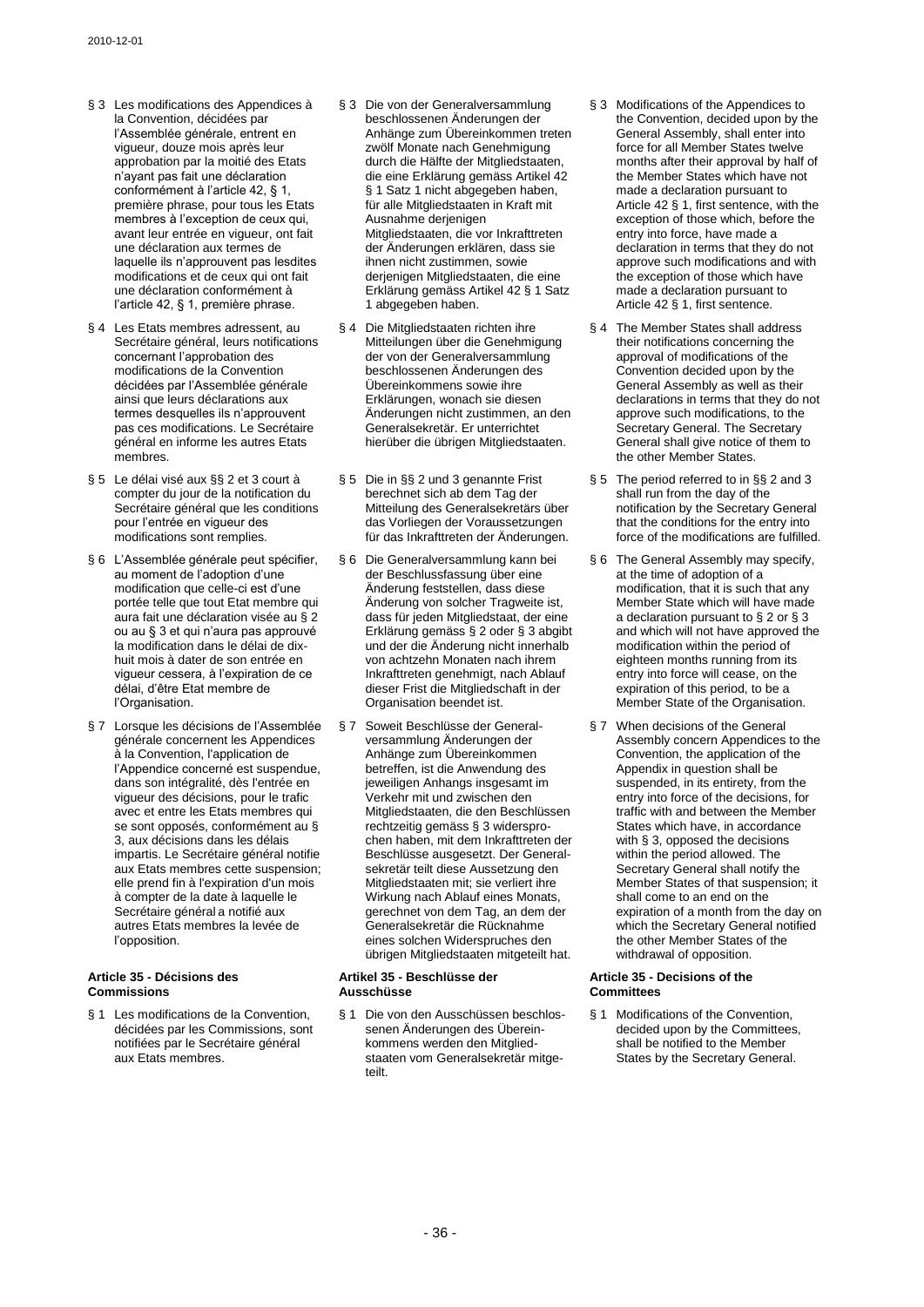- § 2 Les modifications de la Convention elle-même, décidées par la Commission de révision, entrent en vigueur pour tous les Etats membres le premier jour du douzième mois suivant celui au cours duquel le Secrétaire général les a notifiées aux Etats membres. Les Etats membres peuvent formuler une objection dans les quatre mois à compter de la date de la notification. En cas d"objection d"un quart des Etats membres, la modification n"entre pas en vigueur. Si un Etat membre formule une objection contre une décision de la Commission de révision dans le délai de quatre mois et qu"il dénonce la Convention, la dénonciation prend effet à la date prévue pour l"entrée en vigueur de cette décision.
- § 3 Les modifications des Appendices à la Convention, décidées par la Commission de révision, entrent en vigueur pour tous les Etats membres, le premier jour du douzième mois suivant celui au cours duquel le Secrétaire général les a notifiées aux Etats membres. Les modifications décidées par la Commission d"experts du RID ou par la Commission d"experts techniques entrent en vigueur pour tous les Etats membres le premier jour du sixième mois suivant celui au cours duquel le Secrétaire général les a notifiées aux Etats membres.
- § 4 Les Etats membres peuvent formuler une objection dans un délai de quatre mois à compter du jour de la notification visée au § 3. En cas d"objection formulée par un quart des Etats membres, la modification n"entre pas en vigueur. Dans les Etats membres qui ont formulé une objection contre une décision dans les délais impartis, l"application de l"Appendice concerné est suspendue, dans son intégralité, pour le trafic avec et entre les Etats membres à compter du moment où les décisions prennent effet. Toutefois, en cas d"objection contre la validation d"une norme technique ou contre l"adoption d"une prescription technique uniforme, seules celles-ci sont suspendues en ce qui concerne le trafic avec et entre les Etats membres à compter du moment où les décisions prennent effet; il en est de même en cas d"objection partielle.
- § 2 Die vom Revisionsausschuss beschlossenen Änderungen des Übereinkommens selbst treten für alle Mitgliedstaaten am ersten Tage des zwölften Monats nach dem Monat in Kraft, in dem der Generalsekretär sie den Mitgliedstaaten mitgeteilt hat. Innerhalb von vier Monaten, gerechnet vom Tage der Mitteilung, können die Mitgliedstaaten Widerspruch erheben. Erhebt ein Viertel der Mitgliedstaaten Widerspruch, treten die Änderungen nicht in Kraft. Wenn ein Mitgliedstaat innerhalb der Frist von vier Monaten gegen einen Beschluss des Revisionsausschusses Widerspruch erhebt und das Übereinkommen kündigt, wird die Kündigung in dem Zeitpunkt wirksam, der für das Inkrafttreten dieses Beschlusses vorgesehen ist.
- § 3 Die vom Revisionsausschuss beschlossenen Änderungen der Anhänge zum Übereinkommen treten für alle Mitgliedstaaten am ersten Tage des zwölften Monats nach dem Monat in Kraft, in dem der Generalsekretär sie den Mitgliedstaaten mitgeteilt hat. Die vom Fachausschuss RID oder vom Fachausschuss für technische Fragen beschlossenen Änderungen treten für alle Mitgliedstaaten am ersten Tage des sechsten Monats nach dem Monat in Kraft, in dem der Generalsekretär sie den Mitgliedstaaten mitgeteilt hat.
- § 4 Innerhalb von vier Monaten, gerechnet vom Tage der Mitteilung des Generalsekretärs nach § 3, können die Mitgliedstaaten Widerspruch erheben. Erhebt ein Viertel der Mitgliedstaaten Widerspruch, treten die Änderungen nicht in Kraft. In den Mitgliedstaaten, die den Beschlüssen rechtzeitig widersprochen haben, ist die Anwendung des jeweiligen Anhangs insgesamt im Verkehr mit und zwischen den Mitgliedstaaten mit dem Inkrafttreten der Beschlüsse ausgesetzt. Jedoch sind bei einem Widerspruch gegen die Verbindlicherklärung einer technischen Norm oder gegen die Annahme einer einheitlichen technischen Vorschrift nur diese im Verkehr mit und zwischen den Mitgliedstaaten mit dem Inkrafttreten der Beschlüsse ausgesetzt; entsprechendes gilt bei einem teilweisen Widerspruch.
- § 2 Modifications of the Convention itself, decided upon by the Revision Committee, shall enter into force for all Member States on the first day of the twelfth month following that during which the Secretary General has given notice of them to the Member States. Member States may formulate an objection during the four months from the day of the notification. In the case of objection by one-quarter of the Member States, the modification shall not enter into force. If a Member State formulates an objection against a decision of the Revision Committee within the period of four months and it denounces the Convention, the denunciation shall take effect on the date provided for the entry into force of that decision.
- § 3 Modifications of Appendices to the Convention, decided upon by the Revision Committee, shall enter into force for all Member States on the first day of the twelfth month following that during which the Secretary General has given notice of them to the Member States. Modifications decided upon by the RID Expert Committee or by the Committee of Technical Experts shall enter into force for all Member States on the first day of the sixth month following that during which the Secretary General has given notice of them to the Member States.
- § 4 Member States may formulate an objection within the period of four months from the day of the notification referred to in § 3. In the case of objection by one-quarter of the Member States, the modification shall not enter into force. In the Member States which have formulated objections against a decision within the period allowed, the application of the Appendix in question shall be suspended, in its entirety, from the moment the decisions take effect, in so far as concerns traffic with and between those Member States. However, in the case of objection to the validation of a technical standard or to the adoption of a uniform technical prescription, only that standard or prescription shall be suspended in respect of traffic with and between the Member States from the time the decisions take effect; the same shall apply in the case of a partial objection.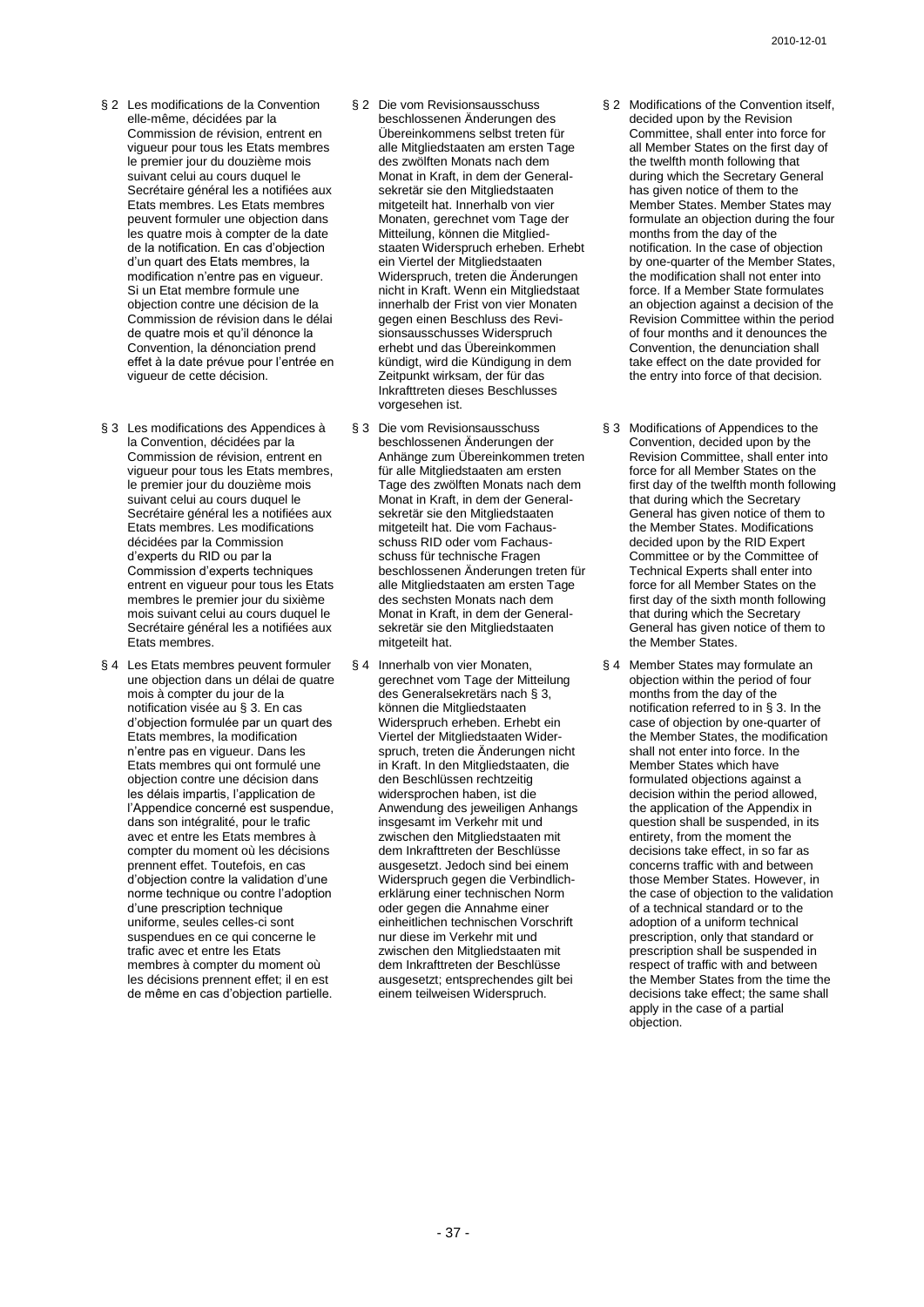- § 5 Le Secrétaire général informe les Etats membres des suspensions visées au § 4; les suspensions sont levées à l'expiration d'un délai d'un mois à compter du jour où le Secrétaire général a notifié aux autres Etats membres le retrait d'une telle objection.
- § 6 Pour la détermination du nombre d"objections prévues aux §§ 2 et 4, ne sont pas pris en compte les Etats membres qui :
	- a) n"ont pas le droit de vote (article 14, § 5, article 26, § 7 ou article  $40, \, \xi$  4);
	- b) ne sont pas membres de la Commission concernée (article 16, § 1, deuxième phrase);
	- c) ont fait une déclaration conformément à l"article 9, § 1 des Règles uniformes APTU.
- § 5 Der Generalsekretär teilt Aussetzungen gemäss § 4 den Mitgliedstaaten mit; sie verlieren ihre Wirkung nach Ablauf eines Monats, gerechnet von dem Tag, an dem der Generalsekretär die Rücknahme eines solchen Widerspruches den übrigen Mitgliedstaaten mitgeteilt hat.
- § 6 Bei der Ermittlung der Zahl der Widersprüche gemäss den §§ 2 und 4 werden Mitgliedstaaten
	- a) ohne Stimmrecht (Artikel 14 § 5, Artikel 26 § 7 oder Artikel 40 § 4),
	- b) die nicht Mitglied des betreffenden Ausschusses sind (Artikel 16 § 1 Satz 2),
	- c) die eine Erklärung gemäss Artikel 9 § 1 der Einheitlichen Rechtsvorschriften APTU abgegeben haben,

- § 5 The Secretary General shall notify the Member States of the suspensions referred to in § 4; the application shall no longer be suspended after the expiry of a period of one month from the day when the Secretary General has given notice to the other Member States of the withdrawal of such an objection.
- § 6 In the determination of the number of objections referred to in §§ 2 and 4, Member States which
	- a) do not have the right to vote (Article 14 § 5, Article 26 § 7 or Article  $40 \overset{\textstyle<}{} \underset{\textstyle<}{S} 4$ ),
	- b) are not members of the Committee concerned (article 16 § 1, second sentence),
	- c) have made a declaration in accordance with Article 9 § 1 of the APTU Uniform Rules

nicht berücksichtigt. shall not be taken into account.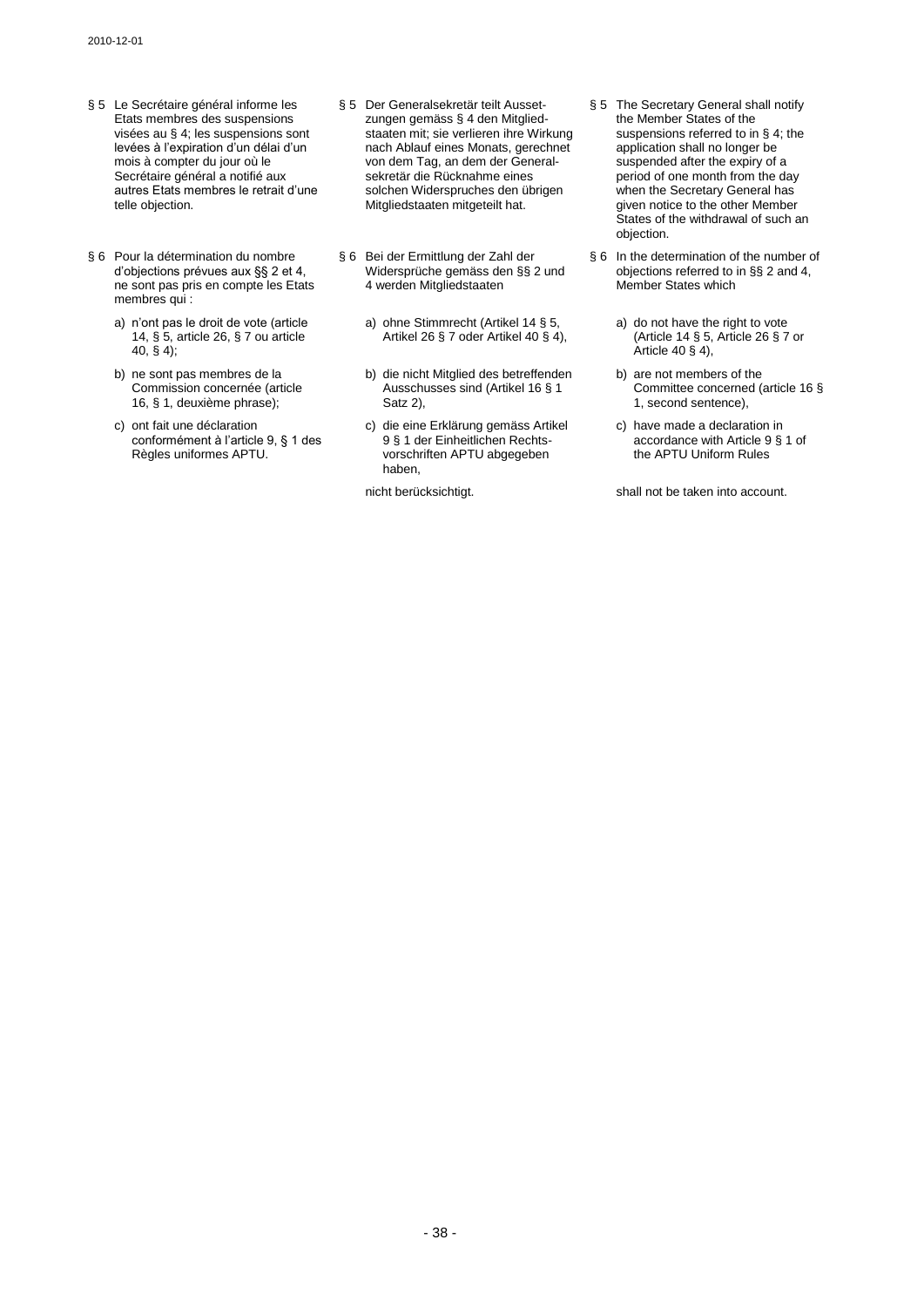- § 1 Le Secrétaire général est le dépositaire de la présente Convention. Ses fonctions en tant que dépositaire sont celles qui sont énoncées dans la Partie VII de la Convention de Vienne du 23 mai 1969 sur le droit des traités.
- § 2 Lorsqu'une divergence apparaît entre un Etat membre et le dépositaire au sujet de l"accomplissement des fonctions de ce dernier, le dépositaire ou l"Etat membre concerné doit porter la question à l"attention des autres Etats membres ou, le cas échéant, la soumettre à la décision du Comité administratif.

# **Article 37 - Adhésion à la Convention Artikel 37 - Beitritt zum Überein-**

- § 1 L'adhésion à la Convention est ouverte à chaque Etat sur le territoire duquel est exploitée une infrastructure ferroviaire.
- § 2 Un Etat qui désire adhérer à la Convention adresse une demande au dépositaire. Le dépositaire la communique aux Etats membres.
- § 3 La demande est admise de plein droit trois mois après la communication visée au § 2, sauf opposition formulée auprès du dépositaire par cinq Etats membres. Le dépositaire en avise sans délai l'Etat demandeur ainsi que les Etats membres. L"adhésion prend effet le premier jour du troisième mois suivant cet avis.
- § 4 En cas d"opposition d"au moins cinq Etats membres dans le délai prévu au § 3, la demande d'adhésion est soumise à l'Assemblée générale qui en décide.
- § 5 Sous réserve de l'article 42, toute adhésion à la Convention ne peut concerner que la Convention dans sa version en vigueur au moment de la prise d"effet de l"adhésion.

# **Titre VII Titel VII Title VII**

# **Dispositions finales Schlussbestimmungen Final Provisions**

- § 1 Der Generalsekretär ist Depositar dieses Übereinkommens. Seine Aufgaben als Depositar sind die, die in Teil VII des Wiener Übereinkommens vom 23. Mai 1969 über das Recht der Verträge aufgeführt sind.
- § 2 Im Falle von Streitigkeiten zwischen einem Mitgliedstaat und dem Depositar hinsichtlich der Funktionen des Depositars hat der Depositar oder der betreffende Mitgliedstaat den Streitpunkt den übrigen Mitgliedstaaten zur Kenntnis zu bringen oder sie gegebenenfalls dem Verwaltungsausschuss zur Entscheidung vorzulegen.

# **kommen**

- § 1 Jedem Staat, in dessen Gebiet eine Eisenbahninfrastruktur betrieben wird, steht der Beitritt zum Übereinkommen offen.
- § 2 Ein Staat, der dem Übereinkommen beizutreten wünscht, richtet an den Depositar einen Antrag. Der Depositar teilt ihn den Mitgliedstaaten mit.
- § 3 Haben nicht fünf Mitgliedstaaten beim Depositar innerhalb von drei Monaten nach der in § 2 genannten Mitteilung Einspruch erhoben, ist der Antrag rechtsverbindlich angenommen. Der Depositar teilt dies dem antragstellenden Staat sowie den Mitgliedstaaten unverzüglich mit. Der Beitritt wird am ersten Tage des dritten Monats nach dieser Mitteilung wirksam.
- § 4 Haben mindestens fünf Mitgliedstaaten innerhalb der in § 3 genannten Frist Einspruch erhoben, wird der Beitrittsantrag der Generalversammlung zur Entscheidung unterbreitet.
- § 5 Jeder Beitritt zum Übereinkommen kann, vorbehaltlich des Artikels 42, sich nur auf das Übereinkommen in seiner im Zeitpunkt des Wirksamwerdens des Beitrittes geltenden Fassung beziehen.

# **Article 36- Dépositaire Artikel 36 - Depositar Article 36 - Depositary**

- § 1 The Secretary General shall be the Depositary of this Convention. His functions as the Depositary shall be those set forth in Part VII of the Vienna Convention on the Law of Treaties of 23 May 1969.
- § 2 When a dispute arises between a Member State and the Depositary about the performance of his functions, the Depositary or the Member State concerned must bring the question to the attention of the other Member States or, if appropriate, submit it for resolution by the Administrative Committee.

# **Article 37 - Accession to the Convention**

- § 1 Accession to the Convention shall be open to any State on the territory of which railway infrastructure is operated.
- § 2 A State wishing to accede to the Convention shall address an application to the Depositary. The Depositary shall notify it to the Member States.
- § 3 The application shall be deemed to be accepted three months after the notification referred to in § 2, unless five Member States lodge objections with the Depositary. The Depositary shall, without delay, notify the applicant State as well as the Member States accordingly. The accession shall take effect on the first day of the third month following that notification.
- § 4 In the event of opposition from at least five Member States within the period provided for in § 3, the application for accession shall be submitted to the General Assembly for decision.
- § 5 Subject to Article 42, any accession to the Convention may only relate to the Convention in its version in force at the time when the accession takes effect.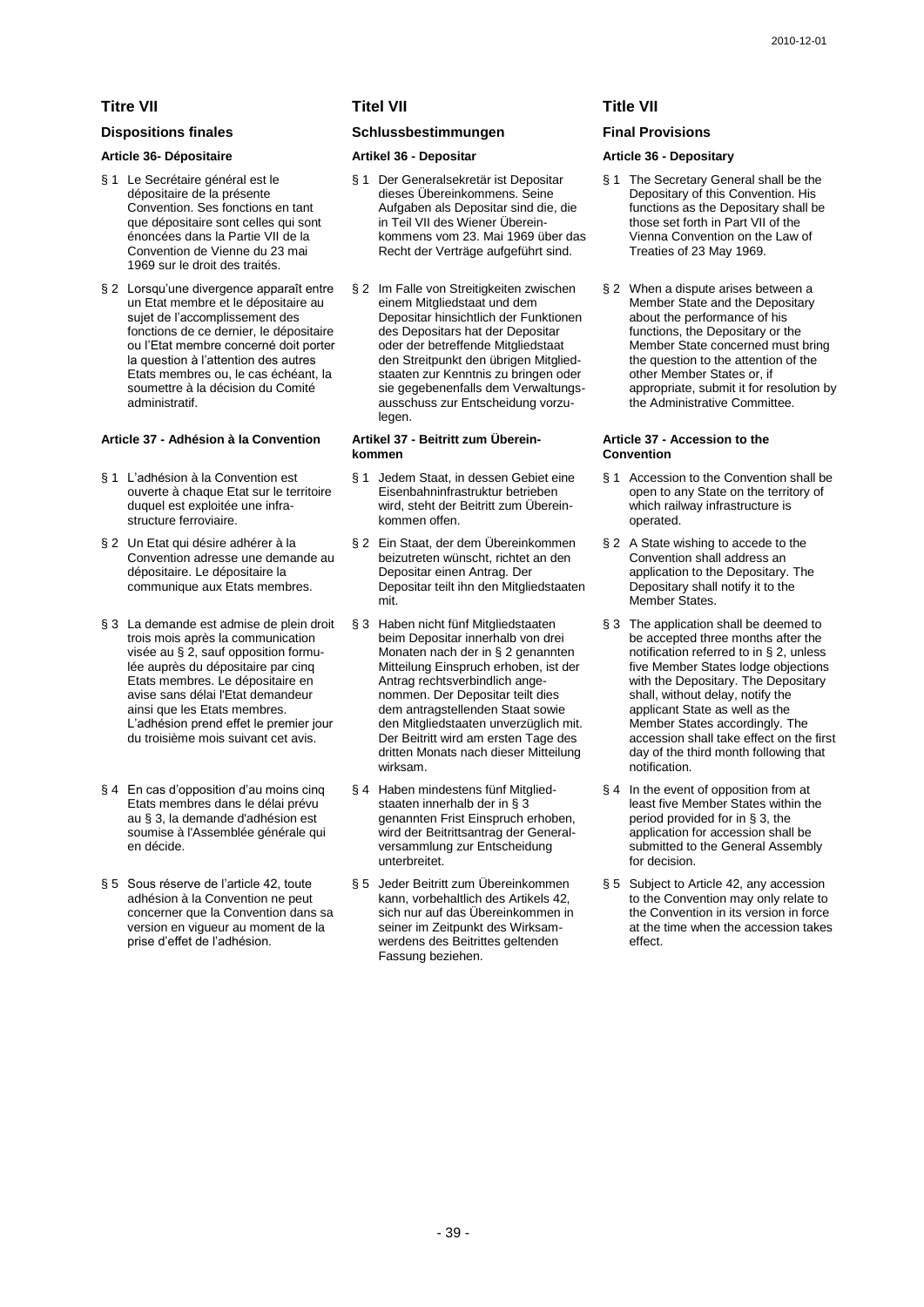# **Article 38 - Adhésion d'organisations régionales d'intégration économique**

- § 1 L'adhésion à la Convention est ouverte aux organisations régionales d"intégration économique ayant compétence pour adopter leur législation qui est obligatoire pour leurs membres, dans les matières couvertes par cette Convention et dont un ou plusieurs Etats membres sont membres. Les conditions de cette adhésion sont définies dans un accord conclu entre l"Organisation et l"organisation régionale.
- § 2 L"organisation régionale peut exercer les droits dont disposent ses membres en vertu de la Convention dans la mesure où ils couvrent des matières relevant de sa compétence. Ceci vaut de même pour les obligations incombant aux Etats membres en vertu de la Convention, abstraction faite des obligations financières visées à l"article 26.
- § 3 En vue de l"exercice du droit de vote et du droit d"objection prévu à l"article 35, §§ 2 et 4, l"organisation régionale dispose d"un nombre de voix égal à celui de ses membres qui sont également Etats membres de l"Organisation. Ces derniers ne peuvent exercer leurs droits, notamment de vote, que dans la mesure admise au § 2. L"organisation régionale ne dispose pas de droit de vote en ce qui concerne le Titre IV.
- § 4 Pour mettre fin à la qualité de membre, l"article 41 s"applique par analogie.

- § 1 Tout Etat sur le territoire duquel est exploitée une infrastructure ferroviaire peut devenir membre associé de l"Organisation. L"article 37, §§ 2 à 5 s"applique par analogie.
- § 2 Un membre associé peut participer aux travaux des organes mentionnés à l"article 13, § 1, lettres a) et c) à f) uniquement avec voix consultative. Un membre associé ne peut pas être désigné comme membre du Comité administratif. Il contribue aux dépenses de l"Organisation avec 0,25 pour cent des contributions (article 26, § 3).
- § 3 Pour mettre fin à la qualité de membre associé, l"article 41 s"applique par analogie.

# **Artikel 38 - Beitritt regionaler Organisationen für wirtschaftliche Integration**

- § 1 Der Beitritt zum Übereinkommen steht regionalen Organisationen für wirtschaftliche Integration offen, die über eine für ihre Mitglieder verbindliche Gesetzgebungsbefugnis auf Gebieten, die Gegenstand dieses Übereinkommens sind, verfügen und deren Mitglieder ein oder mehrere Mitgliedstaaten sind. Die Bedingungen dieses Beitrittes werden in einer Vereinbarung zwischen der Organisation und der regionalen Organisation festgelegt.
- § 2 Die regionale Organisation kann die Rechte ausüben, die ihren Mitgliedern auf Grund des Übereinkommens zustehen, soweit sie Gegenstände betreffen, die in die Zuständigkeit der regionalen Organisation fallen. Das gleiche gilt für die Pflichten, die den Mitgliedstaaten auf Grund des Übereinkommens obliegen, ausgenommen die finanziellen Verpflichtungen gemäss Artikel 26.
- § 3 Hinsichtlich der Wahrnehmung des Stimmrechtes und des in Artikel 35 §§ 2 und 4 vorgesehenen Widerspruchsrechtes stehen der regionalen Organisation so viele Stimmen zu, wie die Zahl ihrer Mitglieder beträgt, die zugleich Mitgliedstaaten der Organisation sind. Letztere dürfen ihre Rechte, insbesondere das Stimmrecht, nur in dem Umfange wahrnehmen, wie § 2 es zulässt. Die regionale Organisation besitzt kein Stimmrecht hinsichtlich des Titels IV.
- § 4 Hinsichtlich der Beendigung der Mitgliedschaft gilt Artikel 41 entsprechend.

# **Article 39 - Membres associés Artikel 39 - Assoziierte Mitglieder Article 39 - Associate Members**

- § 1 Jeder Staat, in dessen Gebiet eine Eisenbahninfrastruktur betrieben wird, kann assoziiertes Mitglied der Organisation werden. Artikel 37 §§ 2 bis 5 findet entsprechende Anwendung.
- § 2 Ein assoziiertes Mitglied kann an den Arbeiten der in den in Artikel 13 § 1 Buchst. a) und c) bis f) genannten Organe nur mit beratender Stimme teilnehmen. Ein assoziiertes Mitglied kann nicht zum Mitglied des Verwaltungsausschusses bestimmt werden. Es trägt zu den Ausgaben der Organisation mit 0,25 Prozent der Beiträge (Artikel 26 § 3) bei.
- § 3 Hinsichtlich der Beendigung der Assoziierung gilt Artikel 41 entsprechend.

# **Article 38 - Accession of regional economic integration organisations**

- § 1 Accession to the Convention shall be open to regional economic integration organisations which have competence to adopt their own legislation binding on their Member States, in respect of the matters covered by this Convention and of which one or more Member States are members. The conditions of that accession shall be defined in an agreement concluded between the Organisation and the regional organisation.
- § 2 The regional organisation may exercise the rights enjoyed by its members by virtue of the Convention to the extent that they cover matters for which it is competent. This applies also to the obligations imposed on the Member States pursuant to the Convention, with the exception of the financial obligations referred to in Article 26.
- § 3 For the purposes of the exercise of the right to vote and the right to object provided for in Article 35 §§ 2 and 4, the regional organisation shall enjoy the number of votes equal to those of its members which are also Member States of the Organisation. The latter may only exercise their rights, in particular their right to vote, to the extent allowed by § 2. The regional organisation shall not enjoy the right to vote in respect of Title IV.
- § 4 Article 41 shall apply mutatis mutandis to the termination of the accession.

- § 1 Any State on whose territory railway infrastructure is operated may become an Associate Member of the Organisation. Article 32 §§ 2 to 5 shall apply mutatis mutandis.
- § 2 An Associate Member may participate in the work of the organs mentioned in Article 13 § 1, letters a) and c) to f) only in an advisory capacity. An Associate Member may not be designated as a member of the Administrative Committee. It shall contribute to the expenditure of the Organisation with 0.25 per cent of the contributions (Article 26 § 3).
- § 3 Article 41 shall apply mutatis mutandis to the termination of the association.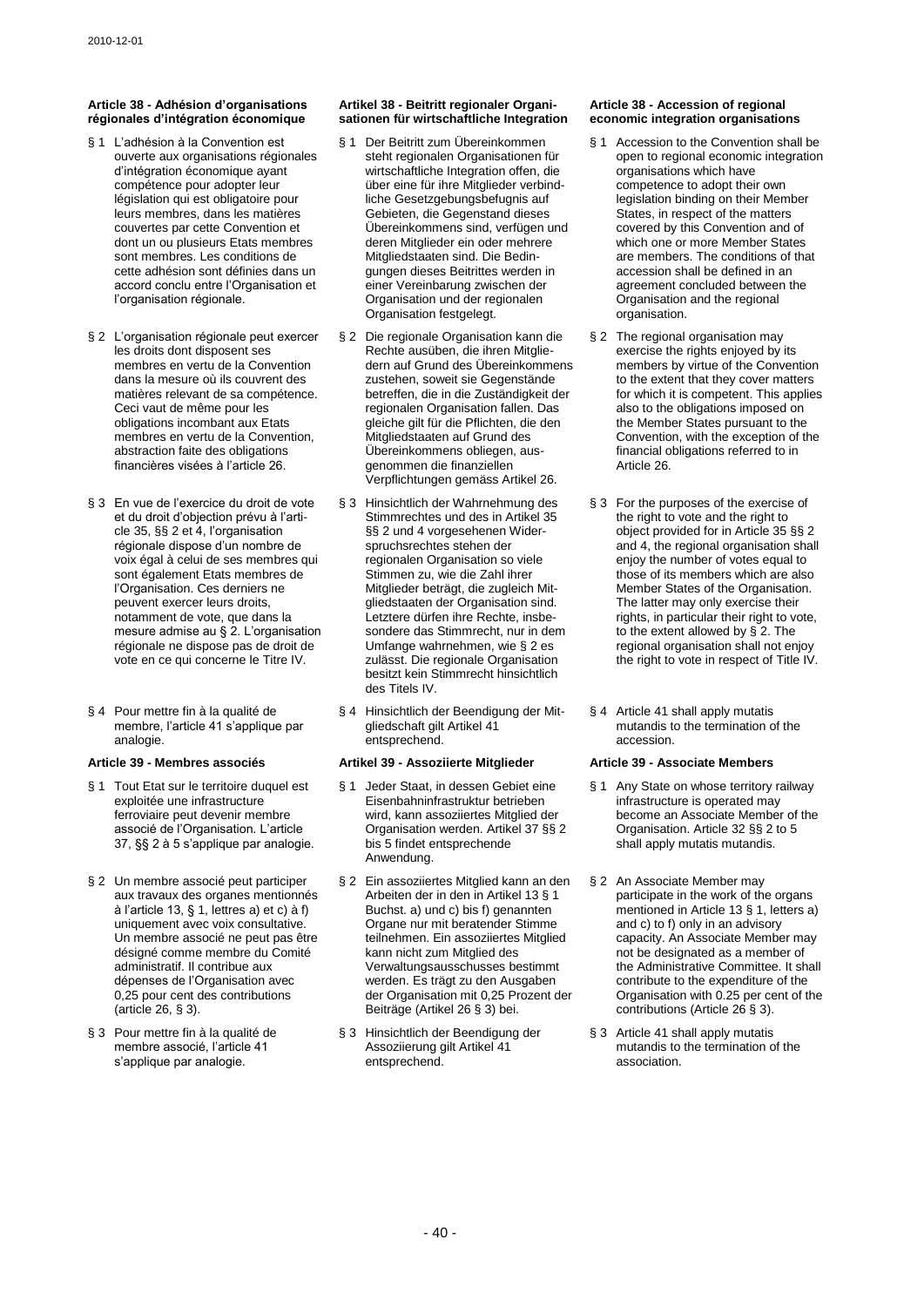# **Article 40 - Suspension de la qualité de membre**

- § 1 Un Etat membre peut demander, sans dénoncer la Convention, une suspension de sa qualité de membre de l'Organisation, lorsque plus aucun trafic international ferroviaire n"est effectué sur son territoire pour des raisons non imputables à cet Etat membre.
- § 2 Le Comité administratif décide d'une demande de suspension de la qualité de membre. La demande doit être formulée auprès du Secrétaire général au plus tard trois mois avant une session du Comité.
- § 3 La suspension de la qualité de membre entre en vigueur le premier jour du mois suivant le jour de la notification du Secrétaire général aux Etats membres de la décision du Comité administratif. La suspension de la qualité de membre prend fin avec la notification par l"Etat membre de la reprise du trafic international ferroviaire sur son territoire. Le Secrétaire général le notifie, sans délai, aux autres Etats membres.
- § 4 La suspension de la qualité de membre a pour conséquence :
	- a) d"exonérer l"Etat membre de son obligation de contribuer au financement des dépenses de l'Organisation:
	- b) de suspendre le droit de vote dans les organes de l"Organisation;
	- c) de suspendre le droit d"objection en vertu de l"article 34, §§ 2 et 3, et de l"article 35, §§ 2 et 4.

# **Article 41 - Dénonciation de la Convention**

- § 1 La Convention peut, à tout moment, être dénoncée.
- § 2 Tout Etat membre qui désire procéder à une dénonciation en avise le dépositaire. La dénonciation prend effet le 31 décembre de l'année suivante.

# **Article 42 - Déclarations et réserves à la Convention**

§ 1 Chaque Etat membre peut déclarer, à tout moment, qu"il n"appliquera pas dans leur intégralité certains Appendices à la Convention. En outre, des réserves ainsi que des déclarations de ne pas appliquer certaines dispositions de la Convention proprement dite ou de ses Appendices ne sont admises que si de telles réserves et déclarations sont expressément prévues par les dispositions elles-mêmes.

- § 1 Ein Mitgliedstaat kann, ohne das Übereinkommen zu kündigen, beantragen, dass seine Mitgliedschaft in der Organisation ruht, wenn internationaler Eisenbahnverkehr auf seinem Hoheitsgebiet aus Gründen, die der Mitgliedstaat selbst nicht zu vertreten hat, nicht mehr stattfindet.
- § 2 Über einen Antrag auf Ruhen der Mitgliedschaft entscheidet der Verwaltungsausschuss. Der Antrag muss spätestens drei Monate vor einer Tagung des Ausschusses beim Generalsekretär gestellt werden.
- § 3 Das Ruhen der Mitgliedschaft tritt am ersten Tag des Monats in Kraft, der auf den Tag der Mitteilung des Generalsekretärs an die Mitgliedstaaten über die Entscheidung des Verwaltungsausschusses folgt. Das Ruhen der Mitgliedschaft endet mit der Mitteilung des Mitgliedstaates über die Wiederaufnahme des internationalen Eisenbahnverkehrs auf seinem Gebiet. Der Generalsekretär unterrichtet davon unverzüglich die übrigen Mitgliedstaaten.
- § 4 Das Ruhen der Mitgliedschaft hat zur Folge, dass
	- a) der Mitgliedstaat von der Verpflichtung, Beiträge zu den Ausgaben der Organisation zu entrichten, befreit ist;
	- b) das Stimmrecht in den Organen der Organisation ausgesetzt ist;
	- c) das Widerspruchsrecht gemäss Artikel 34 §§ 2 und 3 sowie Artikel 35 §§ 2 und 4 ausgesetzt ist.

# **Artikel 41 - Kündigung des Übereinkommens**

- § 1 Das Übereinkommen kann jederzeit gekündigt werden.
- § 2 Will ein Mitgliedstaat kündigen, teilt er dies dem Depositar mit. Die Kündigung wird am 31. Dezember des folgenden Jahres wirksam.

# **Artikel 42 - Erklärungen und Vorbehalte zum Übereinkommen**

§ 1 Jeder Mitgliedstaat kann jederzeit erklären, dass er bestimmte Anhänge zum Übereinkommen in ihrer Gesamtheit nicht anwenden wird. Im übrigen sind Vorbehalte sowie Erklärungen, einzelne Bestimmungen des Übereinkommens selbst oder der Anhänge nicht anzuwenden, nur zulässig, soweit die Zulässigkeit solcher Vorbehalte und Erklärungen darin ausdrücklich vorgesehen ist.

# **Artikel 40 - Ruhen der Mitgliedschaft Article 40 - Suspension of membership**

- § 1 A Member State may request, without denouncing the Convention, a suspension of its membership of the Organisation, when international rail traffic is no longer carried out on its territory for reasons not attributable to that Member State.
- § 2 The Administrative Committee shall take a decision about a request for suspension of membership. The request must be lodged with the Secretary General at least three months before a session of the Committee.
- § 3 The suspension of membership shall enter into force on the first day of the month following the notification by the Secretary General of the decision of the Administrative Committee. The suspension of membership shall terminate with the notification by the Member State that international rail traffic on its territory is restored. The Secretary General shall, without delay, give notice of it to the other Member States.
- § 4 Suspension of membership shall have as a consequence :
	- a) to free the Member State from its obligation to contribute to the financing of the expenses of the Organisation:
	- b) to suspend the right to vote in the organs of the Organisation;
	- c) to suspend the right to object pursuant to Article 34 §§ 2 and 3 and Article 35 §§ 2 and 4.

# **Article 41 - Denunciation of the Convention**

- § 1 The Convention may be denounced at any time.
- § 2 Any Member State which wishes to denounce the Convention shall so inform the Depositary. The denunciation shall take effect on 31 December of the following year.

# **Article 42 - Declarations and reservations to the Convention**

§ 1 Any Member State may declare, at any time, that it will not apply in their entirety certain Appendices to the Convention. Furthermore, reservations as well as declarations not to apply certain provisions of the Convention itself or of its Appendices shall only be allowed if such reservations and declarations are expressly provided for by the provisions themselves.